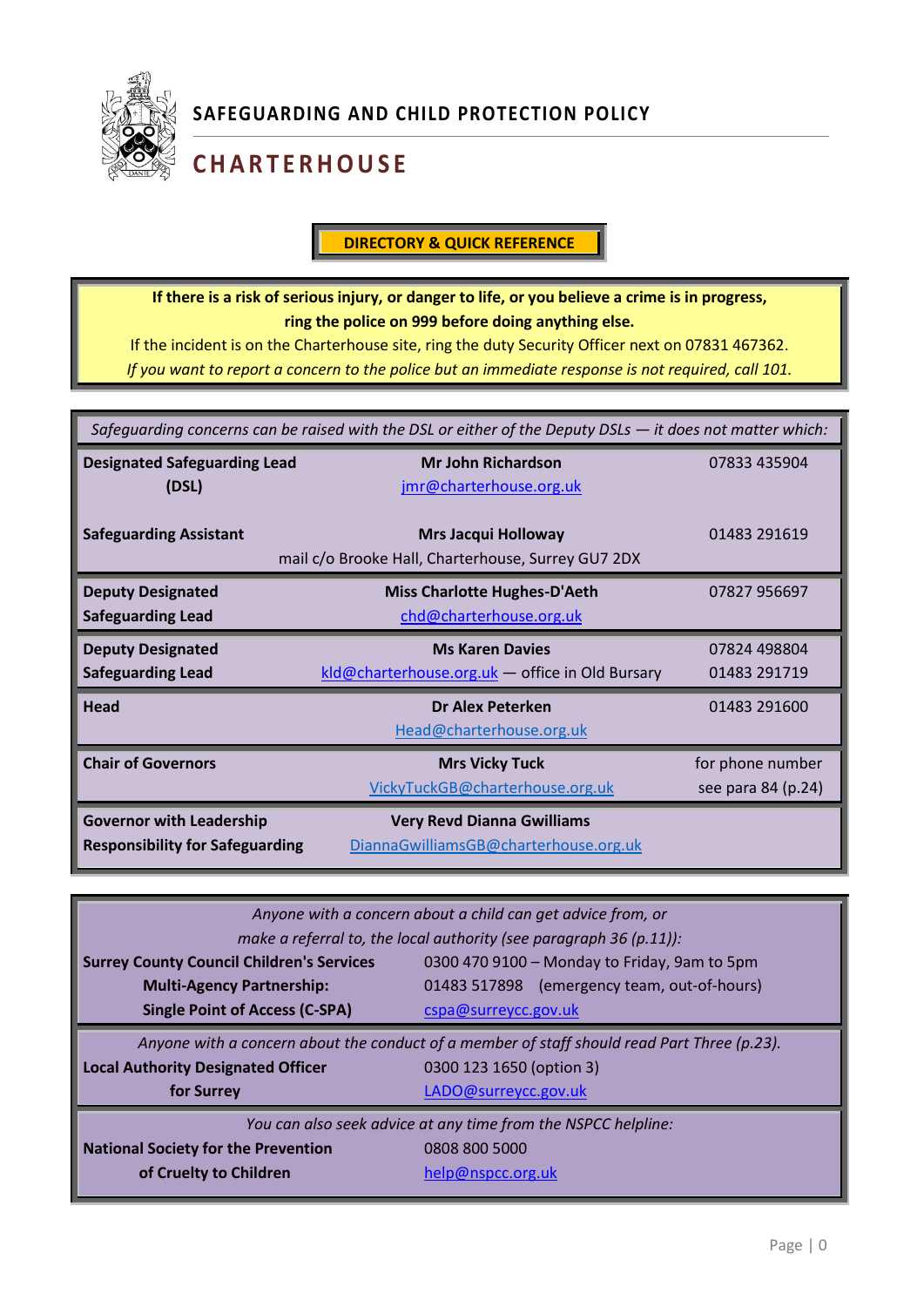

# **C H A R T E R H O U S E**

| <b>PART ONE: BASIC INFORMATION</b>                                                | $\overline{2}$ |
|-----------------------------------------------------------------------------------|----------------|
| Introduction: key principles, documents and definitions                           | $\overline{2}$ |
| The meaning of 'safeguarding' and 'child protection'                              | 4              |
| <b>PART TWO: CONCERNS ABOUT CHILDREN</b>                                          | 6              |
| Level Four: abuse and neglect                                                     | 6              |
| • physical abuse                                                                  | 7              |
| · emotional abuse                                                                 | $\overline{7}$ |
| • sexual abuse                                                                    | 8              |
| • child sexual exploitation (CSE)                                                 | 8              |
| • neglect                                                                         | 9              |
| How to report concerns about abuse and neglect                                    | 9              |
| Some specific safeguarding issues:                                                | 11             |
| • acute mental and physical health problems                                       | 11             |
| • peer-on-peer (or child-on-child) abuse                                          | 12             |
| - sexual violence and sexual harassment                                           | 12             |
| - consensual/non-consensual sharing of sexual imagery                             | 13             |
| - violence and physical abuse                                                     | 13             |
| - prejudice-based and discriminatory bullying                                     | 13             |
| • children missing education (CME)                                                | 15             |
| Family and community                                                              | 16             |
| • serious violence, gangs, and child criminal exploitation (CCE)                  | 16             |
| • honour-based abuse (including forced marriage)                                  | 17             |
| - female genital mutilation (FGM)                                                 | 17             |
| • radicalisation and the 'Prevent' duty                                           | 17             |
| Early Help Plans ('Level Two' and 'Level Three') and universal services (Level 1) | 19             |
| ■ What to do when a child raises a concern: managing reports                      | 19             |
| What to do if you feel your concerns are not being acted upon: whistleblowing     | 22             |
| PART THREE: CONCERNS ABOUT, AND ALLEGATIONS AGAINST, MEMBERS OF STAFF             | 23             |
| PART FOUR: THE MANAGEMENT OF SAFEGUARDING AND CHILD PROTECTION                    | 28             |
| Annex 1: Further information about physical abuse                                 | 35             |
| Annex 2: Further information about emotional abuse                                |                |
| Annex 3: Further information about sexual abuse                                   | 37             |
| Annex 4: Further information about neglect                                        | 38             |
| Relevant documents (bibliography)                                                 | 39             |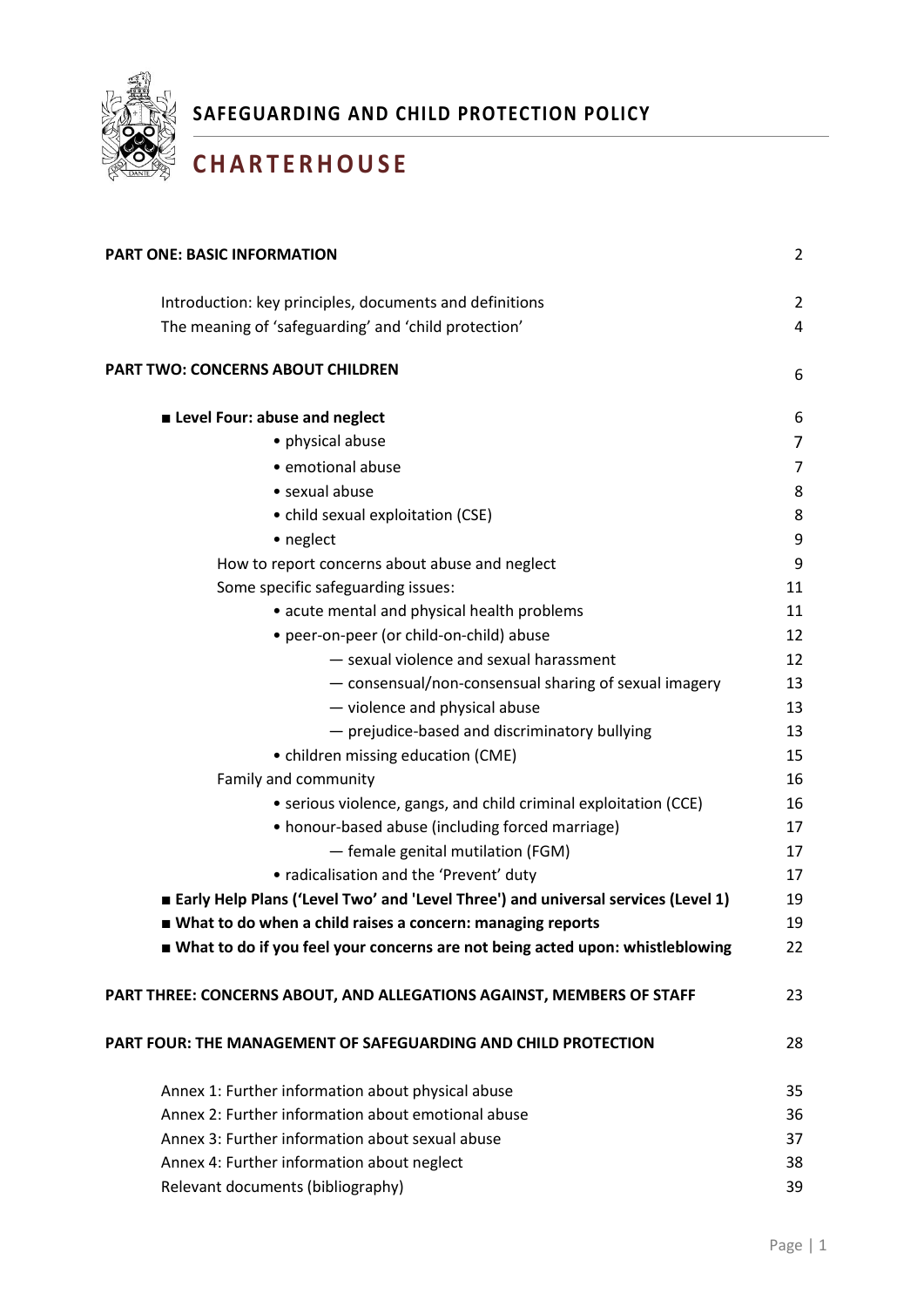

# **C H A R T E R H O U S E**

**NOTE**: at present, the COVID-19 pandemic continues to have an impact on schools and society. The possibility remains that some or many pupils may be taught remotely. It is important to remember that the School must continue to do whatever it can to keep its pupils safe, even when they are off-campus and learning online. Staff should be aware that a supplement to the policy below, called *Safeguarding and Child Protection Policy, Addendum* (which can be found on the safeguarding pages on Greyhound@Home) remains in force.

#### <span id="page-2-0"></span>**PART ONE: BASIC INFORMATION**

#### <span id="page-2-1"></span>**Introduction: key principles, documents and definitions**

1. The purpose of this policy is to provide Charterhouse staff with the framework they need to keep children safe in the School. The policy is openly available to anyone. Staff at Charterhouse are obliged to read it, and the School must ensure it is followed by all staff. The policy also offers information to pupils, parents and others about how safeguarding and child protection work.

2. Charterhouse regards the welfare of its pupils as of paramount importance. It recognises its moral responsibility to safeguard and promote the welfare of children, and its duty to ensure its safeguarding policy and practice follows the law, the government's statutory guidance, and various other directives. Chief among these are:

- *Working Together to Safeguard Children* (HM Government, July 2018)
- *Keeping Children Safe in Education* (HM Government, September 2021)
- *Boarding Schools: National Minimum Standards* (HM Government, April 2015)
- *Surrey Safeguarding Children Partnership protocols, guidance and procedures* (online)
- *Handbook for the Inspection of Schools: Commentary on the Regulatory Requirements* (Independent Schools Inspectorate, September 2020)

1 A full list of the laws, regulations and other documents which the School must follow or to which it must have regard in a safeguarding context is included on pages 39 and 40.

3. This policy is reviewed annually by the School's Designated Safeguarding Lead ('DSL') working with the Deputy DSLs and the Governor with Leadership Responsibility for Safeguarding. It is submitted to the Governing Body for approval in the first term of each new school year.

4. In this policy, 'members of staff' means anyone directly employed by Charterhouse (teaching and support staff, as well as music teachers), but must also be taken to include regular contractors such as instructors, sports coaches, Sports Centre and Holroyd Howe employees, in addition to Governors, volunteers, students undertaking placements, and supply teachers or agency staff.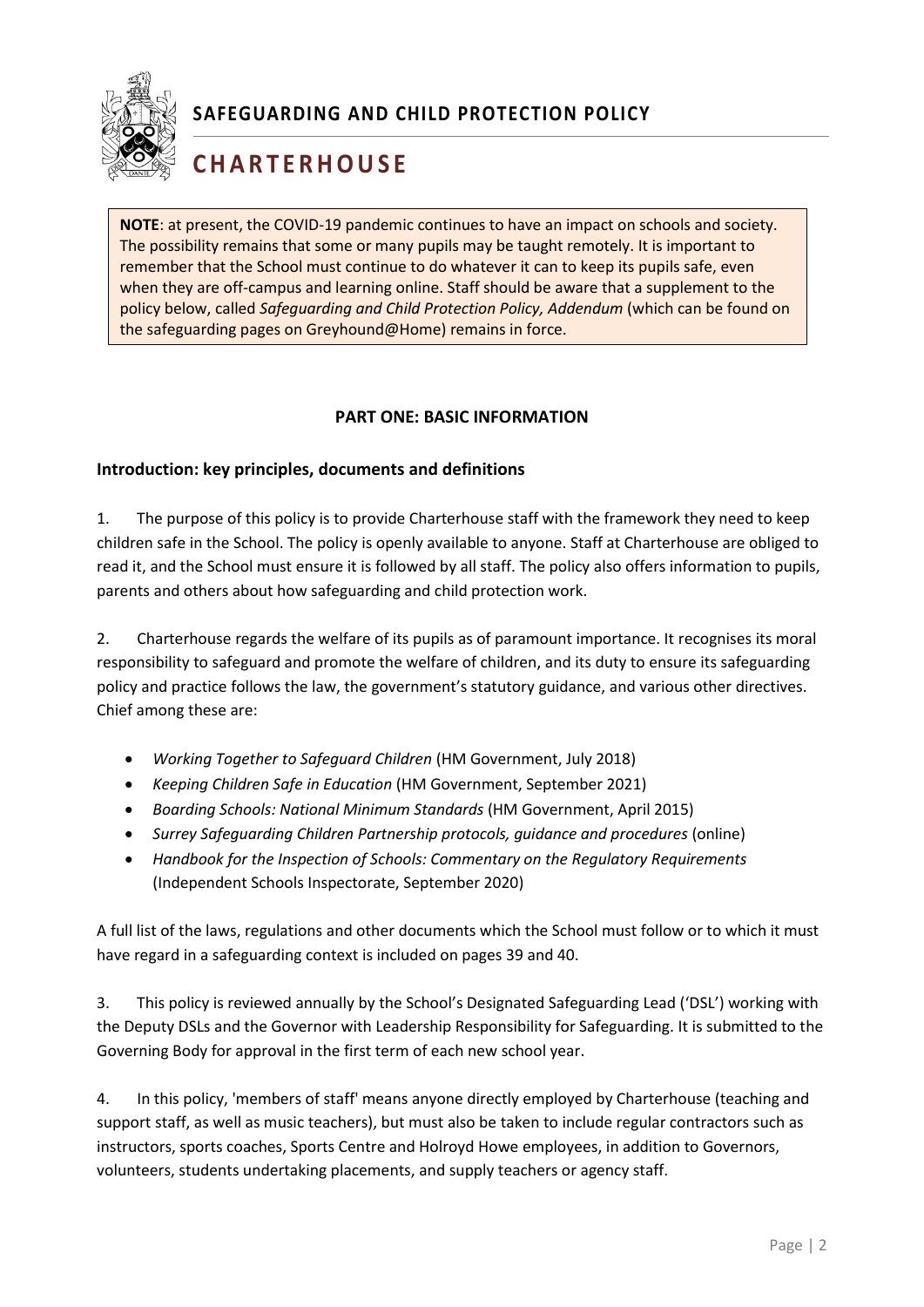

# **C H A R T E R H O U S E**

5. A number of other Charterhouse documents are mentioned in this policy. Staff can find these on 'Greyhound', using the 'Safeguarding & Child Protection' button on the dashboard. For example:

- 
- *Raising concerns at work ('whistleblowing') Safer recruitment, selection and disclosure*
- 
- 
- *Professional conduct policy [Promotion of good behaviour \[pupils\]](https://resources.finalsite.net/images/v1646657741/charterhouseorguk/dzlixxx8xdfcbz731ddi/PromotionofGoodBehaviour-February2022.pdf)*
	-
- *Anti-Bullying policy [IT acceptable use](https://resources.finalsite.net/images/v1632296044/charterhouseorguk/gxmlau7xjmxbzen0si8c/ITPupilAcceptableUsePolicy.pdf) policy*
- *Prevent, and Fundamental British Values Joiners, Leavers, and Long Term Absences (CME)*

6. The term 'child' is used in this policy to refer to anyone under 18. The School extends the same level of pastoral concern to pupils over 18, but recognises their different legal status. The policy is designed chiefly to apply to Charterhouse's pupils, but the School expects staff to exercise equal care with regard to other children resident on the campus or visiting.

7. Organisations or individuals sometimes hire out or use Charterhouse's premises and facilities for the purpose of providing education or activities to children not otherwise connected with the School. When this happens, the School will seek to assure itself that the body concerned has its own policies and procedures in place to keep children safe, and understands how to contact Charterhouse's DSL or Deputy DSL 'on call' (see paragraph 35 below). In particular, the DSL will read the user's safeguarding policy, and work with the School's Lettings and Human Resources Departments to decide upon the approach to checking (for example) the identities, DBS certificates and training records of the adults involved. Compliance with these safeguarding requirements will be a condition of the agreement between the School and the body hiring or using its premises.

8. To safeguard and promote the welfare of children, all Schools (including independent schools) are required to act in accordance with the arrangements provided by their local Children's Safeguarding Partnership. The Surrey Safeguarding Children Partnership (SSCP) consists of Surrey County Council, Surrey Police, and (on behalf of Surrey NHS providers) Guildford & Waverley Clinical Commissioning Group. The SSCP's *Procedures Manual* can be found at:

#### <http://surreyscb.procedures.org.uk/page/contents>

The Partnership is based at Fairmount House, Bull Hill, Leatherhead, Surrey KT22 7AH. It can be reached on 01372 833330 or [partnership.team@surreycc.gov.uk.](file:///C:/Users/JMR/Documents/partnership.team@surreycc.gov.uk) Although it sets local policy, referrals of individual children are not made to the SSCP, but to social workers who work for Surrey Council.

9. 'Surrey Council', 'Children's Services' and 'The Local Authority' refer to the same body. The homes of many pupils who board at Charterhouse are not in Surrey, so the School sometimes contacts other local authorities. If the School needs to consult about pupils who live overseas, it contacts Surrey Council (using the contacts on the front cover of this policy).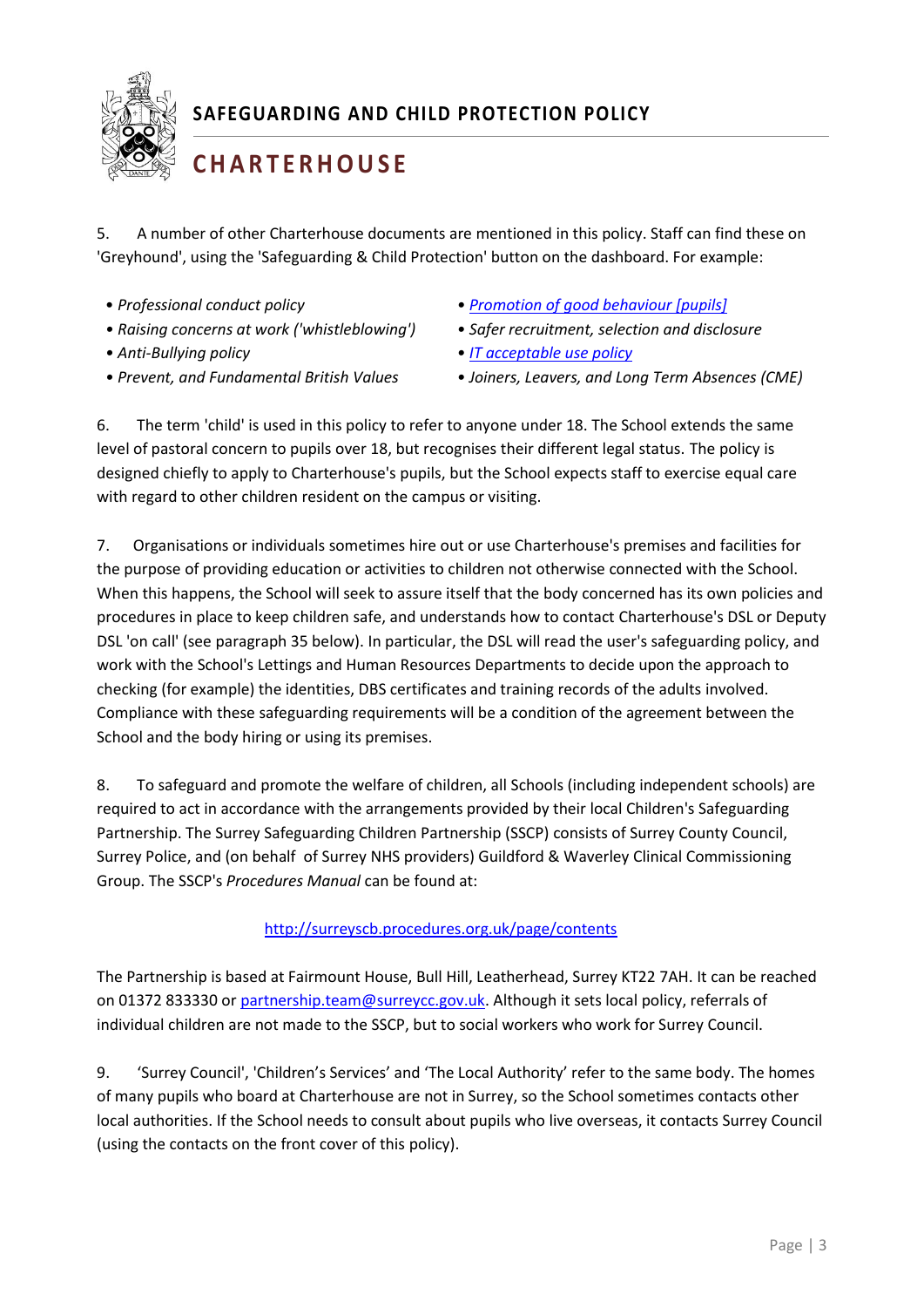

## **C H A R T E R H O U S E**

#### <span id="page-4-0"></span>**The meaning of 'safeguarding' and 'child protection'**

10. There are **four** elements within the government's definition of safeguarding. **Two** of them, **(a)** "Ensuring that children grow up in circumstances consistent with the provision of safe and effective care" and **(b)** "taking action to enable all children to have the best outcomes", refer to the general activity of safeguarding and promoting the welfare of every single one of our pupils.

11. Charterhouse recognises that children have a right to feel safe and secure, and cannot learn effectively unless they do. We also recognise the statutory responsibility of every member of our staff to help provide a safe environment for children, and that this principle is especially important in a boarding school. In this sense 'safeguarding' is a huge umbrella concept incorporating a number of areas covered in separate policies: our recruitment methods, our security arrangements, our health & safety practice, the management of our computer network, and so on.

1 safeguarding, and to respond accordingly. 12. We also aim to teach our pupils how to look after themselves and each other. To that end we use tutorials, Year Group assemblies, PSHE (Personal, Social and Health Education) and RSE (Relationship and Sex Education, which is now compulsory in secondary schools) to educate our pupils about safeguarding, consent, and how they can recognise and build resilience to various forms of bullying and abuse, including peer-on-peer abuse. Access to the internet on campus via the School's own I.T. system is constantly filtered and monitored by 'Watchguard' software, and pupils' access to 3G/4G/5G on their own devices is managed via the system described in our *Mobile Computing Device Policy*. However, we also aim to teach pupils about the risks posed by adults and children who use methods including the internet, mobile technology and social media to bully, groom, exploit, abuse or radicalise other people. We aim to teach them to understand and appreciate the fundamental values of democracy, the rule of law, individual liberty, and mutual respect for and tolerance of those with different faiths and beliefs. Finally, we aim to help our pupils make a safe transition to the world of higher education and work. (These aims are expanded upon in our policies on PSHE and the Prevent duty). Additionally, using focus groups, surveys, pupil forums and tutorials, we aim to listen to our pupils' own views about their

13. The **second two** of the four parts within the definition of safeguarding are **(c)** "protecting children from maltreatment" and **(d)** "preventing impairment of children's health and development", where 'health' means both physical *and* mental health. These relate to protecting children from abuse and neglect, and their consequences. This is sometimes predictive, meaning identifying children at risk and addressing their needs before they become serious problems, and sometimes reactive, meaning responding quickly and effectively to the needs of children who are identified as already suffering.

14. Knowing what to look for is vital. Effective safeguarding then relies on information sharing. We already aim to offer Monitors (prefects), Peer Supporters and other senior pupils age- and roleappropriate training on the kinds of thing to look out for in their dealings with other pupils.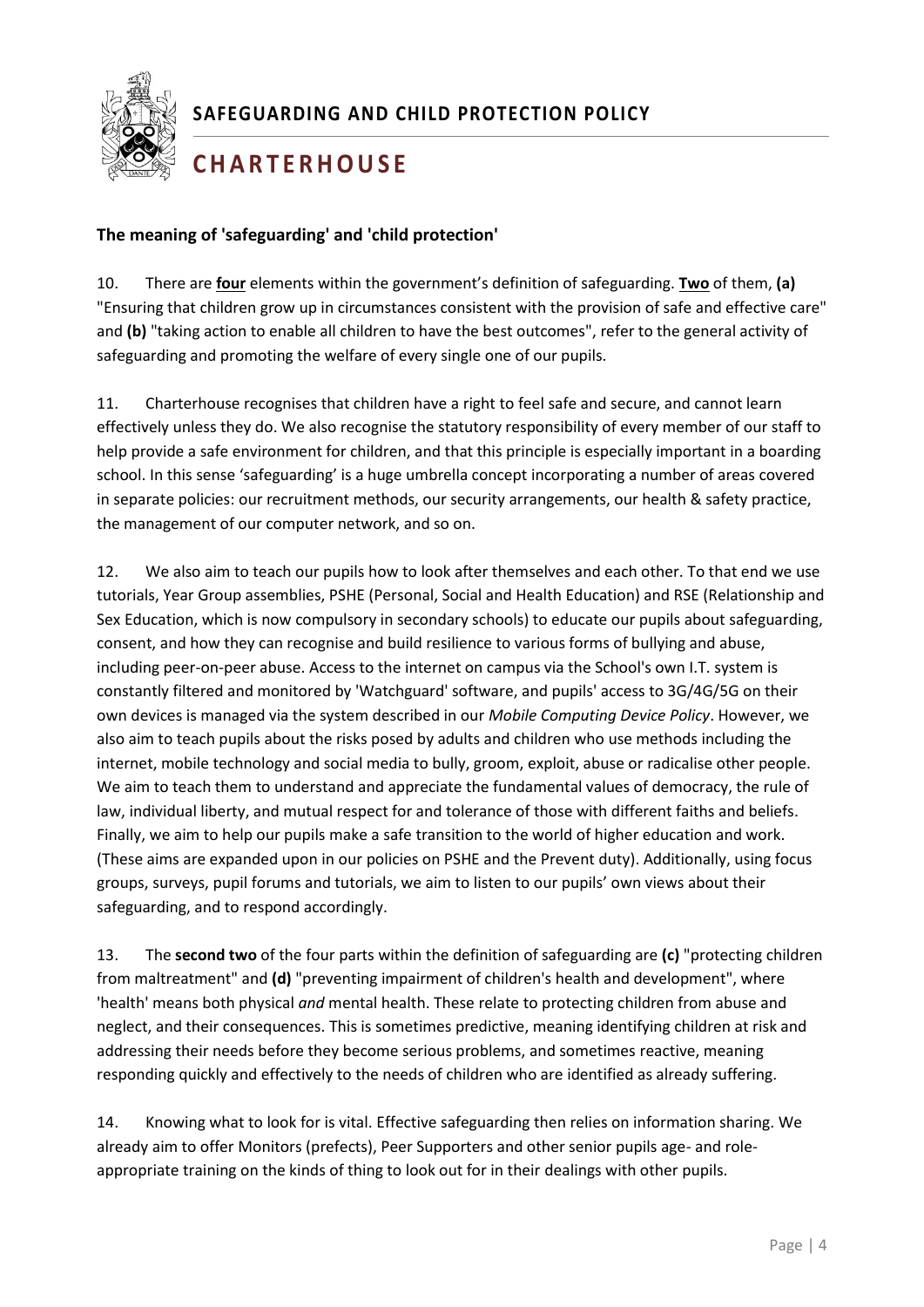

# **C H A R T E R H O U S E**

15. Yet if we are to offer our pupils the highest quality pastoral care, we need in particular to have a culture of vigilance amongst our staff. That means staff need to be in the habit of thinking 'it could happen here'; be constantly sensitive to the presentation and needs of pupils; be willing to listen to children; and be instinctively ready to put the best interests of the child above any other considerations.

16. **Barriers to reporting** sometimes involve staff themselves. The Children Act 1989 establishes the right of the state to intervene in family life to protect the child, but adults sometimes lack faith in the system, and fail to raise concerns after personally deciding that the damage caused by the process will be greater than any benefit. In schools, a member of staff's need to maintain a good relationship with parents can sometimes obscure the best interests of the child. Staff sometimes worry that they cannot share confidential information due to the restrictions of Data Protection legislation, even though the government has made it clear that that the legislation is not a barrier to sharing information for the purposes of keeping children safe, and that fears about sharing information **must not** be allowed to stand in the way of the need to promote children's welfare (their emphasis). Other barriers to reporting include an occasional tendency for staff to 'normalise' or 'explain away' low-level concerns, perhaps in the belief that "it will probably be OK tomorrow".

17. Staff themselves must never try to cover up concerns about children, delay reporting them, or otherwise ignore them. Where teaching staff in particular are concerned, the Teachers' Standards (2012) make it clear they should safeguard children's wellbeing as part of their professional duties. It is not the job of members of staff to investigate safeguarding issues or make judgements about the kinds of concern which ought to matter to society or not. It is their job to share concerns quickly, and with the right person. (**The procedure for reporting concerns is explained below from paragraph 31, page 9**). However at times members of staff will need to make decisions about what action to take. They may need to use professional judgement to decide whether or not the explanation they have been given satisfactorily accounts for what they have seen or heard.

mony, that the behoor is committed to acting in the best interests or the enila, rather than anowing<br>considerations to cloud the issue. If there is a conflict of interest between a child and an adult, the 18. Charterhouse's approach to safeguarding and promoting welfare is child-centred. This means, firstly, that the School is committed to acting in the best interests of the child, rather than allowing other welfare of the child will be the paramount consideration. Secondly, it means keeping children in focus when making decisions about their lives, and working in partnership with them and their families. As such (unless directed not to by outside agencies), the School will generally always speak with the child to ask about what has happened, and what they would like to happen.

19. Yet children themselves often do not find it easy to speak with adults. They may decide to say nothing because they are embarrassed, afraid they will not be believed, struggle with communication, or fear the consequences of speaking up, perhaps worrying that the School will over-react and they will get peers or other people they care about in trouble. Rather than speaking directly with staff, they might show signs or act in ways they hope adults will notice and react to, or their behaviour might inadvertently indicate that something is wrong. Sometimes it may be a friend who makes a report, or a member of staff might overhear a conversation that suggests a child has been harmed.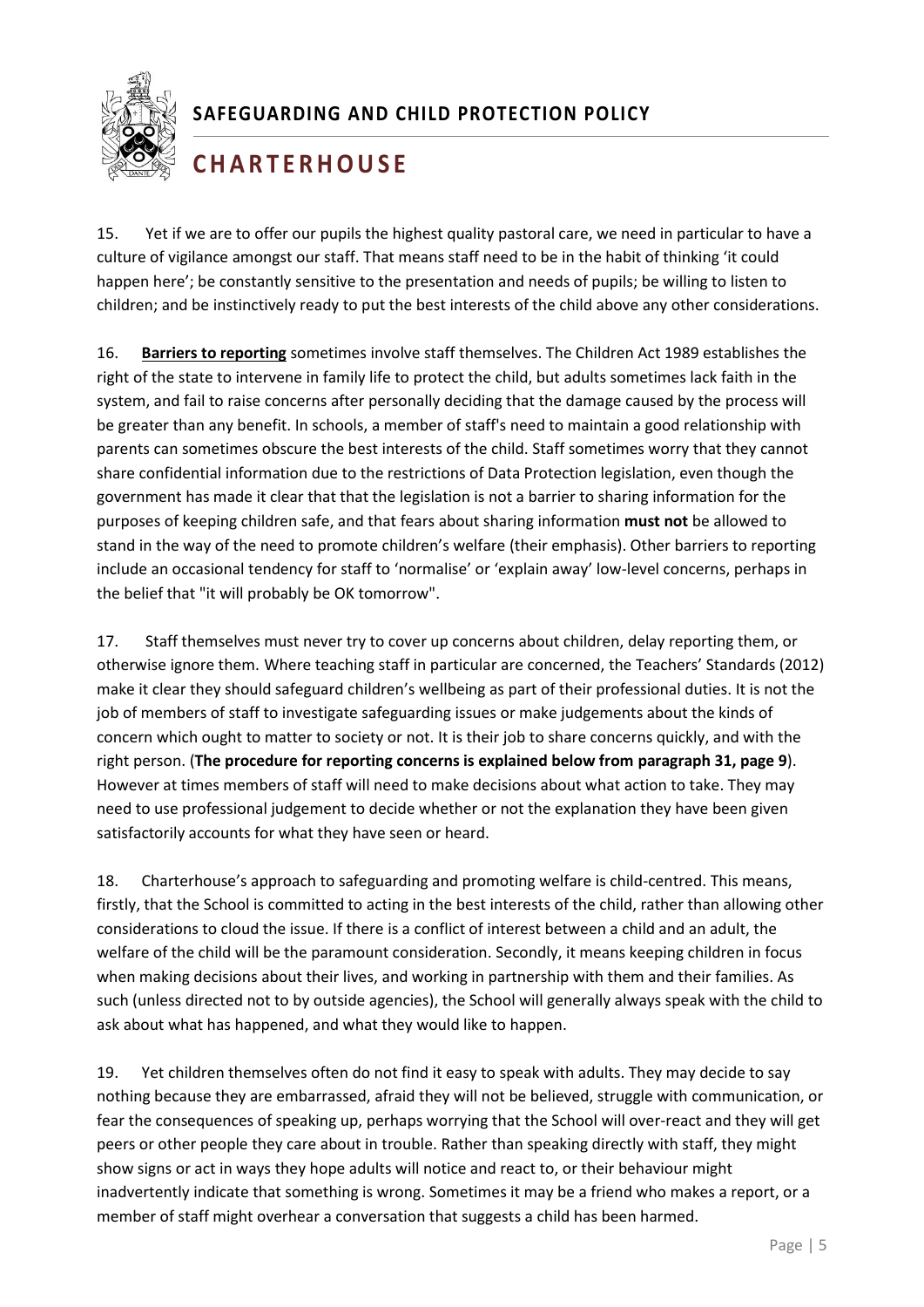

# **C H A R T E R H O U S E**

20. All staff, therefore, are required to have a good working knowledge of the kinds of concern they should be watching and looking out for constantly. In particular, they are required to be familiar with the government's definitions of abuse and neglect in *Keeping Children Safe in Education*. What follows, **Part Two**, is a list of the different kinds of presentation and behaviour to which members of staff and others should be alert, together with information on how to report each of those concerns.

#### <span id="page-6-0"></span>**PART TWO: CONCERNS ABOUT CHILDREN**

21. Surrey Safeguarding Children Partnership publishes a document called [Effective Family Resilience](https://www.surreyscb.org.uk/wp-content/uploads/2018/12/Effective-family-resilience-SSCB-Final-March-2019-1.pdf) (known as 'Levels of Need') which sets out in detail the indicators and behaviours which people who work with children must look out for constantly. It divides those into **four** levels of need. Every single person in Surrey who is under 18 will fit within one of the four levels.

#### <span id="page-6-1"></span>**Level Four: abuse and neglect**

22. **Level Four**, the highest level of need, is defined by Sections 17 and 47 of the Children Act 1989. The School must pass on to the local authority any possible Level Four concerns. Section 17 of the Act safeguards children who are 'in need', because, if they were not supported by specialised services, they would be unlikely to achieve or maintain a reasonable level of health or development. This includes children with serious disabilities or complex special educational needs. Under Section 47 of the Act, which covers **child protection**, the local authority must investigate when it becomes aware that a child is suffering (or is likely to suffer) significant harm.

1 to act to prevent it, is a definition of child abuse and neglect. Children may be abused in a family, or in an 23. Significant harm is caused when a child's health or development is seriously or permanently altered or damaged. 'Health' here means physical or mental health, and 'development' means physical, intellectual, emotional, social or behavioural development. Inflicting significant harm on a child, or failing institutional or community setting by those known to them or, more rarely, by others (for example, via the internet). They may be abused by an adult or adults, or another child or children.

24. Staff should be aware that a greater risk of abuse or neglect is faced by children who come from chaotic home backgrounds, or might be discriminated against on the grounds of sex, ethnicity or sexual orientation. Children who are disabled, or have special educational needs or certain medical conditions are also particularly vulnerable to abuse. Minorities may be more at risk because more prone to peer group isolation than other children, or disproportionately impacted by bullying or abuse. This greater risk may exist in part due to societal attitudes and assumptions (for example, that indicators of possible abuse such as behaviour, mood and injury must relate to the child's special needs), rather than to any aspect of the child's real experience.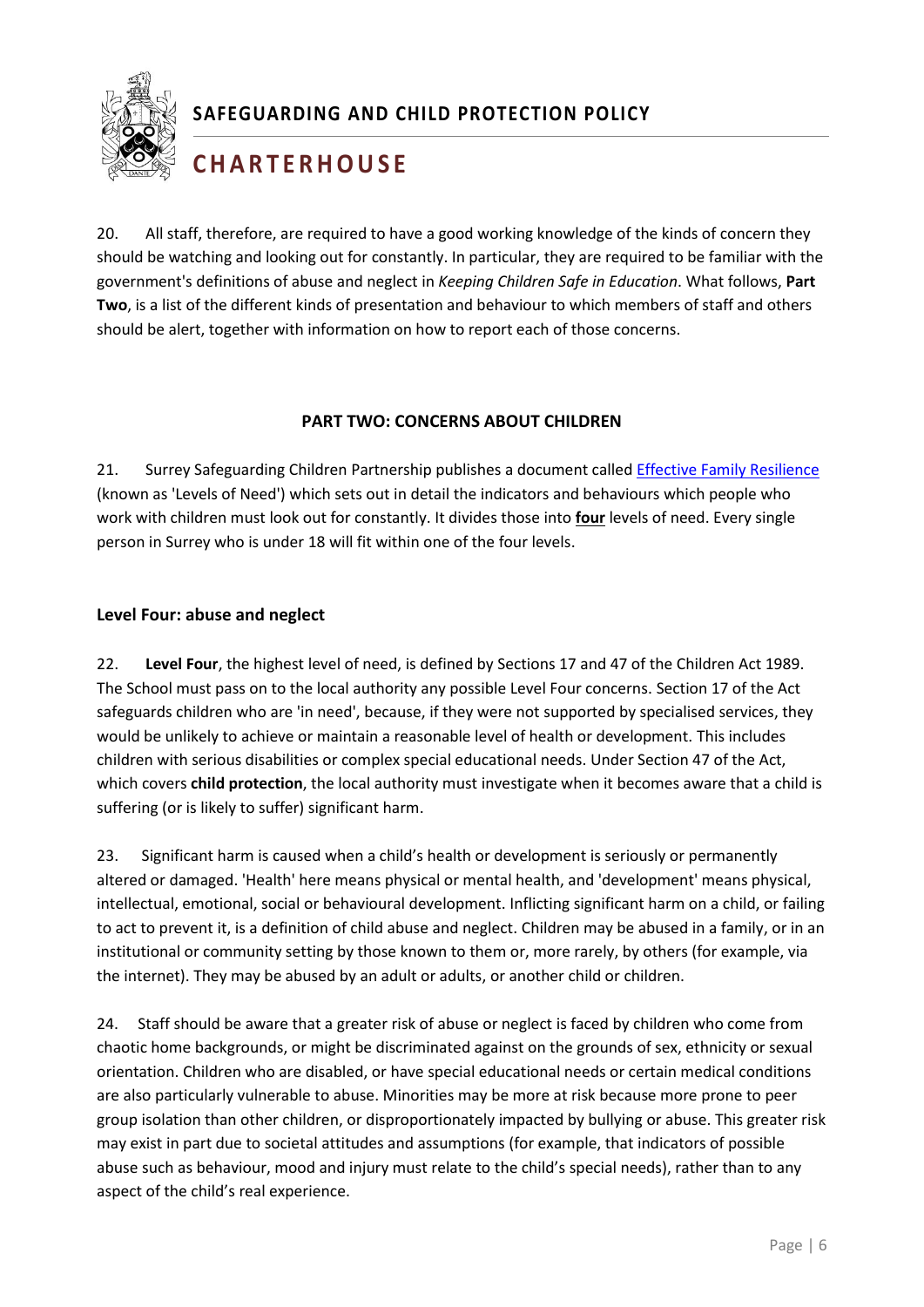

# **C H A R T E R H O U S E**

25. Detailed lists of the symptoms, indicators and behaviours associated with child abuse and neglect which are used by health and social care professionals can be found here:

#### [Child maltreatment: when to suspect maltreatment in under 18s](https://www.nice.org.uk/guidance/cg89/chapter/1-Guidance)

These indicators are outlined in the following five paragraphs, parts of which are copied from [Keeping](https://www.gov.uk/government/publications/keeping-children-safe-in-education--2)  [Children Safe in Education \(2021\)](https://www.gov.uk/government/publications/keeping-children-safe-in-education--2) and the government documen[t What to do if you're worried a child is](https://www.gov.uk/government/uploads/system/uploads/attachment_data/file/419604/What_to_do_if_you_re_worried_a_child_is_being_abused.pdf)  [being abused.](https://www.gov.uk/government/uploads/system/uploads/attachment_data/file/419604/What_to_do_if_you_re_worried_a_child_is_being_abused.pdf) Be aware that in practice, however, abuse and neglect can rarely be separated into 'standalone' categories and in most cases, multiple issues will overlap with one another.

<span id="page-7-0"></span>26. **Physical abuse** is a form of abuse which may involve hitting, shaking, throwing, poisoning, burning or scalding, drowning, suffocating or otherwise causing physical harm to a child. Physical harm may also be caused when a parent or carer fabricates the symptoms of, or deliberately induces, illness in a child. Most children suffer accidental cuts and bruises as part of growing up, but staff who work with children should always be professionally curious about fresh injuries. Information on the kinds of injury most often associated with intentional harm is given Annex 1 (p.35). A conversation with a child about a recent absence or injury may initially be light-hearted, but staff should be concerned if:

- a child's explanation does not seem to match an injury
- a child is evasive or appears reluctant to discuss the matter
- a child tries to cover up a bruise, wound or scar
- a child's explanation is muddled or alters in re-telling
- a child appears to have avoided changing for sports or seeking treatment for an injury

Unless members of staff are absolutely satisfied by the evidence or explanation, they should treat the matter as a cause for concern and report it (see paragraph 31). Staff considering the possibility of intentional harm (by an adult or another child) should not take pictures or ask a child to remove clothing.

<span id="page-7-1"></span>adverse effects on the child's emotional development. It may involve conveying to a child that they are 27. **Emotional abuse** is the persistent emotional maltreatment of a child such as to cause severe and worthless or unloved, inadequate, or valued only insofar as they meet the needs of another person. It may include not giving the child opportunities to express their views, deliberately silencing them or 'making fun' of what they say or how they communicate. It may feature age or developmentally inappropriate expectations being imposed on children. These may include interactions that are beyond a child's developmental capability as well as overprotection and limitation of exploration and learning, or preventing the child participating in normal social interaction. It may involve seeing or hearing the illtreatment of another. It may involve serious bullying (including cyberbullying), causing children frequently to feel frightened or in danger, or the exploitation or corruption of children. Some level of emotional abuse is involved in all types of maltreatment of a child, although it may occur alone. Most harm is caused in 'low warmth, high criticism' homes, rather than in single incidents. Staff should be especially alert to children who: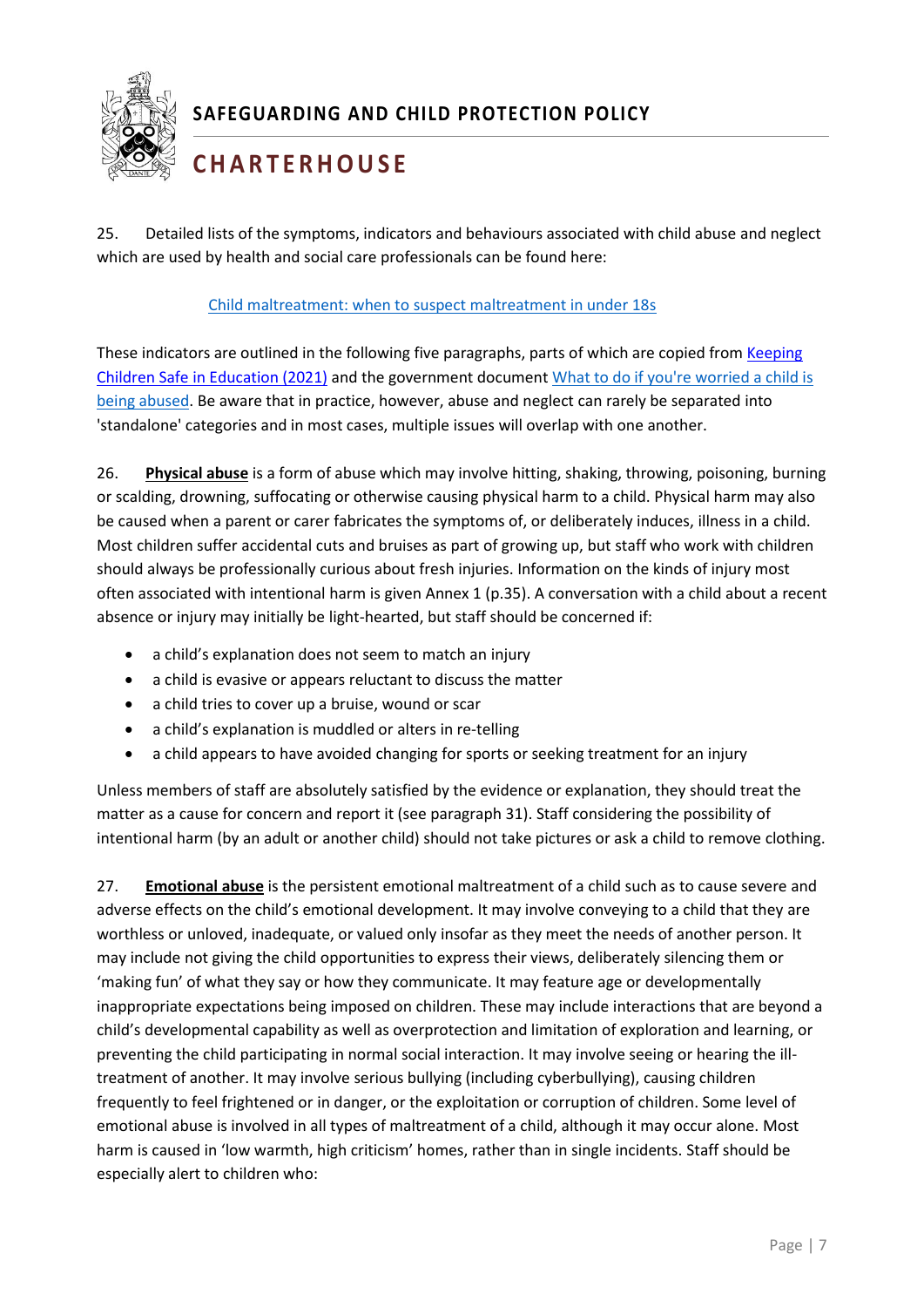

# **C H A R T E R H O U S E**

- seem to have low self-esteem or put themselves down ("I'm stupid, ugly, useless")
- appear to blame themselves for problems at home or within a peer group
- offer inappropriate responses to challenging situations ("I deserve this")
- seem unusually withdrawn, fearful, or anxious about doing something wrong
- suggest that their parents or carers turn affection on and off at a whim, or blame their children for their own problems, or make negative comments about them

Further information on the causes and effects often associated with emotional abuse is given below in Annex 2 (p.36).

<span id="page-8-0"></span>28. **Sexual abuse** involves forcing or enticing a child or young person to take part in sexual activities, not necessarily involving a high level of violence, whether or not the child is aware of what is happening. The activities may involve physical contact, including assault by penetration (for example rape or oral sex) or non-penetrative acts such as masturbation, kissing, rubbing and touching outside of clothing. They may also include non-contact activities, such as involving children in looking at, or in the production of, sexual images, watching sexual activities, encouraging children to behave in sexually inappropriate ways, or grooming a child in preparation for abuse. Sexual abuse can take place online, and technology can be used to facilitate offline abuse. Sexual abuse is not solely perpetrated by adult males. Women can also commit acts of sexual abuse, as can other children. The sexual abuse of children by other children is a specific safeguarding issue in education (see paragraphs 39-47). Staff should be particularly alert to children who:

- use sexual language or have knowledge you wouldn't expect them to
- ask others to behave sexually or play sexual games
- display knowledge or interest in sexual acts inappropriate to their age

Staff seeking information on what kinds of sexual behaviour are considered appropriate and inappropriate for teenagers may find useful the [Brook sexual behaviour traffic light tool.](https://www.brook.org.uk/our-work/the-sexual-behaviours-traffic-light-tool) Further information on sexual abuse is given below, in Annex 3 (p.37).

<span id="page-8-1"></span>29. **Child sexual exploitation** ('CSE') is a form of child sexual abuse. It occurs where an individual or group (adult or child) takes advantage of an imbalance of power to coerce, manipulate or deceive a child into sexual activity (a) in exchange for something the victim needs or wants, and/or (b) for the financial advantage or increased status of the perpetrator or facilitator. The victim may have been exploited even if the sexual activity appears consensual. Child sexual exploitation does not always involve physical contact; it can also occur through the use of technology. It can affect any child or young person (male or female) under the age of 18 years, including 16 and 17 year olds who can legally consent to have sex. It can include both contact (penetrative and non-penetrative acts) and non-contact sexual activity and may occur without the child or young person's immediate knowledge (eg. through others copying videos or images they have created and posted on social media). Children who are being groomed often resent what they perceive as interference by other adults, and rarely self-report CSE, meaning staff must be particularly vigilant to potential indicators of risk such as a child: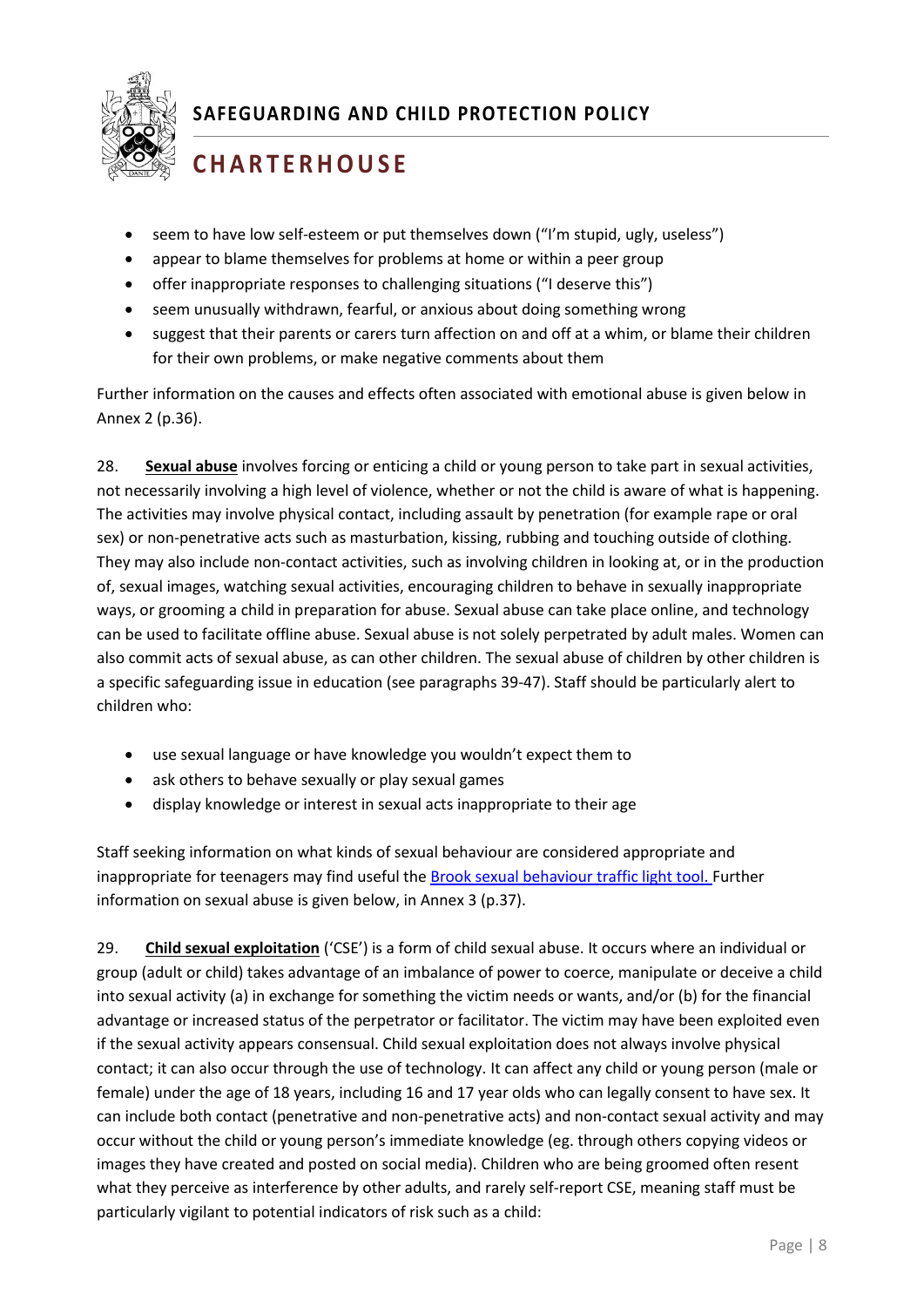

# **C H A R T E R H O U S E**

- acquiring money, clothes, mobile phones (etc) without plausible explanation
- becoming isolated from peers and social networks, and/or secretive
- forming relationships with controlling or older individuals or groups
- going missing from home or school without explanation
- regularly returning home late, perhaps under the influence of drugs or alcohol
- exhibiting age-inappropriate sexualised behaviour, or sexually transmitted infection
- suffering from mood swings or changes in emotional wellbeing

Further information about CSE can be found in the government's publication [Child sexual exploitation:](https://www.gov.uk/government/publications/child-sexual-exploitation-definition-and-guide-for-practitioners)  [definition and guide.](https://www.gov.uk/government/publications/child-sexual-exploitation-definition-and-guide-for-practitioners)

<span id="page-9-0"></span>30. **Neglect** is the persistent failure to meet a child's basic physical and/or psychological needs, likely to result in the serious impairment of the child's health or development. Neglect may occur during pregnancy (for example, as a result of maternal substance abuse). Once a child is born, neglect may involve a parent or carer failing to: provide adequate food, clothing and shelter (including exclusion from home or abandonment); protect a child from physical and emotional harm or danger; ensure adequate supervision (including the use of inadequate care-givers); or ensure access to appropriate medical care or treatment. It may also include neglect of, or unresponsiveness to, a child's basic emotional needs. Neglect is not a function of social and economic disadvantage, although in affluent families it can be difficult to recognise and address. At Charterhouse, staff should be particularly alert to any suggestion that a child:

- has been left unsupervised during time away from School, or with an inappropriate carer
- has not had medical, dental, food, clothing or other basic needs met while away from School
- has been exposed to dangerous or illegal behaviour during time away from School
- is exhibiting dangerously reckless behaviour (including sexual and/or online)
- appears to begin thriving on return to School

Further information on factors which might suggest neglect can be found below in Annex 4 (p.38).

#### <span id="page-9-1"></span>**How to report concerns about abuse and neglect**

31. Members of staff, parents, pupils or other persons with concerns about children in any of the above contexts – physical, emotional or sexual abuse, or neglect – should report them as follows:

#### **If there is a danger to life, or a risk of serious injury, or a crime is in progress or about to happen – ring the police on 999 before doing anything else. If the incident is on the Charterhouse campus, after calling the police ring the duty Security officer on 07831 467362.**

Members of staff are expected to intervene if there is an immediate risk of harm to a child, although staff are not expected to put themselves unreasonably in harm's way (further information is given in the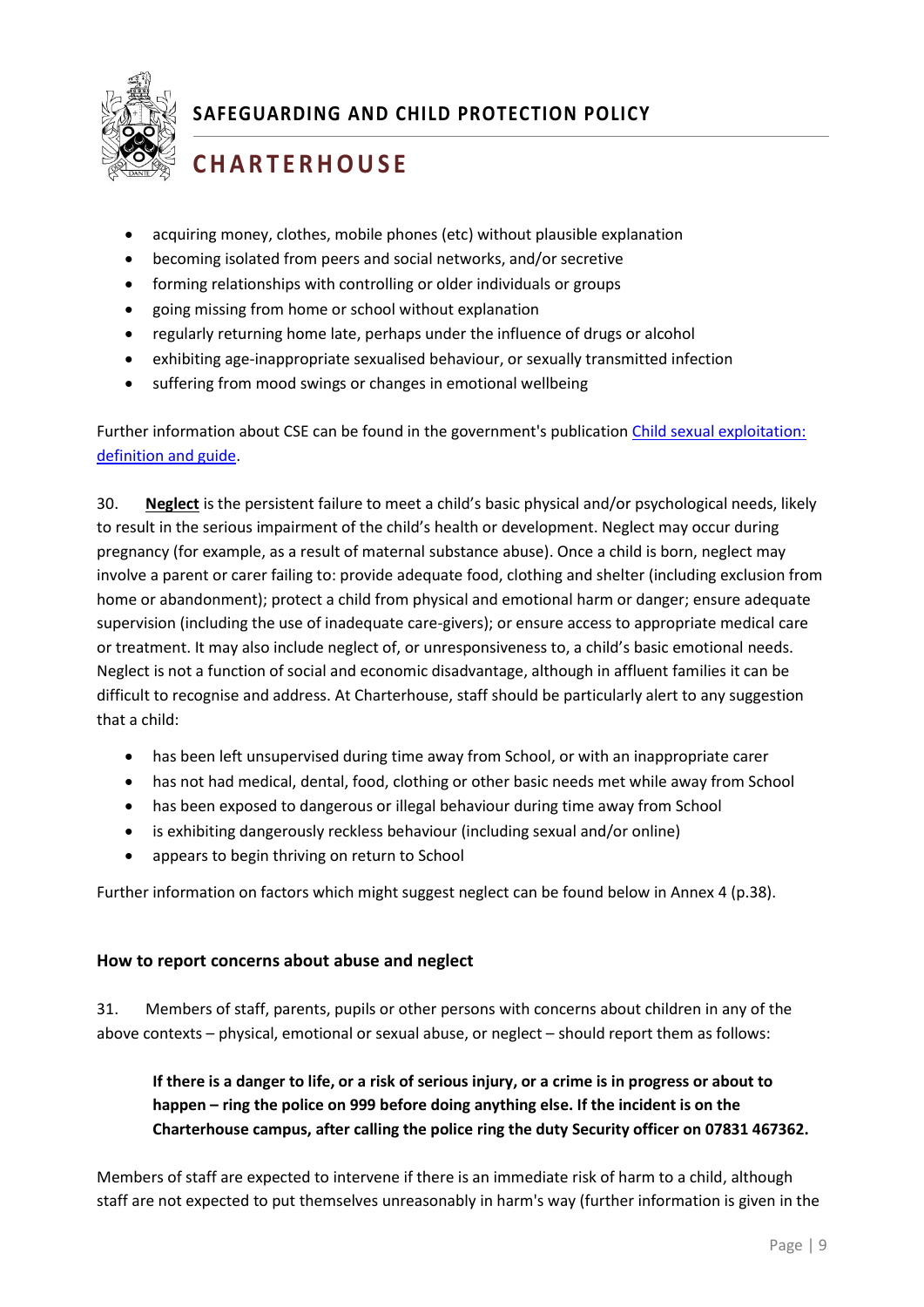

## **C H A R T E R H O U S E**

School's document *Touch and the Use of Reasonable Force*). Otherwise, staff must report any concerns they have about the welfare of pupils to the School's Designated Safeguarding Lead (DSL) or one of the Deputy DSLs immediately, using the contact details on the front of this policy. Staff should not wait until they are actually told by the child or have their suspicions confirmed by someone else. Parents, pupils and others are asked to contact the DSL or a Deputy promptly.

32. For staff, 'immediately' means as soon as possible, bearing in mind that the welfare of the child is of paramount importance and therefore other commitments cannot take precedence. Members of staff are expected to act without hesitation in the case of children who need immediate support, and otherwise to record any 'Level Four' concerns with the DSL or Deputy DSLs within 4 hours by phone or in person. In some situations colleagues will need to record their concerns in writing (see paragraphs 60 and 74), but emails or other forms of written message should not be used as a primary means of reporting potential abuse or neglect.

33. In all cases of potential abuse or neglect, the DSL or Deputy DSL will either formally refer the case to the local authority and/or the police immediately (and certainly within 24 hours), or consult them with a view to doing so. Sometimes it is necessary beforehand to gather just enough information to establish the facts of the case. The School will provide as much contextual information as possible as part of the referral process. In deciding whether or not to report the matter to the police, the DSL will take into account the advice in [When to call the police: guidance for schools and colleges](https://www.npcc.police.uk/documents/Children%20and%20Young%20people/When%20to%20call%20police%20guidance%20for%20schools%20and%20colleges.pdf) (National Police Chiefs' Council, 2020). Within one working day of a referral being made to the local authority, a social worker should acknowledge receipt and make a decision about the next steps. If Surrey Children's Services (or, sometimes, the authorities in the pupil's home area) judge that the child's needs meet the Level Four threshold, they will take responsibility for assessing the situation, building a safety plan that protects the child and meets complex needs, and coordinating inter-agency working. The School will cooperate fully with this process. Staff should be aware that they may be asked to take part in meetings about children with needs at Level Four led by a local authority.

[practitioners providing safeguarding services to children \(July 2018\).](https://assets.publishing.service.gov.uk/government/uploads/system/uploads/attachment_data/file/721581/Information_sharing_advice_practitioners_safeguarding_services.pdf) The School will work with parents, 34. Charterhouse is mindful of the government's document [Information sharing: advice for](https://assets.publishing.service.gov.uk/government/uploads/system/uploads/attachment_data/file/721581/Information_sharing_advice_practitioners_safeguarding_services.pdf)  informing them of issues promptly and seeking their consent for referrals. However, the School reserves the right to contact Children's Services or the police without notifying parents or seeking their consent if it believes that to do so is in the child's best interests or might:

- place the child or any other person at risk (or increased risk) of harm
- affect or impede an investigation
- lead to an unjustifiable delay in reporting

In such cases the School will not notify parents of a referral, but instead seek the directions of the local authority or the police regarding communication on the matter.

35. In term-time, during the school day (08.00 - 18.00), the DSL and/or one or both of the Deputy DSLs will be available via the contacts published on the front page of this policy to discuss safeguarding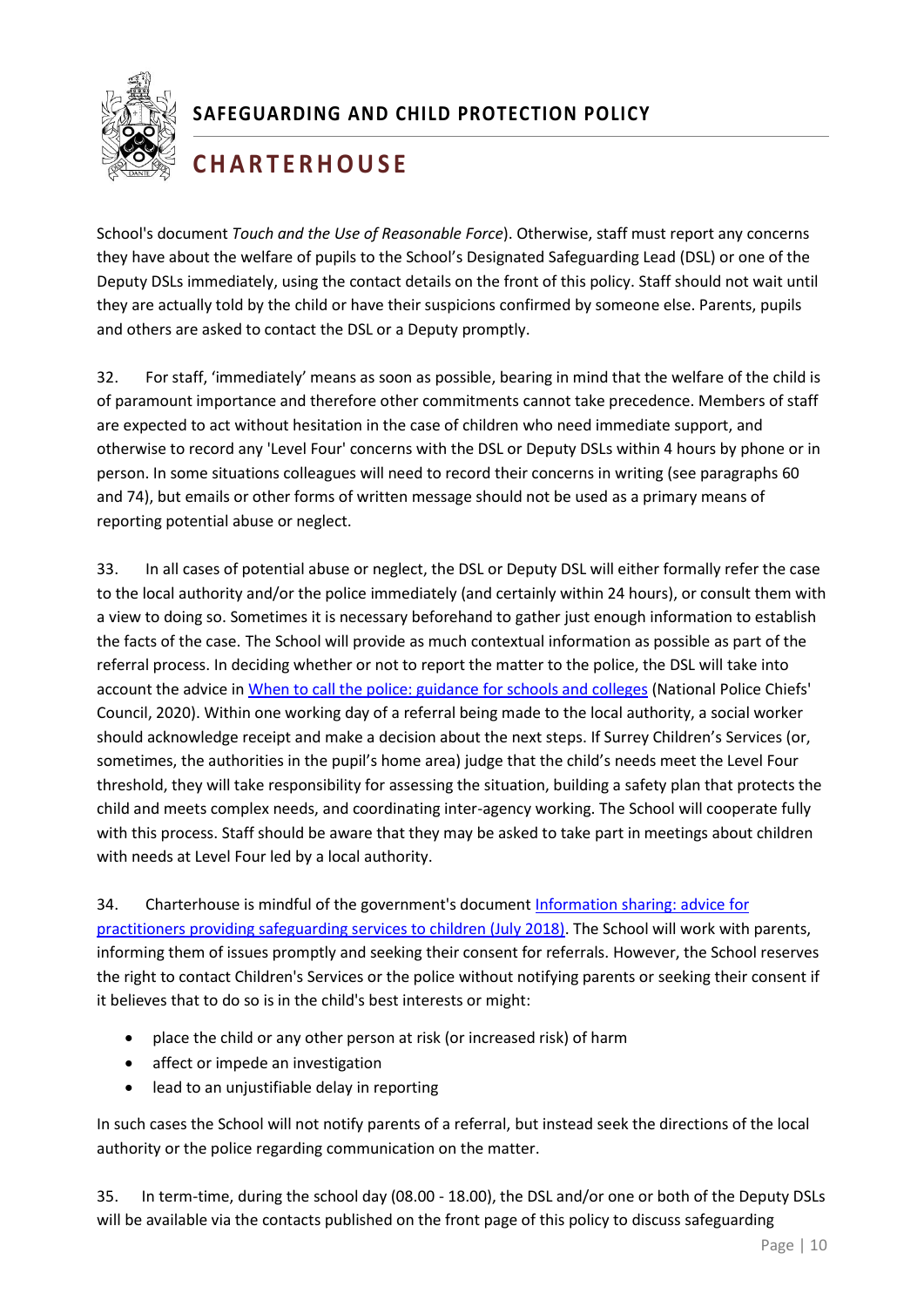

## **C H A R T E R H O U S E**

concerns with colleagues, pupils or others. Charterhouse publishes an 'emergency on call' rota showing which member of the Senior Leadership Team is on duty at any given time. This rota also shows which member of the DSL team is on call during the evenings (18.00 to 22.00), over the weekend and during School holidays. A copy of the rota is always held by the Duty Security Officer (07831 467362). In addition, when children are resident on the campus out of term-time (for example, during commercial lettings), arrangements are made with the Queen's Sports Centre's DSL and/or residential staff leaders to ensure the presence of someone qualified to take a lead in safeguarding matters.

36. In exceptional circumstances the DSL and Deputy DSLs may not be available. If there is a risk of harm to a child staff should not delay, but either consult another member of the SLT (using the emergency on call rota), or contact the police and/or local authority directly using the contacts given on the front page of this policy. Anyone can make a referral to Surrey Children's Services. If you do, you are likely to be asked to complete a [Request for Support Form.](https://www.surreyscb.org.uk/resources-category/sscbmultiagencyforms/) You can find the contact numbers for any other local authority children's care team in England by entering a postcode on this government website:

#### [Report child abuse](https://www.gov.uk/report-child-abuse-to-local-council) to a local council

Staff consulting in this manner, or making a referral, should keep written records and inform the DSL or Deputy DSL as soon as possible.

<span id="page-11-0"></span>37. **Some specific safeguarding issues**: in addition to the varieties of abuse and neglect just described, there are a number of specific forms of abuse and safeguarding issues which people who work in schools are required to know about. These are explained next. They are covered separately because some involve particular guidance or have special reporting requirements:

<span id="page-11-1"></span>1 involving health professionals as appropriate, staff who become aware of any of the following must also 38. **Acute mental and physical health problems** are primarily health matters and must be reported urgently to the Hunt Health Centre (and perhaps emergency services). However, they often meet Surrey Council's 'Level Four' threshold as safeguarding concerns, too, either because they are potential indicators of abuse and neglect, or because they are significantly harmful in themselves. Thus, after report them to the DSL or Deputy DSLs immediately:

- a pupil who is considering, has a plan for, or has made an attempt at suicide
- a pupil who has self-harmed (cutting, burning, picking, scratching, banging, hitting etc.)
- a pupil who has experienced a psychotic episode
- a pupil with an eating disorder
- a child missing all or most immunisations
- a child with emergent serious physical health issues, but without a diagnosed medical problem

Staff should be familiar with the School's document *Mental Health: Policy and Procedures*.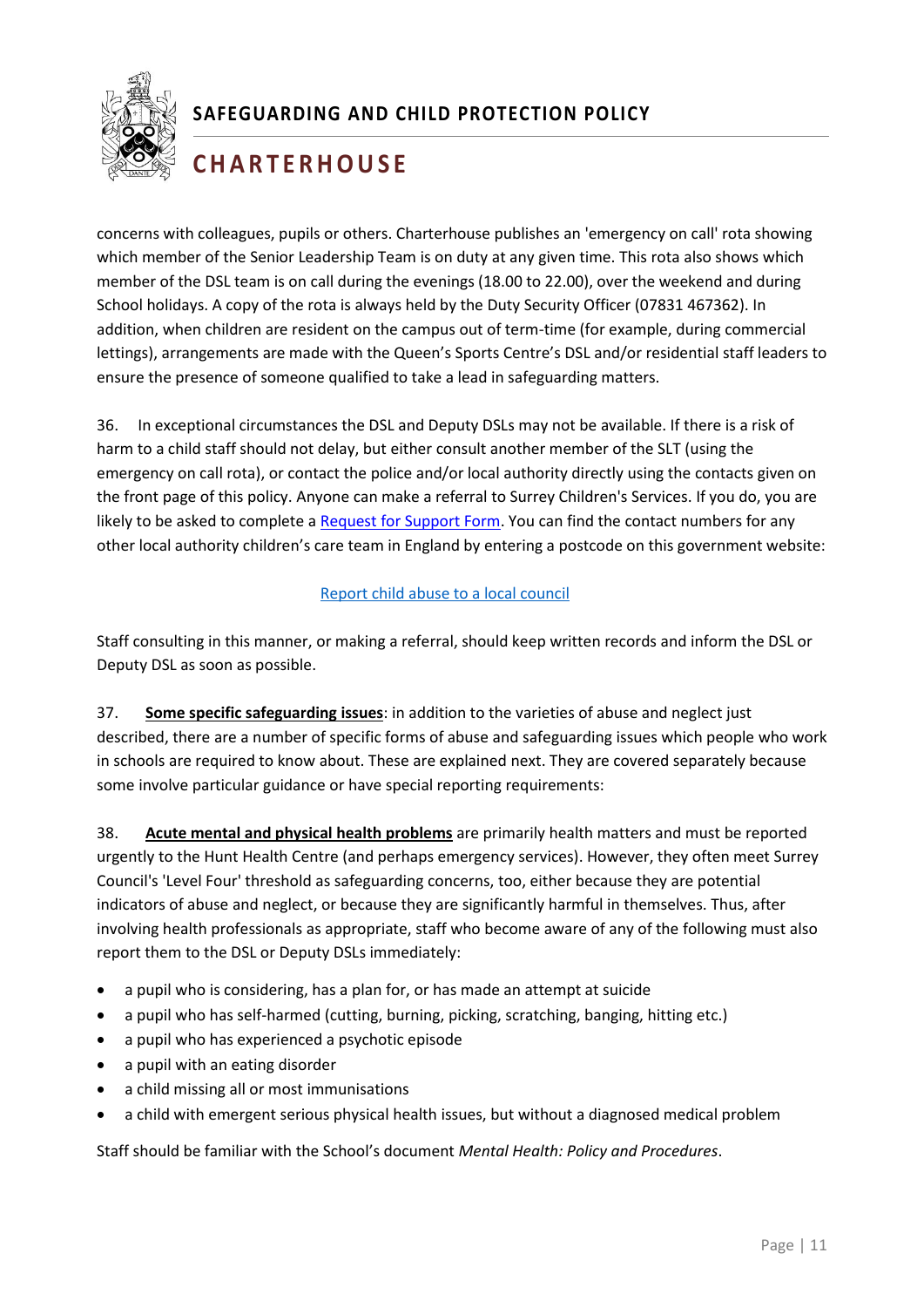

## **C H A R T E R H O U S E**

39. **Peer-on-peer (or 'child-on-child') abuse**: people under the age of 18 are capable of physically, sexually or emotionally abusing other people under the age of 18. It can happen anywhere, both inside and outside of school, but since pupils at a boarding school may spend proportionately more time in each other's company, staff at Charterhouse need to be particularly alert to any signs of inappropriate pupil relationships. It can also happen online, or have an online element which facilitates, threatens and/or encourages physical or sexual abuse. Activities involving harassment, abuse or humiliation can be used as a way of initiating a person into a group. Pupils are sometimes reluctant to report peer-on-peer abuse, but the absence of reports does not mean it is not happening. Especially where inappropriate sexual behaviour is concerned, the evidence suggests girls are more likely to be victims, and boys perpetrators. During its transition to full co-education, Charterhouse will continue to have a gender imbalance, and as a minority group female pupils may be more vulnerable. Pupils with disabilities, special educational needs or certain health conditions may also be more vulnerable. Peer-on-peer abuse includes, but is not limited to:

- <span id="page-12-0"></span>• **sexual violence and sexual harassment**, which can occur between children of any age and sex, and can involve individuals or groups. It can occur between young people who are (or have been) in an intimate personal relationship, and it can relate to those who are (or are perceived to be) either heterosexual or homosexual. 'Sexual violence' means criminal behaviour such as rape or assault as defined by the Sexual Offences Act 2003. It exists on a continuum and may be accompanied by other forms of abuse. In particular, it may well overlap with 'sexual harassment', which refers to conduct of a sexual nature which is unwanted by the person on the receiving end, and to which they do not consent, either in the physical world or online. 'Harassment' usually implies repetition, but in peeron-peer relationships can relate to single incidents:
	- o calling someone sexualised names, or telling sexualised stories or jokes about them;
	- o making sexualised comments about their clothes, appearance or behaviour;
	- o displaying sexualised images (including graffiti);
	- o making sexualised gestures or threats;
	- $\circ$  physical behaviour such as touching or squeezing bottoms, breasts and genitalia (eg. "sack attack"), interfering with someone's clothes (eg. "debagging", flicking bra straps, lifting up skirts), or brushing against someone in a sexual manner. Staff should be aware that sexualised touching can *very easily* cross the line from harassment into sexual assault;
	- $\circ$  'upskirting' (now a crime under the Voyeurism Act 2019) typically involves taking a picture under a person's clothing without them knowing, with the intention of viewing their genitals or buttocks for sexual gratification, or to cause them humiliation, distress or alarm;
	- $\circ$  causing someone to engage in sexual activity without consent, such as forcing someone to strip, touch themselves sexually, or to engage in sexual activity with a third party.

Any and every report of sexual violence or harassment should be taken seriously. Staff should be aware that pupils abused in any of these ways may hide it well, but are likely to be profoundly affected by their experiences. Charterhouse cannot allow its pupils to suffer in this context, and it cannot send young people out into the world believing this kind of behaviour is acceptable. Further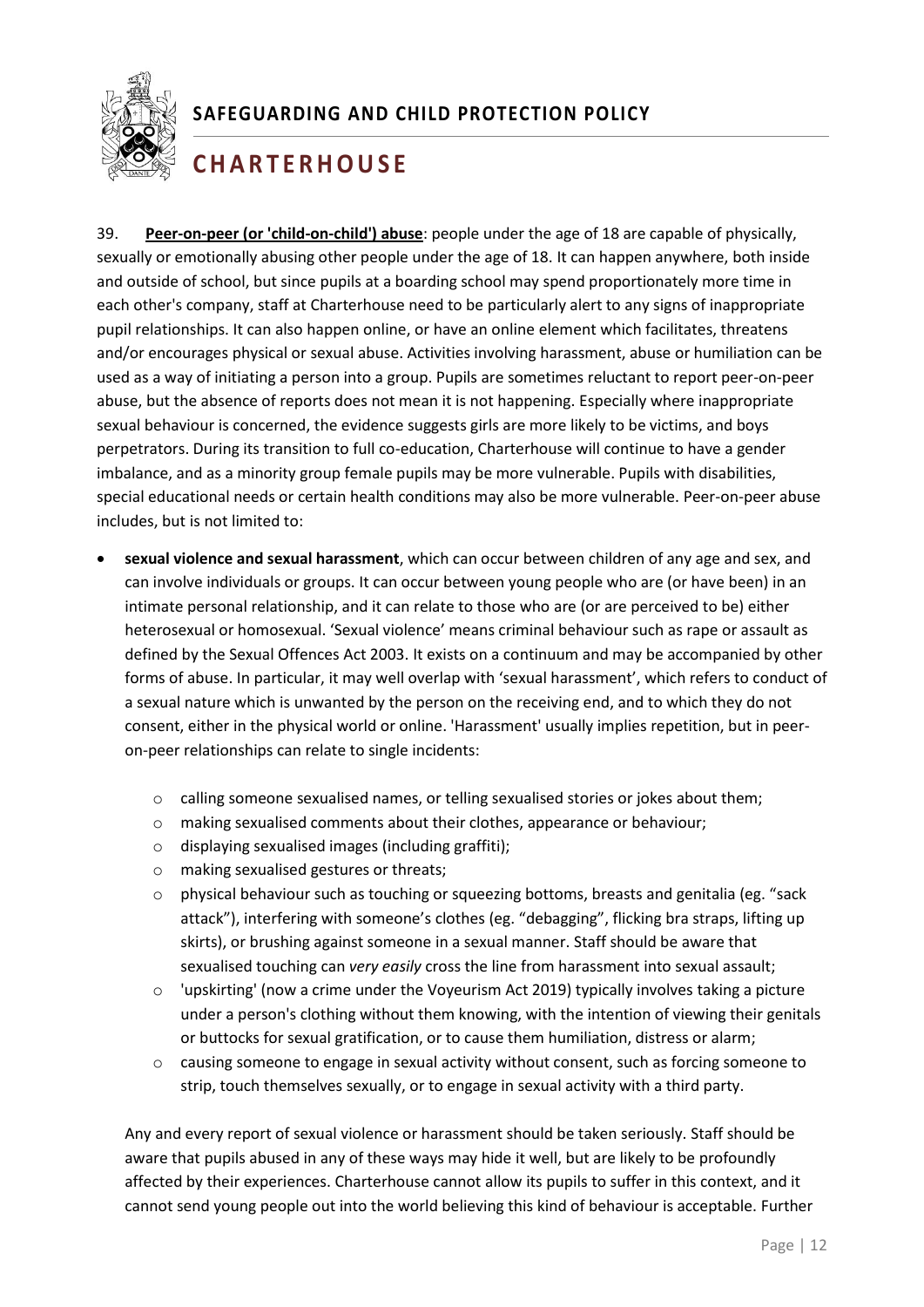

# **C H A R T E R H O U S E**

information is available in the government's document [Sexual violence and sexual harassment](https://www.gov.uk/government/uploads/system/uploads/attachment_data/file/667862/Sexual_Harassment_and_Sexual_Violence_-_Advice.pdf)  between children [in schools and colleges](https://www.gov.uk/government/uploads/system/uploads/attachment_data/file/667862/Sexual_Harassment_and_Sexual_Violence_-_Advice.pdf) (which includes legal definitions, an explanation of 'consent', and lists sources of specialist support), and in Part 5 of *Keeping Children Safe in Education*.

- <span id="page-13-0"></span>• **consensual and non-consensual sharing of nudes and semi-nude images and/or videos (also called sexting** or **Youth Produced Sexual Imagery ('YPSI'))**: people under the age of 18 sometimes create and/or share sexualised images, generally using mobile phones and social media sites or direct messaging such as 'Snapchat' or 'WhatsApp'. If two older children of similar age freely choose to share images of themselves, it may not be abusive. However, making, viewing or sharing an indecent image of someone under 18 (even for a child) is a criminal offence and can easily become abusive, since (amongst other things) there is always the potential for coercion and/or sharing the image more widely than was originally agreed. Thus the sharing of nudes and semi-nude images is always a safeguarding issue, and every instance must be referred to the DSL or Deputy DSLs. The School's approach will generally be in line with the [UKCIS guidance.](https://www.gov.uk/government/publications/sharing-nudes-and-semi-nudes-advice-for-education-settings-working-with-children-and-young-people) Staff who suspect a sexualised image of a child is contained on an electronic device should not view or forward the image, but should consider confiscation (while bearing in mind that the confiscation of one pupil's device may quickly affect the circulation of images amongst other children). Information for school staff on confiscation from pupils is given in the government's document [Searching, screening and confiscation.](https://assets.publishing.service.gov.uk/government/uploads/system/uploads/attachment_data/file/674416/Searching_screening_and_confiscation.pdf)
- <span id="page-13-1"></span>• **violence and physical abuse** — single or multiple instances of punching, hitting, jabbing, kicking, shaking, slapping, gripping, biting, hair pulling (etc) may well be abusive in the sense they cause harm, and staff should ensure they report every instance as a possible safeguarding issue. Staff should also be alert to potentially harmful initiation or 'hazing'-type violence and rituals, especially amongst boys, such as bed-flipping or the football-based game 'bums'.
- <span id="page-13-2"></span>• **prejudice-based and discriminatory bullying: racial abuse, and abuse based on gender, religion, culture, disability, special educational need or health condition** (including online bullying through social networks, online gaming or mobile phones). Any form of bullying can become emotionally harmful, and thus abusive, in that — like racial and other forms of abuse — it can quickly have a profound effect on a young person's development or mental health. More detailed information on reporting bullying, and the point at which 'bullying' becomes 'abuse', is provided in the School's Anti-Bullying Policy.

40. Peer-on-peer abuse is never acceptable and the School has a zero-tolerance approach to it. Each concern will be approached individually, on a case-by-case basis, and 'zero tolerance' should not be taken to imply that the School has a fixed response. Rather, 'zero tolerance' means the School will take seriously, investigate and respond appropriately to every single instance of peer-on-peer abuse brought to its attention.

41. Thus it is crucial that staff becoming aware of any of these forms of behaviour do not downplay them as "just part of growing up" or "boys being boys", or accept pupils' excuses that they are just "banter" or "only meant as a joke". This is because if staff fail to recognise the potential scale of the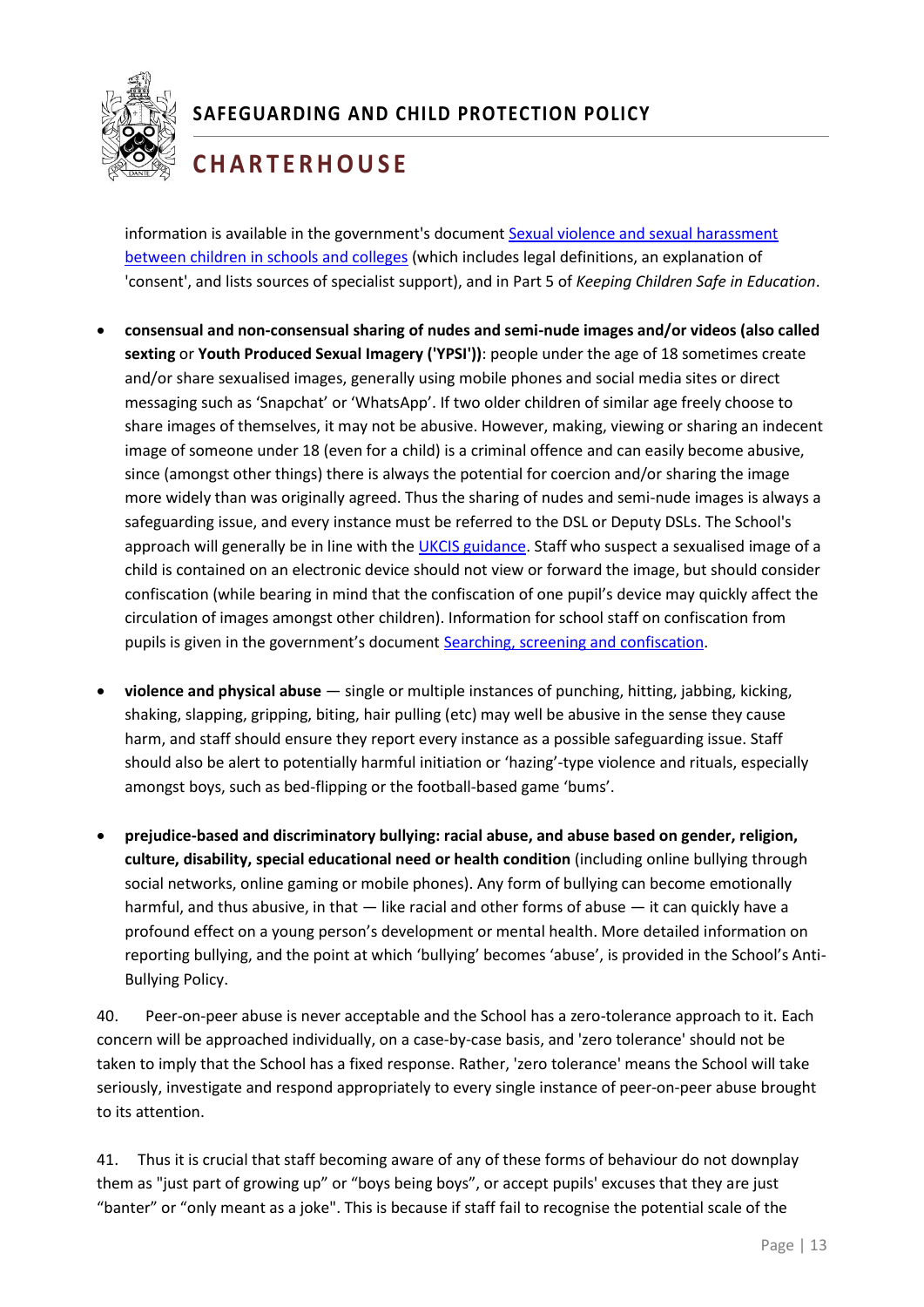

## **C H A R T E R H O U S E**

issue, or dismiss sexual harassment or tolerate other forms of abuse, it can lead to a school culture in which unacceptable behaviour is normalised and pupils cannot see any point in coming forward to report it, thus leading to an unsafe environment for children. Conversely, addressing even an apparently minor instance of inappropriate behaviour can be an important intervention that helps prevent abusive or violent behaviour in the future.

42. Thus (without putting themselves in harm's way), staff should intervene to challenge any and all instances of inappropriate behaviour between peers. However, staff should not believe their own intervention to be an end to the matter. Abuse by young people must be taken as seriously as abuse by adults, meaning that when they are talking to the victim or the perpetrator, staff should follow the procedures for listening to and recording pupils' concerns set out in paragraphs 66 to 75 below. Staff should always reassure victims of peer-on-peer abuse that they are being taken seriously (regardless of how long it has taken them to say something), and will be supported and kept safe. A victim should never be made to feel ashamed for making a report, or given the impression they are creating a problem by coming forward.

43. Staff must report every potential instance or peer-on-peer abuse to the DSL or Deputy DSL, as set out in paragraphs 31 to 36. Staff are asked to avoid imposing their own sanctions before consideration by the DSL. It is true there will sometimes be a grey area between, on the one hand, incidents which should be regarded as abusive, and on the other, incidents which are more properly dealt with in schools such as (for example) children fighting or experimenting sexually, but the DSL or Deputy DSLs will be able to advise staff on thresholds.

1 their anonymity. (On allegations against pupils who have left the School, see paragraph 83). At the point 44. If it is suspected a child has suffered or is in danger of suffering harm at the hands of another child, or a crime has otherwise been committed, the DSL or Deputy DSL will promptly assess and address any immediate risks (including risks to other children who may be involved or impacted), and refer the matter to the local authority and the police, whose directions the School will follow. At the point of referral to the police, the School will seek guidance on what information can be disclosed (in particular, to the alleged perpetrator(s) and their parents), and also discuss the best way to protect the victim and of referral to Children's Services, the School will generally inform the parents of victim(s) and alleged perpetrator(s) of peer-on-peer abuse, unless paragraph 34 applies. The local authority may decide to oversee further safety plans for the children involved.

45. The victim may be traumatised and is likely to need careful support, especially within a boarding environment. By the very nature of peer-on-peer abuse, and especially sexual violence and harassment, a power imbalance is likely to have been created between the victim and perpetrator(s). The experience is likely to affect the educational attainment of the victim, who may struggle in a normal classroom environment, and continued close proximity with the alleged perpetrator(s) may well be distressing for them. A priority for the School will be creating a safe situation in which the victim, if they wish, can continue in their normal routine. The School will seek to avoid any action that could have the effect of isolating the victim, but will provide an option to withdraw from lessons and activities if that is what the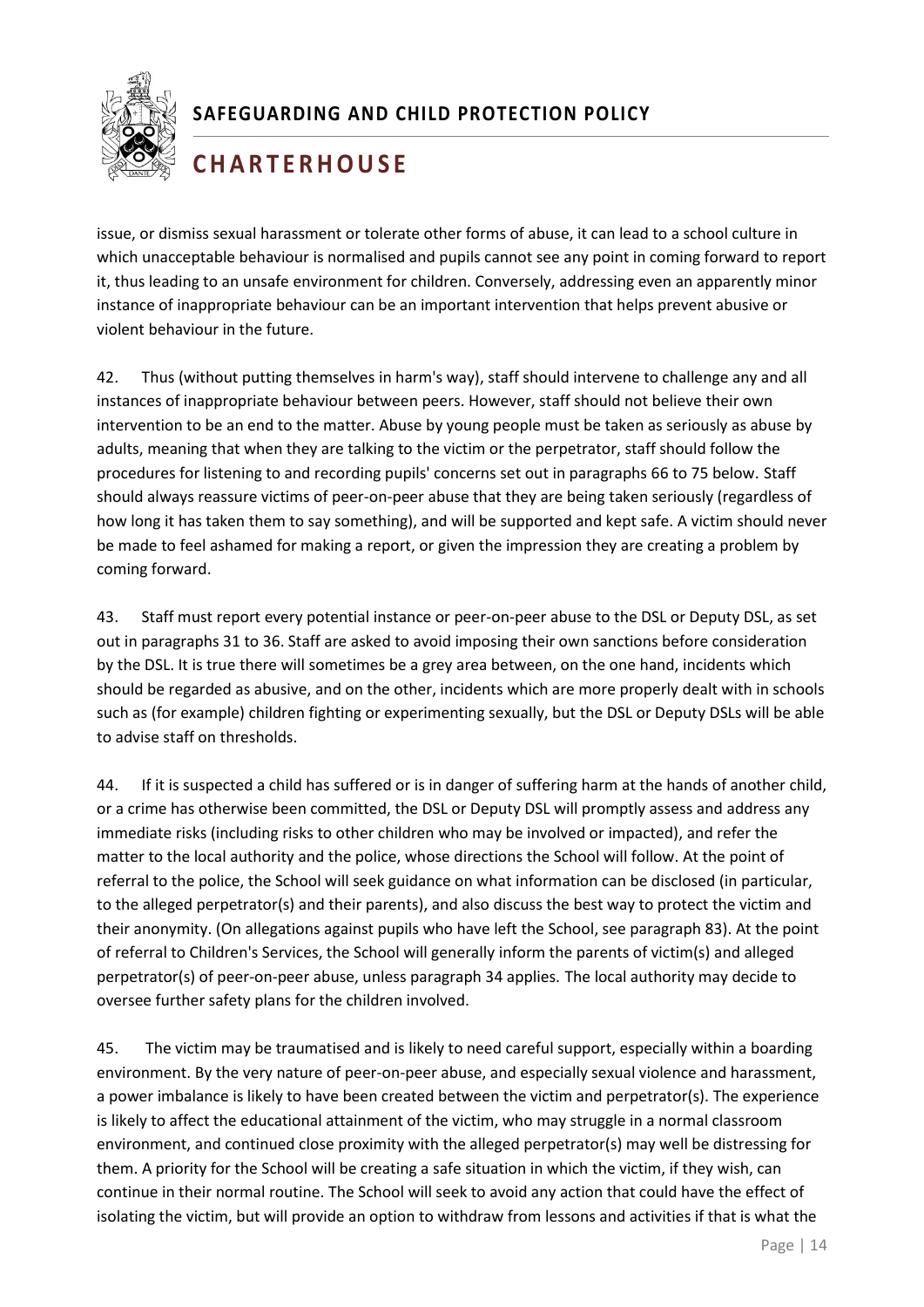

## **C H A R T E R H O U S E**

victim chooses, along with a named 'trusted adult' to whom they can turn in times of need. The School will aim to do whatever it reasonably can to protect the victim from bullying and harassment as a result of a report they have made.

46. A pupil against whom a serious allegation has been made may continue to pose a risk of harm to the victim or others, and the School will consider carefully how best to keep the victim and perpetrator(s) a reasonable distance apart by, for example, moved them out of particular classes or activities, or suspending them from the School during an investigation. In addition, the perpetrator may have unmet needs, since harmful behaviour towards others may be an indication that the child him or herself is a victim of abuse. It is important that the perpetrator is supported to address any underlying reasons for their behaviour, since this can be an important intervention that helps prevent problematic, abusive and/or violent behaviour in the future.

47. The local authority may decide to hand the matter back to the School, in which case the needs of the victim and/or perpetrator will either be addressed as matters of 'Early Help' (see paragraph 58 forwards), or the subject of internal safety plans written, implemented and reviewed by the DSL or Deputy DSL, who will also be responsible for any School investigation. All concerns, outcomes (even if judged ultimately not to have been peer-on-peer abuse) and reasons for decisions will be recorded on the central safeguarding log (CPOMS).

48. To help minimise the risk of peer-on-peer abuse, the School's strategy includes (amongst other things):

- PSHE, including active promotion of a clear anti-bullying policy and school-wide message
- active promotion of the School's core values and fundamental British values
- clear and robust policies, consistently implemented
- a commitment to investigate every report of potential peer-on-peer abuse
- pupil surveys, careful record-keeping
- regular DSL and SLT review of cases to identify any potential patterns of inappropriate behaviour, and to plan effective responses and policy amendments
- management of pupils' access to electronic devices, and thus to 3G/4G/5G and social media
- provision of safeguarding training for School Monitors and other senior pupils
- opportunities for parents to attend (eg.) safer internet presentations
- inclusion of peer-on-peer abuse scenarios in school-wide staff update training
- staff training on responding to or managing instances of peer-on-peer abuse: receiving disclosures, timely reporting, intervention and de-escalation.

<span id="page-15-0"></span>49. **Children Missing Education (CME), and private fostering**: pupils who disappear from education, or go missing for periods of time, are far more vulnerable to abuse and neglect. More information is provided in Charterhouse's separate policy *Joiners, Leavers, and Long Term Absences (CME)*. Appendix A of that policy summarises the School's response to children missing education and must be read by all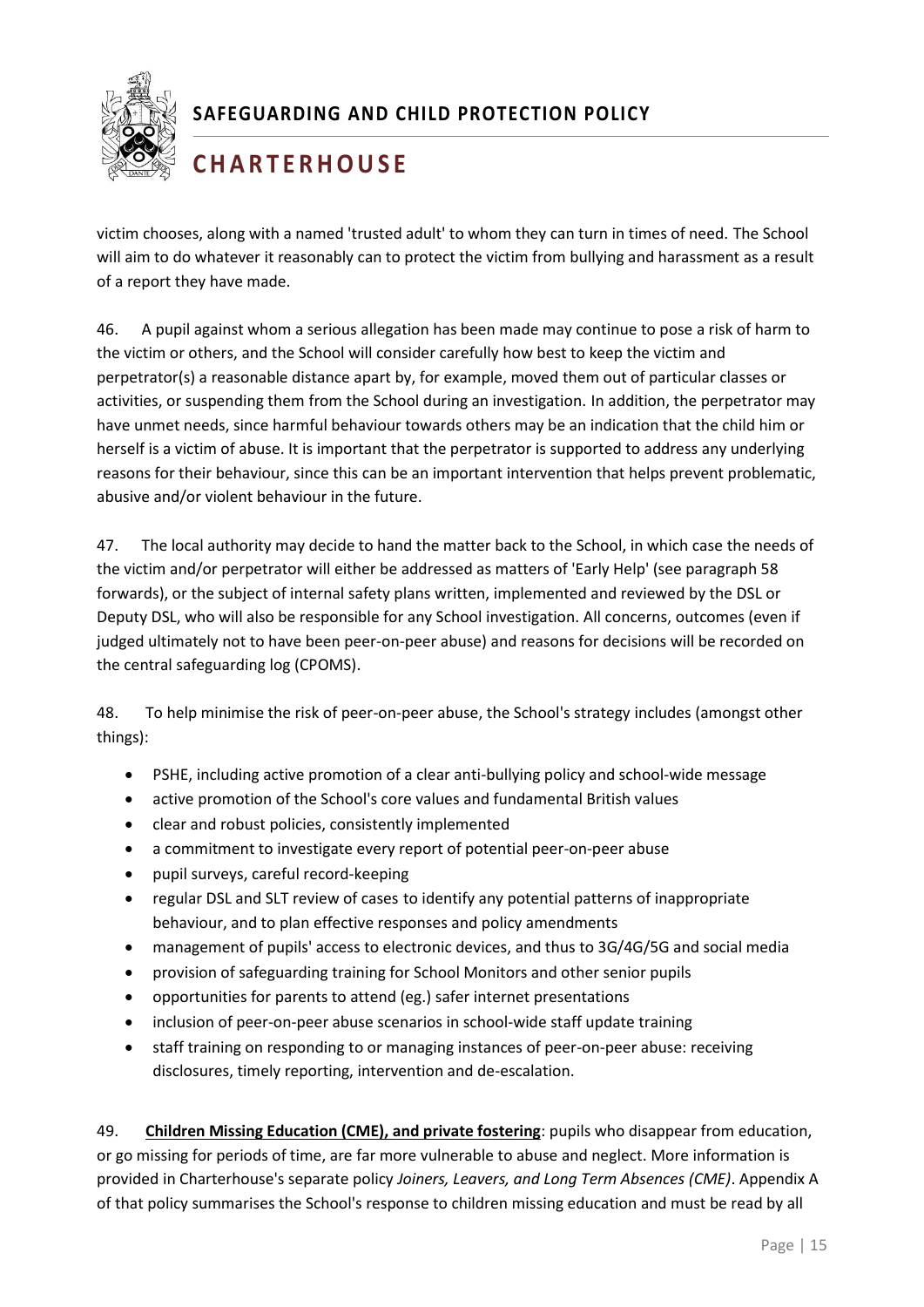

## **C H A R T E R H O U S E**

employees and volunteers new to Charterhouse. It explains that staff are required to notify the DSL of any pupil who leaves the School permanently at an irregular point in their education or, during termtime, remains absent from school for more than 10 days without (for example) medical certification, since schools are required to inform the local authority. It also explains that staff are required to inform the DSL if they become aware that, at any time including during school holidays, a pupil has been resident for 28 days or more (consecutively) with a person in the UK who is not a close family member, since this is the legal threshold at which the local authority must be informed.

<span id="page-16-0"></span>50. **Family and community:** A number of particular family situations can suggest that children have needs at Level Four because they significantly increase the chances of abuse or neglect. Members of staff who, perhaps in conversation with pupils, become aware of any of the following should consult the DSL:

- families in which relationships have broken down, such that pupils have either moved beyond parental control or been excluded from their home
- families in which separation or divorce involve the child being unsettled by the need to choose between (perhaps conflicting) alternatives offered by their parents
- families in which mental health, substance abuse (including alcoholism) or disability makes it difficult for parents to provide children with adequate support
- families in which a parent is in prison or involved in serious criminal activity
- families in which one member abuses another (domestic abuse and violence).

Staff should be aware that the exposure of children to domestic abuse and/or violence can have a serious, long lasting emotional and psychological impact on them. More information can be found on the [Healthy Surrey: domestic abuse](https://www.healthysurrey.org.uk/your-health/domestic-abuse) website. Advice can be sought from the SW Surrey Domestic Abuse Outreach Service (01483 898884). Charterhouse is signed up to Operation Encompass, which notifies a school's DSL when Surrey Police have been called out to the homes of pupils in this context.

1 families and schools, staff should be aware that children may be vulnerable to abuse or exploitation in 51. **Extra-familial harms**: in addition to threats to the welfare of children from within their own the wider community and/or online. Abuse that occurs online or outside of the school or family should not be downplayed, and should be treated equally seriously. Parents and staff sometimes have little influence over the relationships that children form in these contexts, meaning that assessments and interventions may need to focus not only on the family, but also on wider environmental factors. The possibilities of sexual exploitation and abuse have already been included (see paragraphs 29 and 39). Further risks include criminal exploitation and serious youth violence.

<span id="page-16-1"></span>52. **Serious violence, gangs, and child criminal exploitation** (CCE). Children are increasingly at risk from criminal gangs and serious violent crime. Staff should be aware that pupils forming new or unusual associations with older individuals or groups, perhaps accompanied by new possessions, unexplained travel patterns or suggestions of violence, should be a cause for serious concern. CCE is a geographically widespread form of harm often associated with 'county lines', in which criminal gangs (using dedicated phone lines for customer 'orders') groom and exploit children and young people to carry drugs and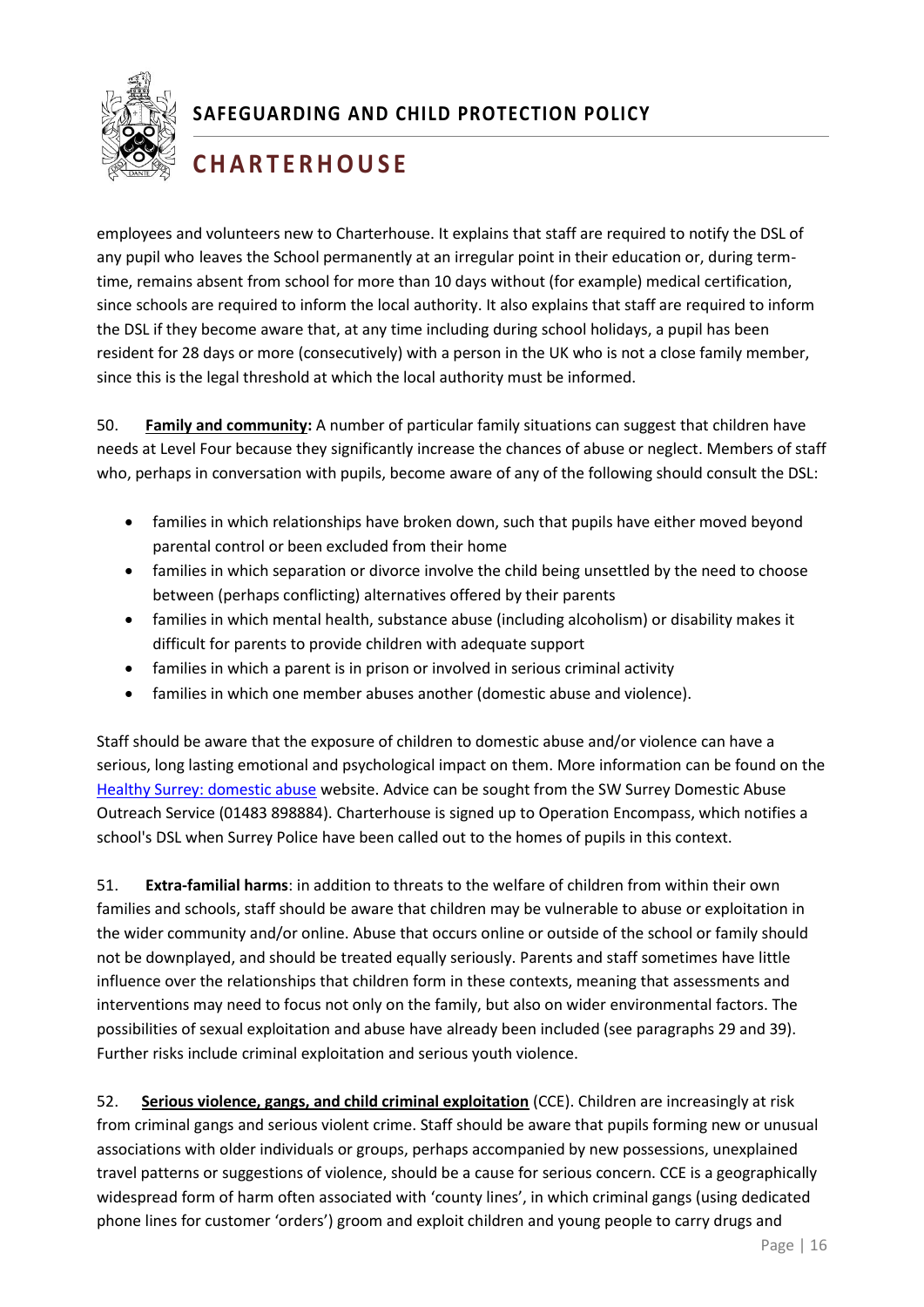

## **C H A R T E R H O U S E**

money from urban areas to market and seaside towns, often on train routes. However, CCE might also involve children being forced or manipulated into shoplifting, pickpocketing, working in cannabis factories, or threatening/committing serious violence to others. As with child sexual exploitation, CCE is typified by an individual or group taking advantage of an imbalance in power to coerce, manipulate or deceive a child into taking part in illegal activity. It can still be exploitative, even though the young person consents to the activity, and can include children who have been moved (commonly referred to as trafficking) for the purpose of exploitation.

<span id="page-17-0"></span>53. **Honour-based abuse** (HBA) encompasses crimes which have been committed to protect or defend the honour of the family and/or community. One of the most significant is **forced marriage**, which is a marriage entered into without the full and free consent of one or both parties and where violence, threats (physical, emotional or psychological) or any other form of coercion is used. Forcing a person into a marriage is a crime, and should not be confused with arranged marriage. A lack of full and free consent can be where a person does not consent or where they cannot consent (if they have learning disabilities, for example). Nevertheless, some communities use religion and culture as a way to coerce a person into marriage. The government has set up a 'Forced Marriage Unit' to offer advice. It can be reached by email and phone at [fmu@fco.gov.uk](mailto:fmu@fco.gov.uk) (020 7008 0151, or 020 7008 1500 out-of-hours). Anyone who believes a child (or adult) is in imminent danger of being forced into marriage should phone the police on 999. Anyone with concerns about a family putting pressure on a child in this context should consult the DSL or the local authority.

<span id="page-17-1"></span>1 history of FGM is considered 'at risk', and members of staff who know of that history must report it to 54. **Female genital mutilation** ('FGM') comprises all procedures involving partial or total removal of the external female genitalia or other injury to the female genital organs. It is illegal in the UK and a form of child abuse with long-lasting harmful consequences. Anyone who believes an act of FGM is about to be carried out on a girl (or woman) should phone the police on 999. There is now a statutory duty upon teachers (along with regulated health and social care professionals) to report to the police personally if they are informed by a girl under 18 that an act of FGM has been carried out on her (or observe visual evidence). Unless the teacher has good reason not to, they should also discuss any such case with the DSL and involve children's social care as appropriate. In Surrey, a girl who has an immediate family the DSL and/or Children's Services. The same applies when members of staff know that a girl comes from a family with ties to an area where FGM is practised.

<span id="page-17-2"></span>55. **Radicalisation** refers to the process by which a person comes to support terrorism and forms of extremism. Detailed information is provided in the School's document *Prevent, Fundamental British Values and Visiting Speakers*. Radicalising children is a form of abuse, and schools have a duty to protect children from it. During the process of radicalisation it is possible to intervene to prevent vulnerable people being radicalised. There is no single way of identifying an individual likely to be susceptible to an extremist ideology. Specific background factors may contribute to vulnerability which are often combined with influences such as family, friends or online, and with needs to which an extremist or terrorist group may appear to provide an answer. The internet and the use of social media in particular has become a major factor in the radicalisation of young people. A few possible indicators: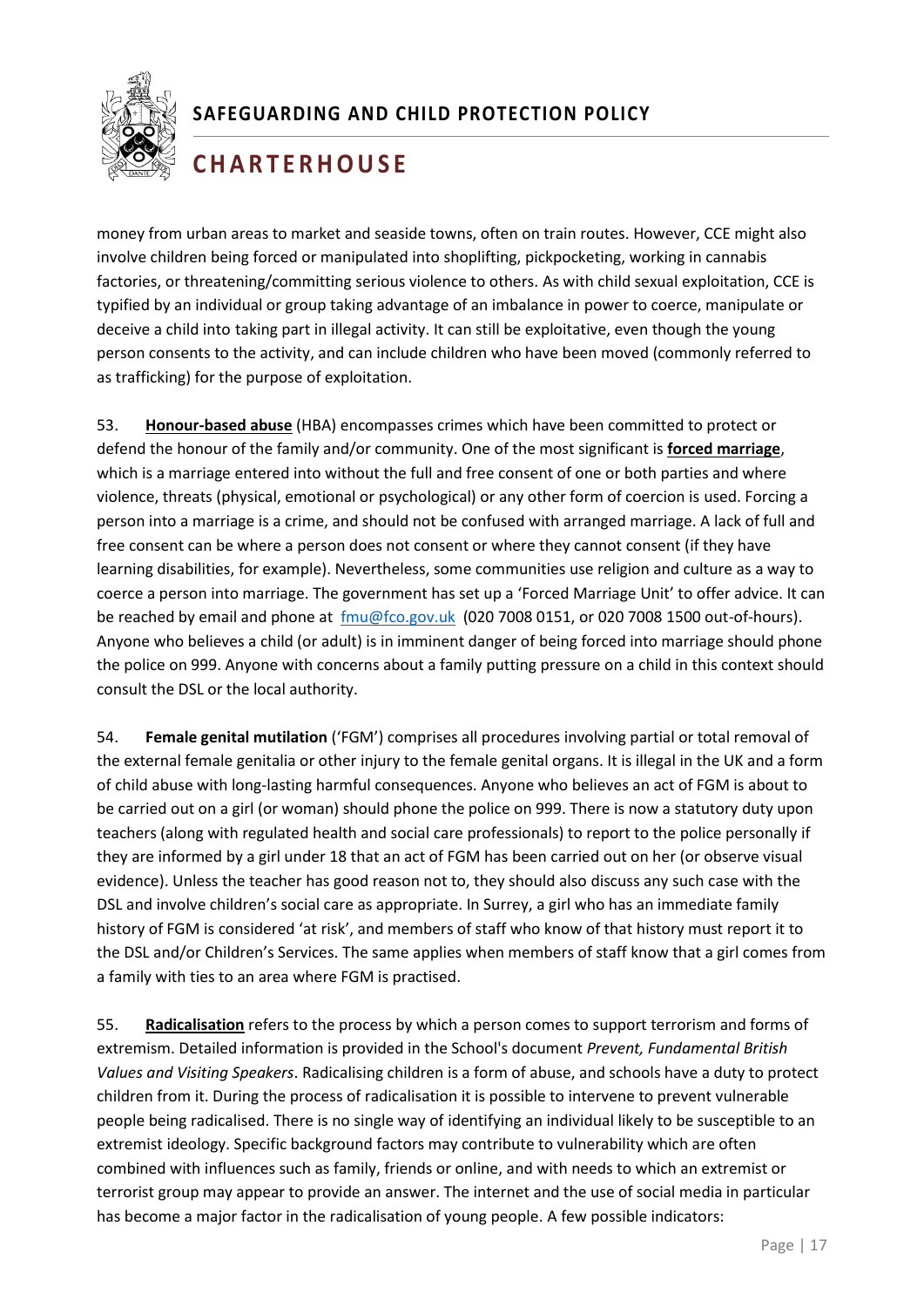

# **C H A R T E R H O U S E**

- a conviction that their religion, culture or beliefs are under threat and treated unjustly
- a tendency to look for conspiracy theories, and a distrust of mainstream media
- a sense of debt or guilt
- blaming parents for family problems
- feeling let down, and perhaps 'religious seeking'
- peer pressure, low self esteem, and/or the need for identity and belonging
- physical change/growth spurt (being bigger than peers)
- being secretive about who they have been talking to online and what sites they visit
- switching screens when you come near the phone, tablet or computer
- possessing items electronic devices or phones you have not given them
- becoming emotionally volatile

56. **The Prevent Duty** (see the government's [Revised Prevent Duty Guidance\)](https://www.gov.uk/government/publications/prevent-duty-guidance/revised-prevent-duty-guidance-for-england-and-wales#e-sector-specific-guidance) applies to a range of public-facing bodies, including schools, and legally obliges them to have "due regard to the need to prevent people from being drawn into terrorism". The government's statutory guidance requires schools, amongst other things, to train staff so they can identify children at risk of being drawn into terrorism and challenge extremist ideas. At Charterhouse, the DSL has completed WRAP training ('Workshop to Raise Awareness of Prevent', led by SSCP and Surrey Police), and is able to advise staff on protecting children from the risk of radicalisation. The DSL and other members of staff have also completed online training which includes information on identifying factors that can make people vulnerable to radicalisation. In addition, the School has a risk assessment for pupils being drawn towards terrorism or extremist ideas, and members of staff have an understanding of the risks affecting children. We work to build pupils' resilience to radicalisation by promoting fundamental British values and enabling pupils and staff to challenge extremist views. Although Surrey may appear a low-risk county, the global reach of the internet provides significant opportunities for radicalisation, and the School aims to ensure that pupils are safe from terrorist and extremist material when using its internet facilities.

1 for the purpose of radicalisation, must phone the police on 999. Members of staff who have concerns 57. **Reporting concerns under 'Prevent'**: Anyone with cause to believe that a young person is engaging with individuals or groups undertaking extremist activities, or is being taken out of the country about pupils exploring or expressing extremist views should consult the DSL and/or the local authority. In Surrey, staff are not required to make referrals to the Channel process themselves, but should consult with the DSL and/or local authority. However, anyone seeking advice can also contact Claire McDonald, Surrey Police's Prevent Supervisor, on 01483 632982 or 07795 043842. Alternatively, Surrey's Prevent referral form, which is attached [here,](https://www.surreyscb.org.uk/resources-category/sscbmultiagencyforms/) can be completed and sent to

#### [preventreferrals@surrey.pnn.police.uk](mailto:preventreferrals@surrey.pnn.police.uk)

In addition, the government's dedicated helpline (020 7340 7264) and mailbox are provided for nonemergency advice for school staff and governors[: counter-extremism@education.gsi.gov.uk](mailto:counter-extremism@education.gsi.gov.uk)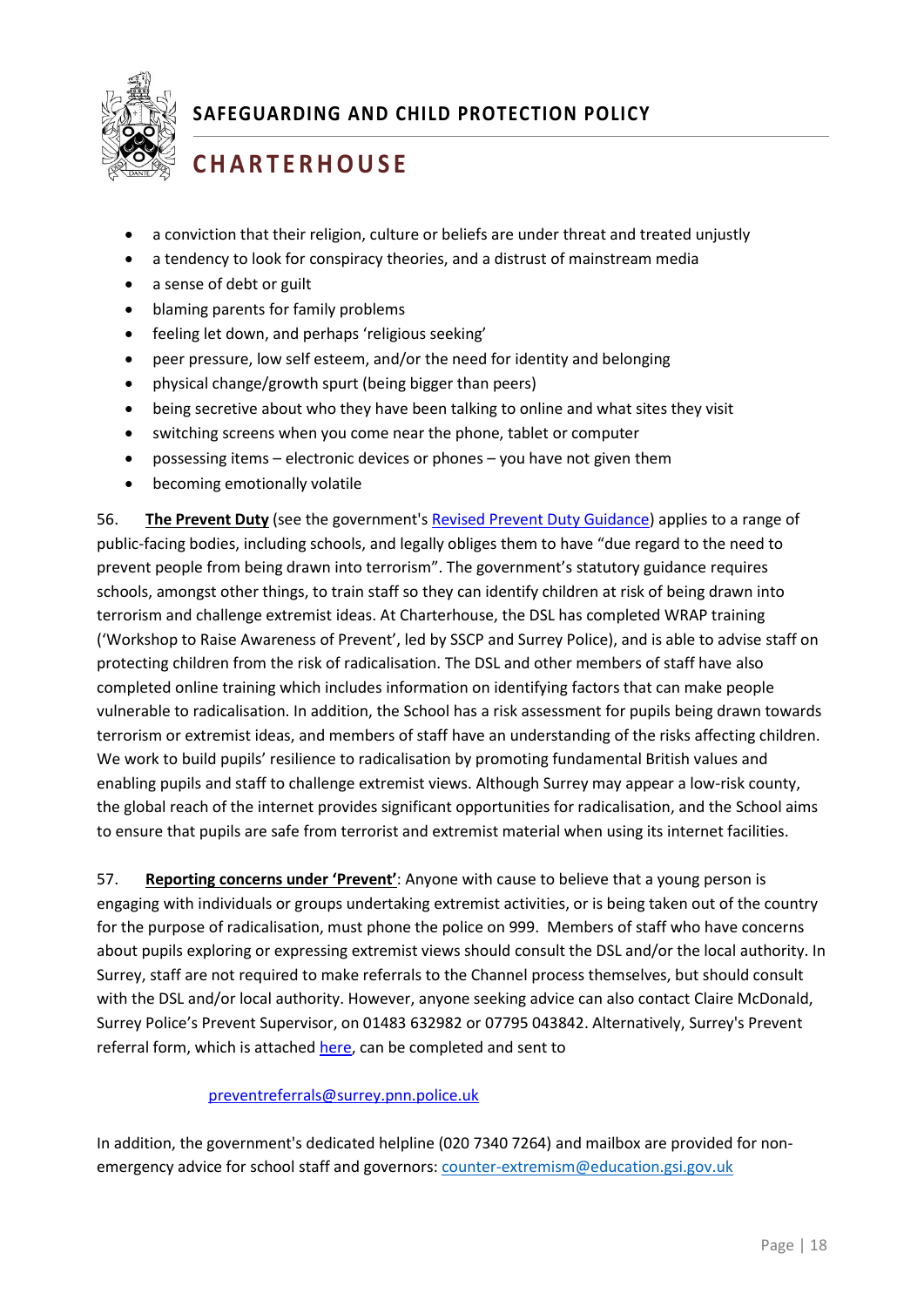

## **C H A R T E R H O U S E**

#### <span id="page-19-0"></span>**Early Help Plans ('Level Two' and 'Level Three') and universal support services ('Level One')**

58. **Level One**: the majority of children at Charterhouse (and in Surrey generally) are said to be at Level One, the lowest of the four Levels of Need, because they are developing and achieving outcomes as expected. As part of growing up, many children will have health concerns, family issues, academic worries or problems with peer relationships. It is a key part of the role of Heads of House and their teams to offer children and families advice about support which is universally open to all pupils: Tutors and Matrons, the Special Educational Needs department, the Chaplaincy, the Hunt Health Centre, NHS services, and so forth.

59. Sometimes, despite the best efforts of individuals and House teams, a child's problems seem to be going on too long, or getting worse, or becoming a crisis. While it is clear the child is not near the legal threshold of being 'in need' or 'at risk' such that the local authority or police must intervene, it is nevertheless obvious he or she is vulnerable in the sense of (for example) having a disability, or a health condition or mental health need, or home difficulties (such as a family member in prison, or being at risk of honour-based violence), or being persistently absent from education, or having academic or behavioural issues which could escalate to become more serious and longer-term problems. The government's phrase 'Early Help' means "providing support as soon as any needs emerge or are identified at any point in a child's life".

separately trivial but when put together become significant.<br>. 60. **Reporting these concerns:** when there is no suggestion at all of abuse or neglect, or of any of the other issues explained above under Level Four, but a member of staff still has a concern about the welfare (including the mental health) of a pupil or the potential for escalation, he or she should speak either with the pupil's Head of House, or with the DSL or Deputy DSL. The staff member (or, by agreement, Head of House) should then record the concern on the School's pastoral management database CPOMS (which automatically alerts the DSL). This central record is important because it reveals whether concerns about the same child have already been raised by others, and thus helps avoid 'the jigsaw effect', whereby a number of colleagues hold pieces of information which seem to them

61. General welfare concerns shared in this way with the DSL or Deputy DSLs (in person or via CPOMS) are likely to be discussed at the Welfare Management Committee, which meets once per week during term-time with the following members:

- Designated Safeguarding Lead (Chair)
- Deputy Safeguarding Lead
- Deputy Head (Pastoral) (Deputy DSL)
- Senior Chaplain
- Director of Wellbeing (Senior Counsellor)
- Senior Nurse
- Special Educational Needs Coordinator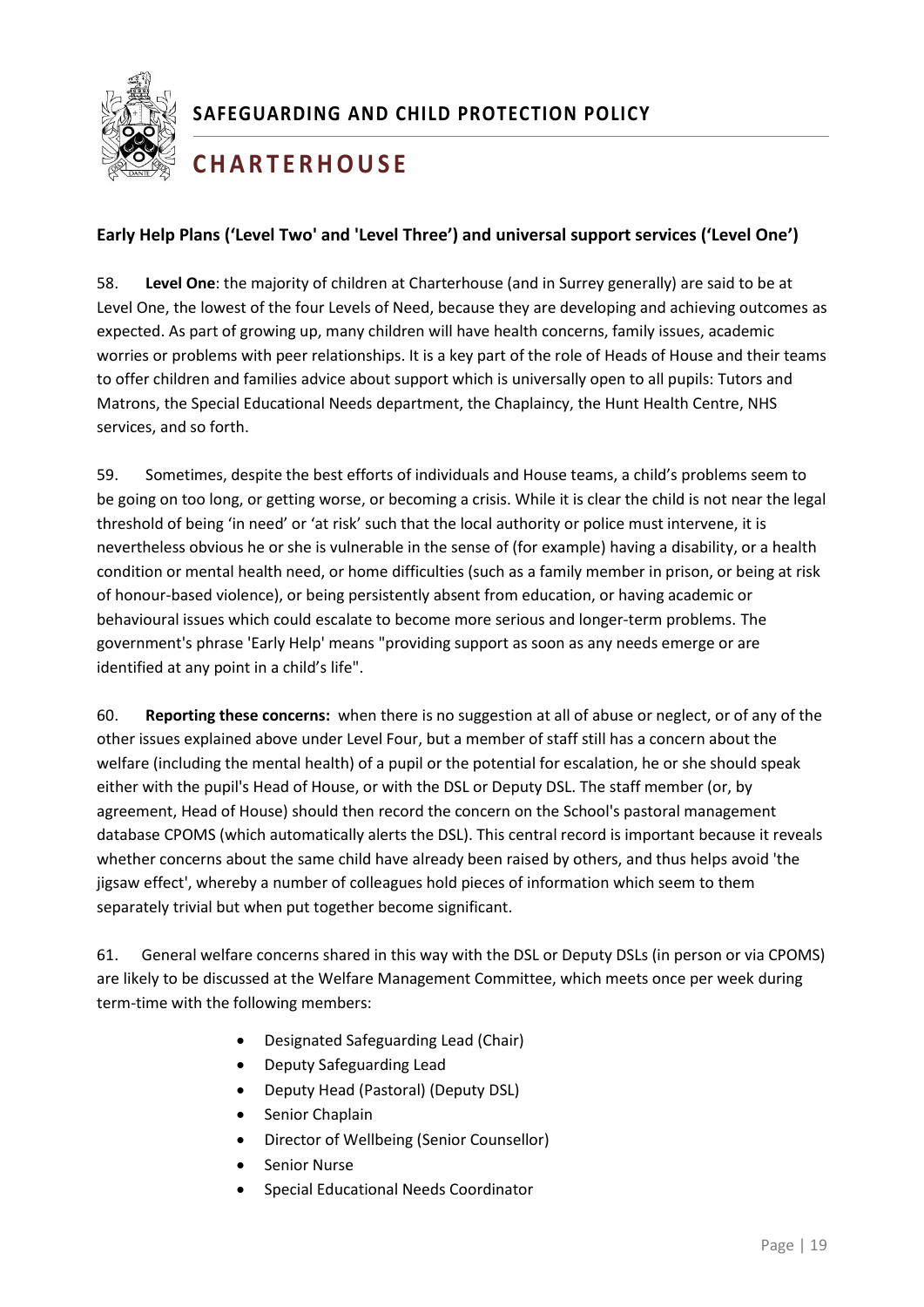

## **C H A R T E R H O U S E**

62. **Level Two**: the kinds of need which Surrey Council identifies at Level Two can often be addressed within Charterhouse, which, as a well-resourced boarding school, is unusually placed to offer a combination of on-site services including (for example) NHS professionals and counselling. If the DSL, working with the Welfare Management Committee, judges that the child's situation can be effectively addressed via a coordinated response from professionals working within the School, he or she is said to be at Level Two. The Committee will identify a 'Lead Professional' who will have responsibility for assessing the pupil's needs and then writing, implementing and reviewing an Early Help Plan. In such cases there may well be no need to consult outside the School, although the option remains to seek advice from the local authority's South West Surrey Early Help Hub (using the C-SPA access number 0300 470 9100. The Hub is based at St Francis Centre, Southway, Guildford, GU2 8WZ: 0300 123 1640). Any Early Help Plan will be shared with the pupil and their parents, and with House staff and others on a need-to-know basis. If, on review, the pupil's situation does not seem to be improving, the Committee will consider escalation.

63. At **Level Three**, the child's needs are moving beyond what the School alone can provide. For example, the School's Medical Officer may have referred the pupil to CAMHS, or the SENCO may have decided that specialised external support is required. If the DSL, working with the Welfare Management Committee and the Safeguarding Partnership's [Effective Family Resilience](https://www.surreyscb.org.uk/wp-content/uploads/2018/12/Effective-family-resilience-SSCB-Final-March-2019-1.pdf) document, judges that the child's needs might best be met by a combination of the School's services working together with the targeted help provided by specialised exterior services, then the DSL will refer the child to the Early Help Hub (as above), or to services provided within the pupil's home area (if not Surrey). Parents must provide written consent for a referral, and the resulting Early Help Plan must be shared with them and the child. An Early Help review at which parents and the professionals who are offering support meet is called a TAF ('Team around the Family') meeting.

1 electronically (on CPOMS), or both. Unless there is good reason not to, the existence of a paper child 64. The record of any concerns raised, decisions made and actions taken about the safety or welfare of a child at Levels Two, Three or Four constitutes his or her 'safeguarding/child protection file'. These files are kept for pupils individually and include written records of how the concern was addressed, the reasons for the decisions taken, and the outcome. The record may be in a paper form or stored protection file will be noted on the School's pupil data systems (ISAMS and CPOMS). The DSL is responsible for keeping these files confidentially and securely and for fulfilling the School's statutory duty to pass them on promptly to the future educational establishment of any pupil leaving Charterhouse before the age of 18 (within the first five days of the start of the new term, or within five days of joining the new school if the pupil transfers in the middle of a year) . The School does not share child protection or safeguarding records with other schools as part of an admissions process unless either (a) the pupil has already been offered and accepted a firm place, or (b) parents have given their written consent.

65. Where reasonable enquiries fail to identify the child's new school, or where the pupil moves into home-schooling, the DSL will inform the local authority's 'Children Missing Education' team in the pupil's home area that a child protection file is outstanding. If there is a child protection plan in place, the DSL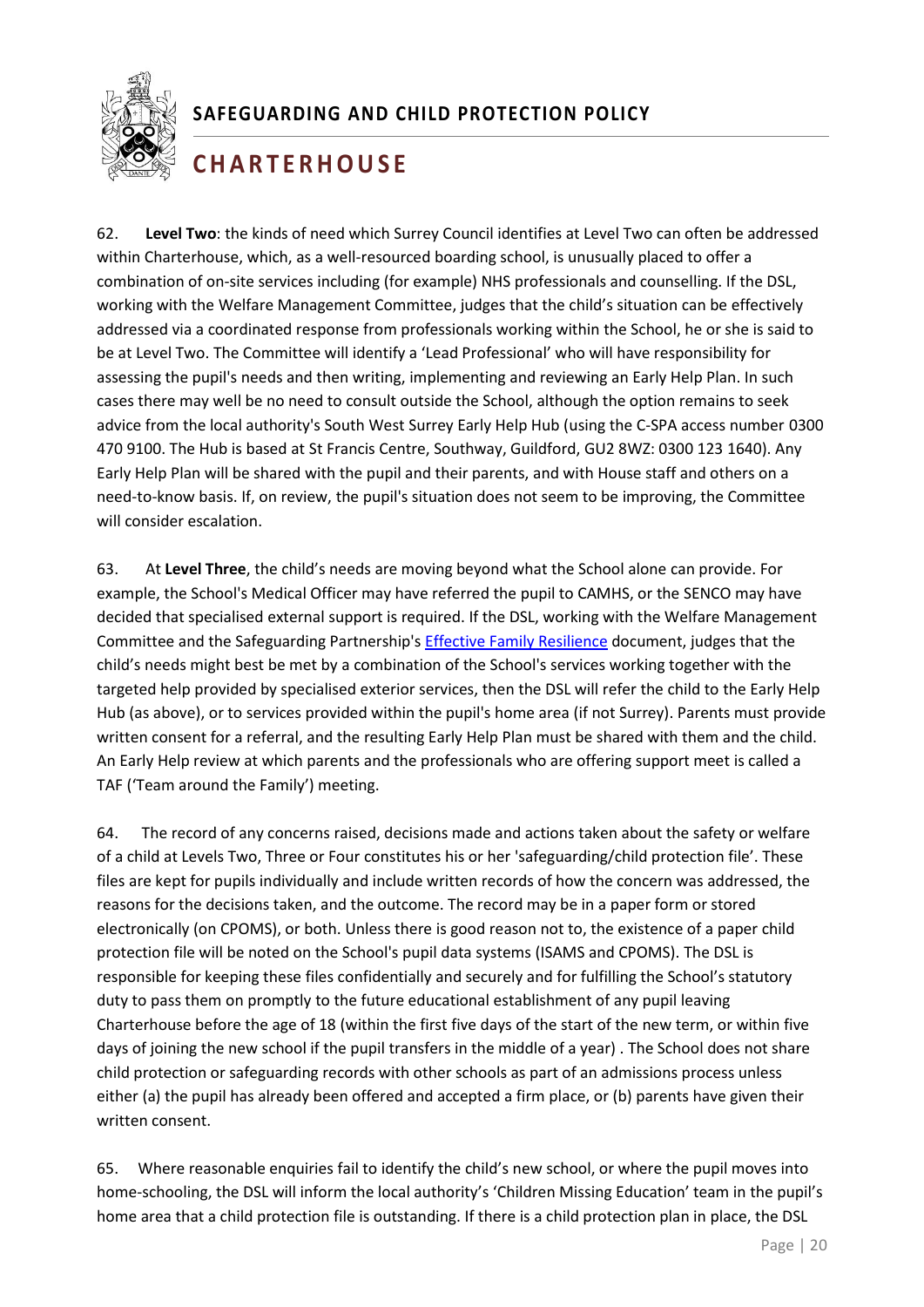

## **C H A R T E R H O U S E**

will immediately notify the child's social worker. Where a pupil with a child protection file moves abroad, the DSL will consider contacting the Head Teacher of the new school to offer a report. The child protection files of pupils who remain at Charterhouse until age 18 will be kept securely for a further seven years before being destroyed. Destruction of such records is currently suspended until after the conclusion of the Independent Inquiry into Child Sex Abuse.

#### **What to do when a child raises a concern: managing reports**

66. Charterhouse has in place systems such as 'Say Something', which it aims to ensure are wellpromoted and simple for children to access, so they can easily report anything relevant to any of the issues outlined above (including peer-on-peer abuse) directly to the DSL or Deputy DSLs. Yet a pupil (as victim, perpetrator or third party) seems more likely to choose to speak with a member of staff (or other adult) they know and trust.

67. When this happens, the manner in which the staff member responds is crucially important, for two reasons. Firstly, trauma can impact memory, meaning children may be unable to recall all the details, and an initial disclosure to a trusted adult may be only the first reported incident of a sequence; or, a victim may be more comfortable providing information to a trusted adult on a piecemeal basis. Secondly, how the School is seen to manage a report can either encourage or undermine the confidence of future victims of abuse in coming forward.

68. The adult's first thoughts should be to offer the child a safe and confidential context in which to speak, and to reassure them that they will be taken seriously and supported. Even if not immediately apparent, the child may have been struggling with the decision for days, and may have had to summon up great courage to speak. Children should never be told to go away and speak to someone else. However, neither must the child be promised that the information will be kept confidential and go no further. This may not be in his or her best interests. Instead, as part of their reassurance, the adult should make it clear that information may well need to be shared with one of the safeguarding staff, who are discreet, caring, experienced people.

69. Pupils should be assured that when safeguarding staff speak with them they will take their wishes and feelings into account. This is especially important in the context of sexual violence and sexual harassment, where victims should be given as much control as is reasonably possible over decisions regarding how any investigation will proceed and any support that they will be offered. However, this does need to be balanced against the School's or college's duty to protect other children.

70. The member of staff should listen calmly and carefully to whatever the child has to say. Some issues (for example, peer-on-peer sexual violence) are likely to be intensely personal and traumatic, and will need an especially sensitive response. Adults should allow children to speak freely, without interruption (for example, to pursue minor details), and should not be judgemental by reacting with strong emotions ("this is outrageous!") or blaming the perpetrator ("I can't believe he did that!"), since this can cause children to feel even more uncomfortable.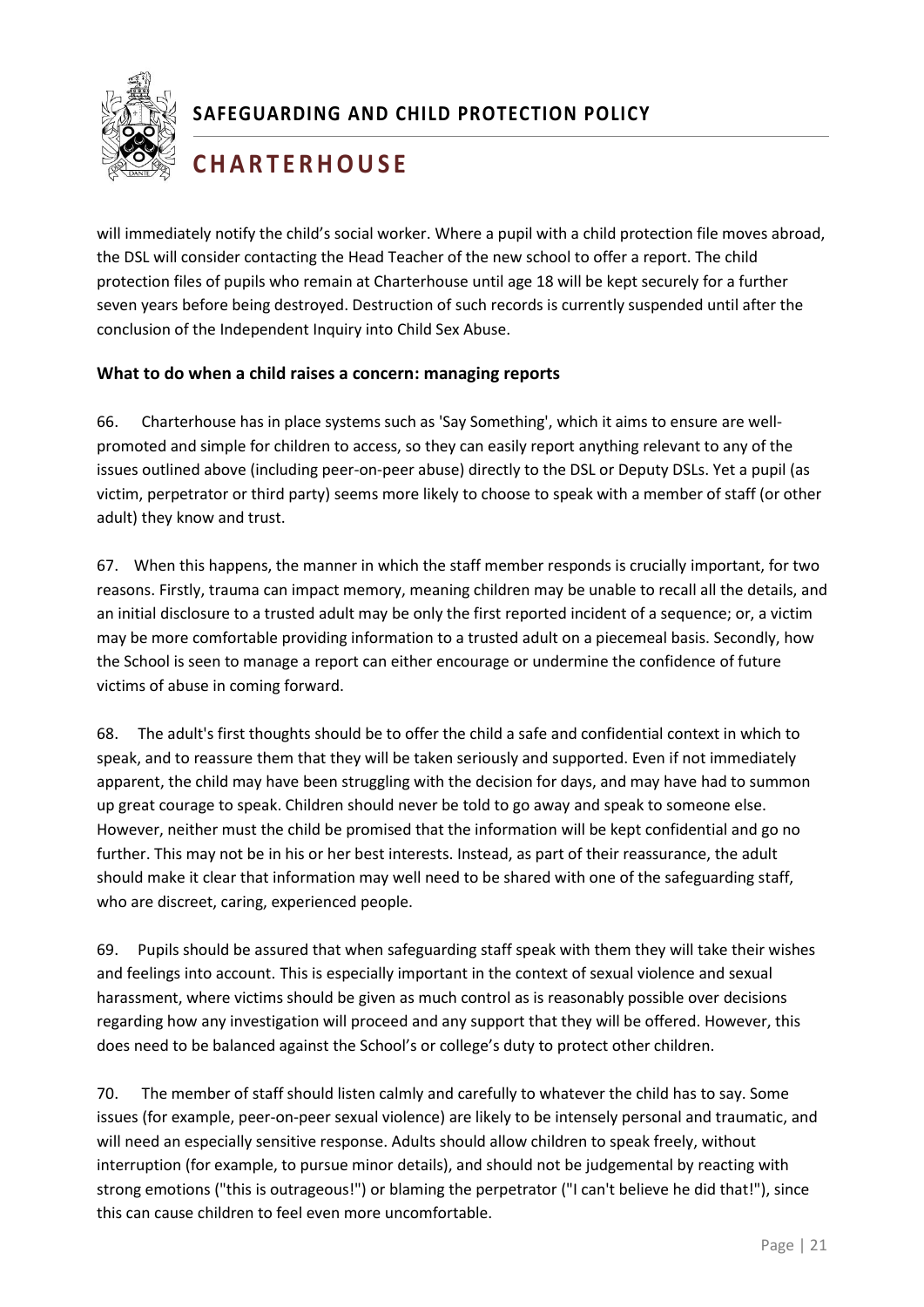

## **C H A R T E R H O U S E**

71. As a basic principle children should always be given a fair hearing and taken seriously. Even if the adult has suspicions about the truth of the child's disclosure, they should continue to listen without challenging the child or betraying scepticism. It is helpful to get clarification of basic facts such as "what?", "when?" and "where?" However, adults must not ask leading questions or invite the child to speculate ("how do you think she felt?"), as this can prejudice investigations. Apart from specific details which might otherwise be lost, it is best practice not to write notes while the child is speaking.

72. At the end of the disclosure, the adult should reassure the child that he or she has done the right thing, and explain what will happen next. The child should be advised not to discuss the matter with anyone else for the time being. No member of staff is in a position to tell a child not to speak to his/her parents, so children should only be advised about discretion in the broader community, including social media. However, if the subject of the allegation *is* a parent, the advice of the DSL, local authority or police must be sought as a matter of urgency.

73. In rare cases of immediate danger the adult will need to stay with the child. In particular, staff should be aware that disclosures about peer-on-peer abuse put all of the young people involved 'at risk'. This means it is important to think carefully about what might happen when the child leaves the room, and to act quickly in sharing information so that risks can be assessed.

74. Otherwise, as soon as the child has left (but perhaps after phoning or speaking with the DSL), the member of staff should write, sign and date a full note of all that has been said, ideally using CPOMS. Safeguarding records often involve 'sensitive processing' under the Data Protection Act 2018 (§35), and in some circumstances a child or parent may later read them. Staff should write down safeguarding concerns without including opinion, and using the child's words wherever possible.

1 they are unavailable, see paragraph 36). Strict confidentiality must be maintained: the matter should not 75. If the child is in serious danger or a crime appears to be taking place, the police should be informed. If any part of the child's disclosure raises a concern about the conduct of a member of Charterhouse staff, the procedures in Part Three below should be followed. Otherwise, the DSL or Deputy DSLs should be notified immediately by phone or in person, and the disclosure passed on. (If the be discussed with persons other than those mentioned here, unless failure to do so would put the child at greater risk.

#### <span id="page-22-0"></span>**What to do if you feel your concerns are not being acted upon: whistleblowing**

76. A member of staff who has raised a concern with the DSL, or directly with the local authority, should expect a confirmatory response within one working day. Should that not be forthcoming, staff should seek it out, pressing for reconsideration if they feel their concerns have not been addressed, or the child's situation is worsening.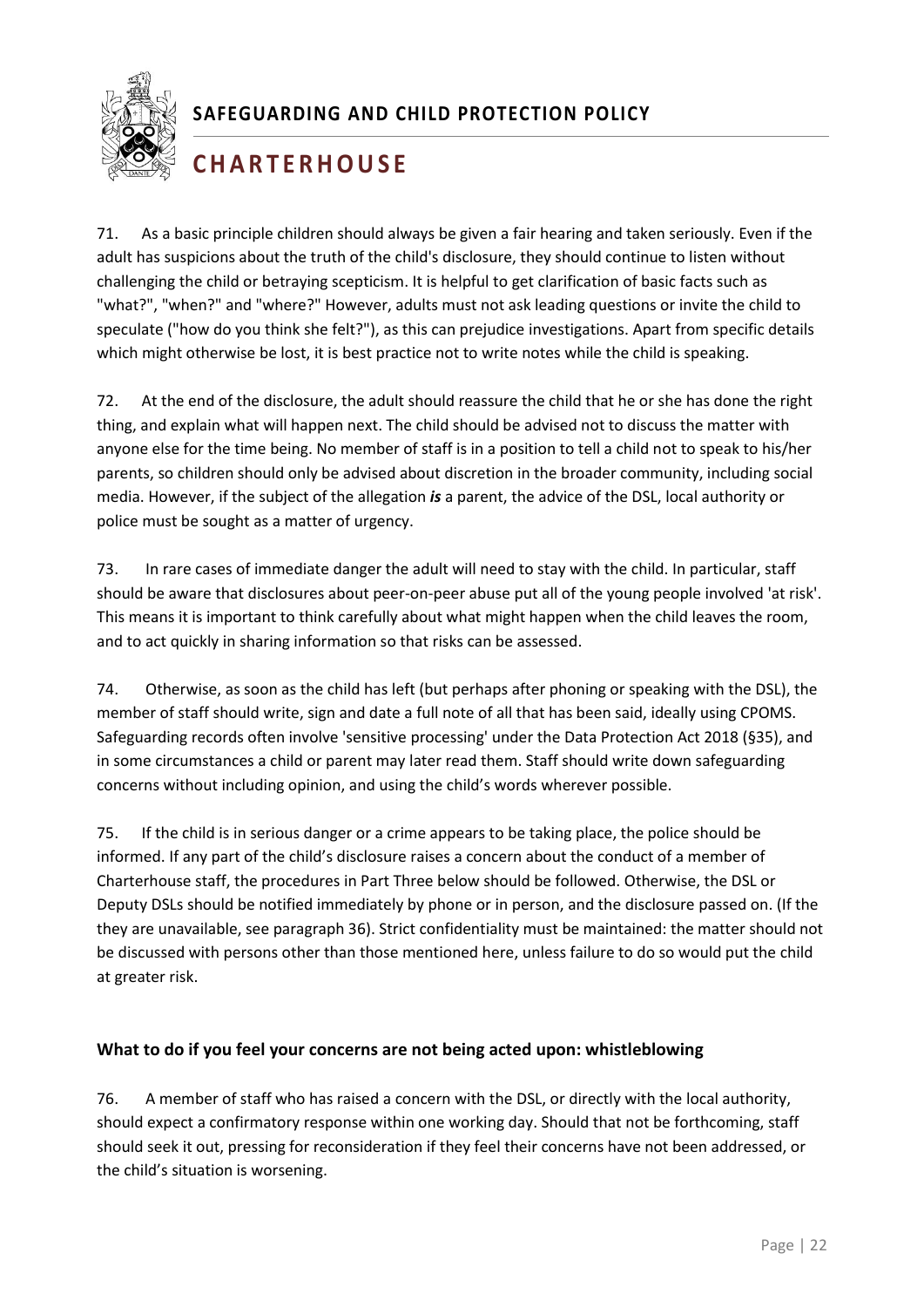

## **C H A R T E R H O U S E**

77. A member of staff who has concerns about poor or unsafe practice within the School's safeguarding regime should raise the matter with the Head, or the Governor with Responsibility for Safeguarding (whose contact details are on the front page of this policy). The procedure is set out in the School's *Policy on Raising Concerns at Work (Whistleblowing)*, which is available on the Intranet or from any manager. Staff who do not feel able to speak up about child protection failures internally, or who think their concerns about safeguarding are not being addressed, should seek advice from the National Society for the Prevention of Cruelty to Children's helpline, which is sponsored by the government:

- 0800 028 0285 line is available from 8:00 AM to 8:00 PM, Monday to Friday
- Email: [help@nspcc.org.uk](mailto:help@nspcc.org.uk)
- Post: NSPCC, Weston House, 42 Curtain Road, London EC2A 3NH

Any person who is not a member of staff and feels that safeguarding practices within Charterhouse are not fit for purpose should consult the NSPCC or Surrey County Council.

#### <span id="page-23-0"></span>**PART THREE: CONCERNS ABOUT, AND ALLEGATIONS AGAINST, MEMBERS OF STAFF**

78. In a boarding school, staff care for children 24 hours a day, and the number of contexts in which adults might legitimately engage with pupils on a less formal basis is higher than a day school. For these and other reasons Charterhouse has clear expectations about the manner in which staff should conduct themselves around children. Detailed guidance is given in the School's *Professional Conduct Policy*, which is available on the Intranet or from any manager. All staff read a copy when they join the School, and the policy is regularly reviewed and re-circulated.

1 position of trust", and thus a criminal offence, for someone working in a school to 'groom' or engage in 79. Members of staff need to be aware that, under the Sexual Offences Act 2003, it is an "abuse of a sexual activity with a pupil aged under 18. The consent of the pupil (or the agreement of their parents) is irrelevant. Staff should also note that, under the Serious Crime Act 2015, it is an offence for an adult to communicate with a child under 16 if the communication is sexual or intended to elicit a sexual response. As is made clear in the *Professional Conduct Policy*, a relationship between a member of staff and a pupil aged over 18, or a recent former pupil, is likely to be judged inappropriate by the School, and will lead to an assessment of that member of staff's suitability for work in an educational context.

80. There is a difference between allegations about the behaviour of school staff which might meet 'the harms threshold', and allegations about their conduct which would not. An allegation may meet the threshold if it is suspected or alleged that anyone working in the School (including supply teachers, contractors and volunteers) has: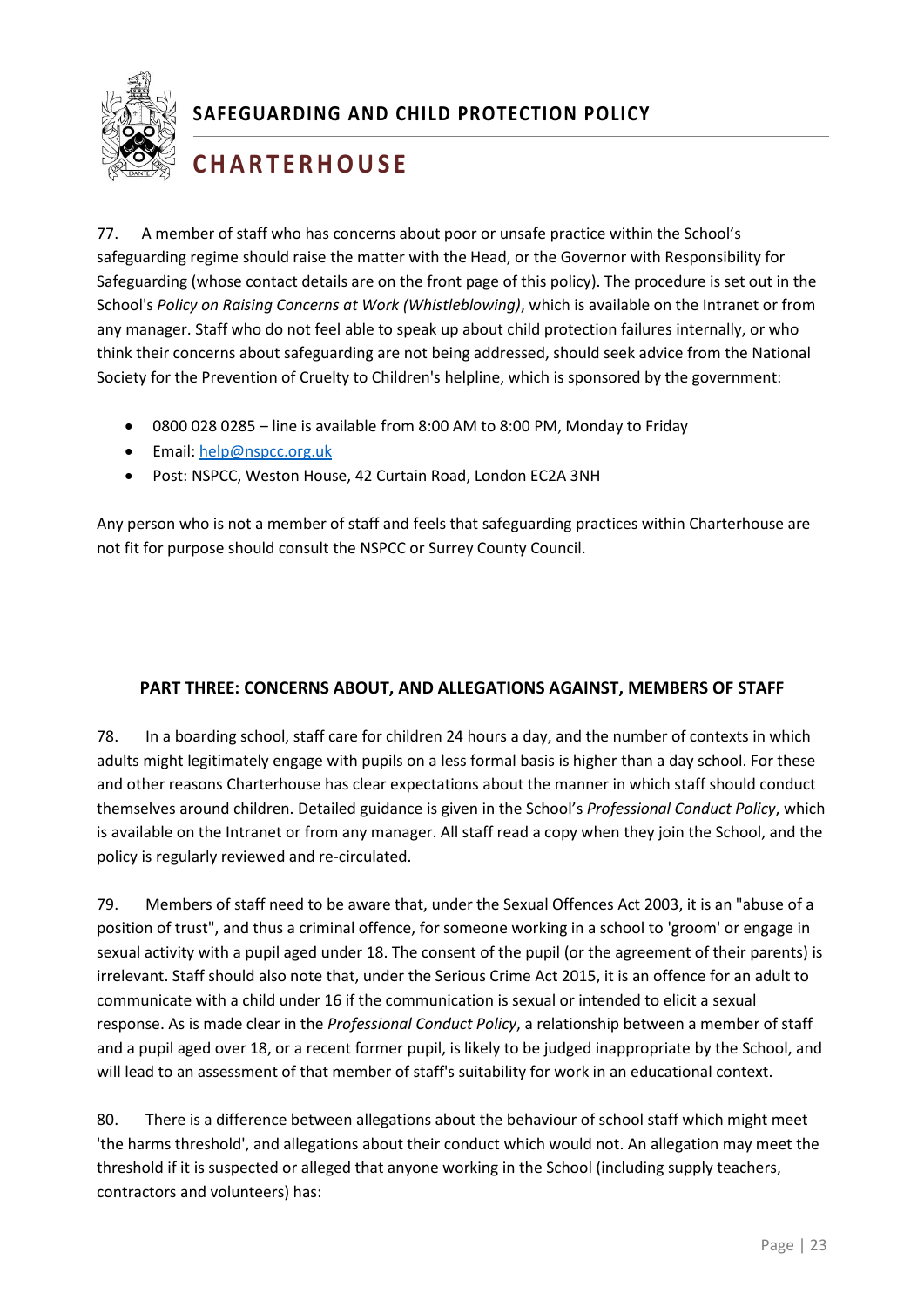

## **C H A R T E R H O U S E**

- behaved in a way that has harmed a child, or may have harmed a child; and/or
- possibly committed a criminal offence against, or related to, a child; and/or
- behaved towards a child in a way that indicates he or she may pose a risk of harm to children; and/or
- behaved or may have behaved in a way that indicates he or she may not be suitable to work with children.

81. Yet in addition, allegations may be made or concerns raised about the conduct of colleagues relating to questionable professional practices or minor indiscretions (including inappropriate behaviour outside of work) which are inconsistent with the *Professional Conduct Policy*, but nevertheless fall short of this statutory definition. The School is committed to responding constructively to these lower-level concerns or allegations, principally in order to identify any potential patterns of inappropriate behaviour and support individual members of staff in addressing them at an early stage.

82. For these reasons, all staff working at Charterhouse are trained to raise allegations and concerns, however apparently minor, and not to ignore them, cover them up or delay reporting them. We try to teach all pupils the same thing, and we would ask all parents and others reading this policy to do likewise. It is made clear to staff that, where the welfare of children is concerned, it is not their job to investigate, or address matters personally, or make judgements about the character of colleagues, or decide what ought and ought not to matter in a school: it is their job to share allegations and concerns appropriately.

while an allegation about the behaviour of a former pupil will be reported to the relevant local<br>while in the little of the contract of the state of the contract of the contract of the contract of the contra 83. An allegation or concern raised by a former pupil (or other person) about the potentially harmful behaviour of a former member of staff or a former pupil should be passed to the DSL, who will promptly check the existence of relevant records and inform the Head. If the former pupil is now an adult, he or she will be advised in writing to report the allegation to the police. The School will cooperate fully with any subsequent investigation. If the former pupil is still a child, an allegation about the conduct of a former member of staff will be reported to the local authority's 'designated officer' (see paragraph 87), authority's Children's Services department.

84. All allegations and concerns about the behaviour of current members of staff (including supply staff, volunteers, and contractors) towards children (whether or not they are pupils at Charterhouse) must be taken directly and immediately to the Head or, in his absence, the Senior Deputy. This includes involvement in incidents outside of the School which did not involve children but could have an impact on their suitability to work with children (for example, involvement in domestic violence at home). They should not be discussed or shared with other colleagues first. If the subject of the concern or allegation is the Head himself, the Chair of Governors must be informed. The Chair of Governors' contact email address is given on the front page of this policy. Her phone number will be provided on request by the Senior Deputy, Mr Andrew Turner (who can be contacted on 07824 537599). Staff who raise concerns about colleagues will be offered confirmation that the issue has been addressed, but otherwise staff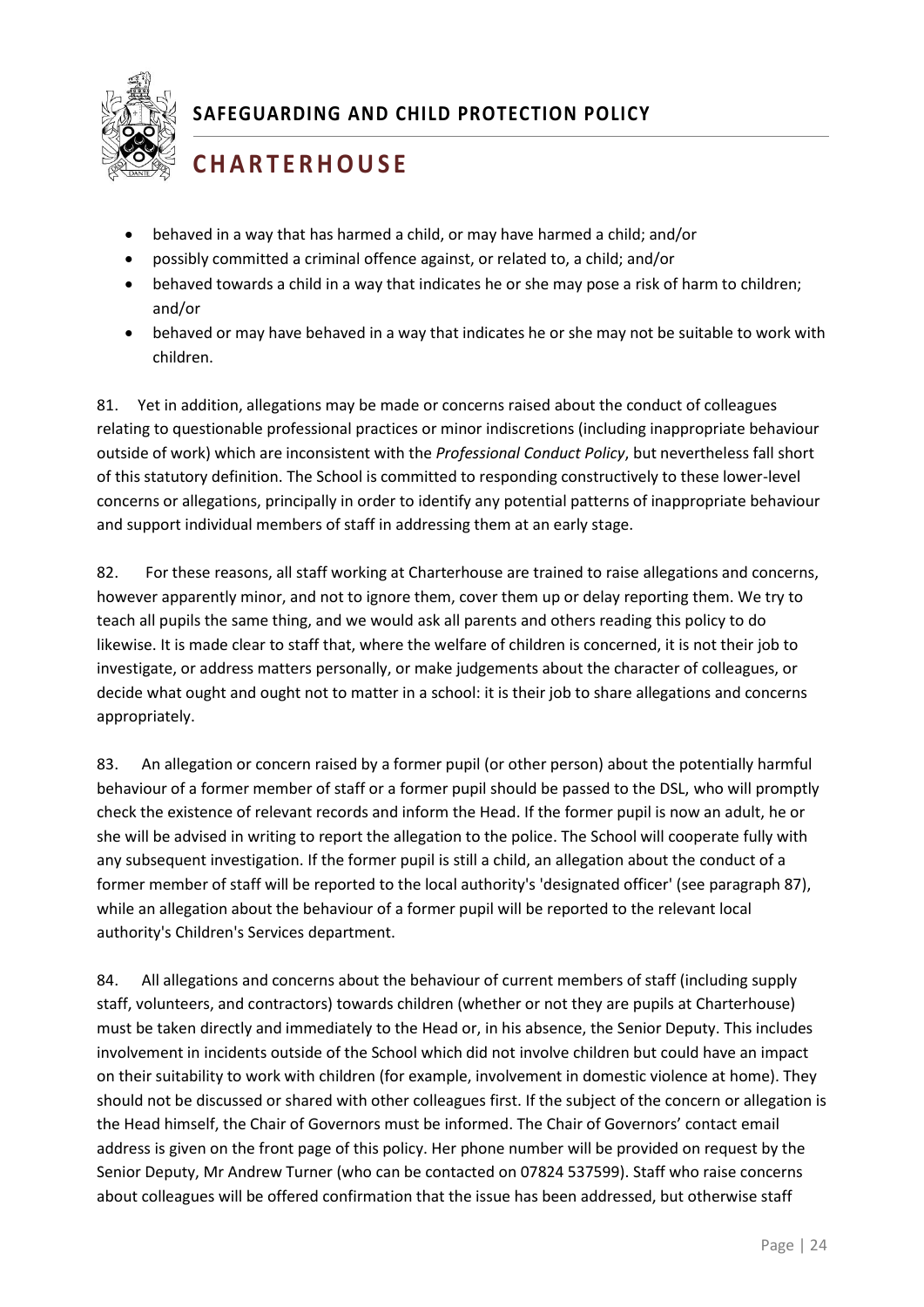

# **C H A R T E R H O U S E**

should expect such matters to be handled by the smallest number of people possible, and with professionalism and confidentiality.

85. If the Head judges that the allegation or concern is valid but does not meet the harms threshold, he may decide on (for example) the provision of re-training, or a reminder by a senior manager on good working practice. If the Head decides to look into the issue further, he will appoint a senior manager to investigate. Written records of such concerns and the resulting actions are kept securely by the Head's Office and (where pupils are concerned) cross-referenced in the DSL's safeguarding records. Lower-level concerns which relate exclusively to safeguarding children will not be included in employment references, although at the discretion of the Head (or, for staff in some employment contexts, the Director of Finance & Strategy, or the Commercial Director of the QSC, or the Catering Manager) they may be shared with future employers if they also include (for example) poor performance, or are part of a wider pattern of behaviour.

86. If the Head or Chair of Governors judges that the allegation might meet the harms threshold, and that the member of staff could pose an immediate risk to children or could have committed a criminal offence, he or she may contact the police. A member of staff (including the Head) must not be informed of any allegation against him or her until advice has been sought from the police or (as follows) the local authority.

87. The Head or Chair of Governors will consult the local authority's designated officer if he or she believes that a member of staff has behaved in a way that meets (or could meet) any of the four criteria listed in paragraph 80. Discussions will be recorded in writing. Before doing so, the Head (or Chair) may take the initiative in gathering information and establishing basic facts which will be helpful in such discussions, but otherwise investigations will not be undertaken except on the advice of the designated officer, whose statutory function it is to provide guidance and to ensure that an allegation directed against anyone working in a school is appropriately investigated. In Surrey, this person is called the LADO ('Local Authority Designated Officer'). She (or one of her Assistant LADOs) can be contacted as follows:

- 0300 123 1650 option 3 (general number)
- <mailto:LADO@surreycc.gov.uk>
- Surrey LADO, Fairmount House, Bull Hill, Kingston Road, Leatherhead KT22 7AH

88. Thereafter, in consultation with the LADO, the School will follow the procedures laid out in Part Four of *Keeping Children Safe in Education* and Parts 3 and 4 of the SSCP [Procedures Manual.](http://surreyscb.procedures.org.uk/page/contents#p1) In addition to informing the child, the Head will quickly and formally tell the child's parents and the member of staff against whom the allegation has been made (provided that, in cases in which they are involved, the police agree the timing and content of what is to be disclosed and to whom). Where an allegation relates to a member of contracted staff or supply staff provided by an agency, the contractor or agency will be involved.

89. Where an allegation or concern about the behaviour of a member of staff involves (or might involve) children, the School's priority will be the welfare of the child. The Head or Chair of Governors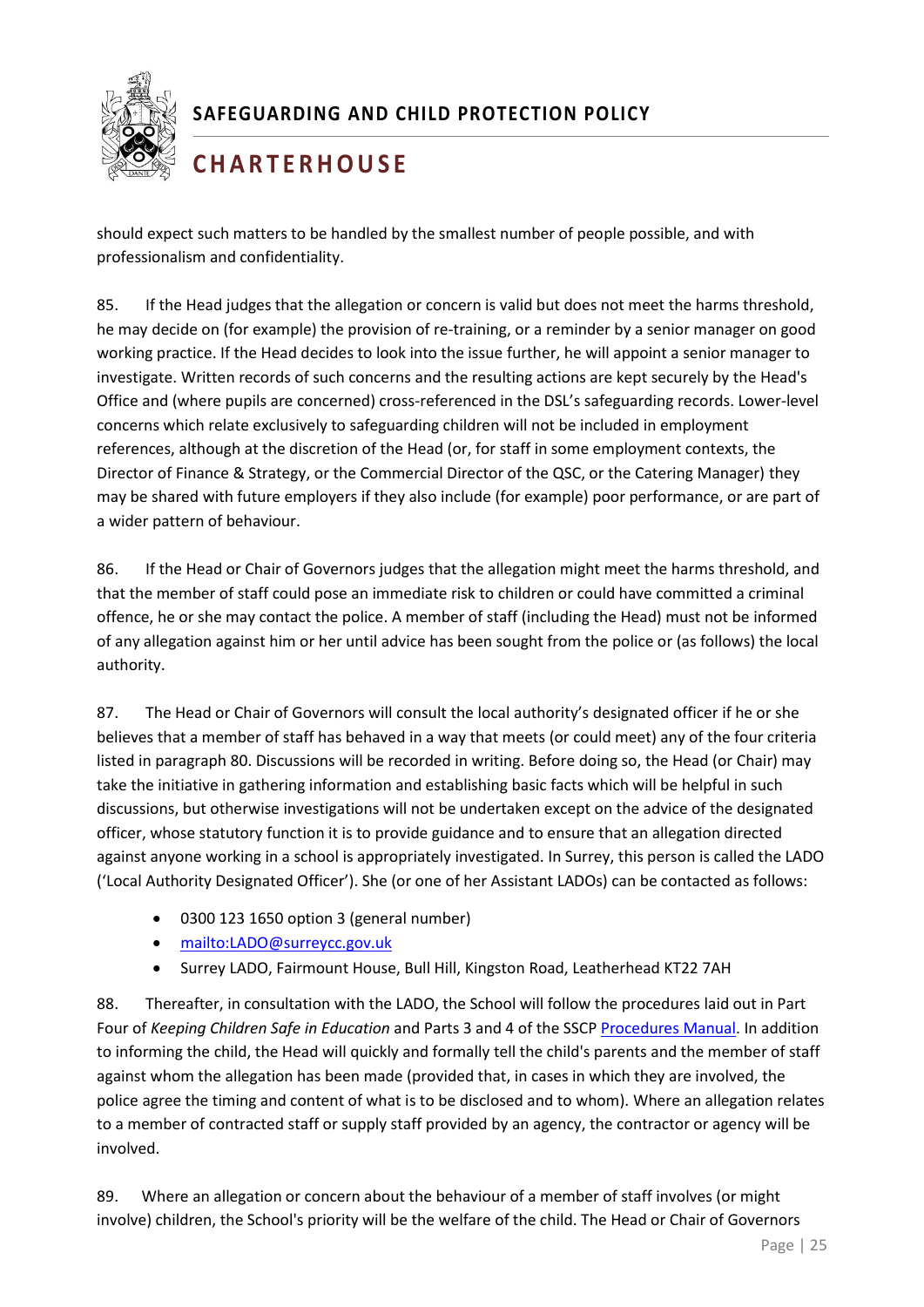

# **C H A R T E R H O U S E**

will consult the DSL with a view to supporting the child, considering any immediate risk to him of her, and consulting Children's Services as appropriate.

90. Charterhouse recognises that members of staff against whom allegations have been made will be in need of support themselves, and that the School owes a duty of care towards them, especially if they appear to have behaved in accordance with guidance on professional conduct. Working with the Director of Human Resources, the Head will consider the possible effect upon the adult against whom the allegation has been made, with recommendations for support as appropriate.

91. The Head will make every effort to guard against unwanted publicity and ensure confidentiality, and will advise children and their parents appropriately. Legal restrictions prevent the publication of anything that may lead to the identification of a teacher against whom an allegation has been made by (or on behalf of) a pupil. This applies up to the point the teacher waives their right to anonymity, or is charged with an offence, or the Secretary of State's comments on the matter are published (usually) by the Teaching Regulation Agency.

92. The Head may decide to suspend the member of staff while the matter is investigated, although alternatives to suspension will always be considered where that is agreed by the LADO. A member of staff suspended in such a context will be provided with a named contact. He or she must not remain on the School site; alternative accommodation for staff normally resident on campus will be arranged. Further information can be found in the School's *Licence to Occupy* document, which is available from the Director of HR.

1 unless the member of staff consents to retaining the information. 93. Ultimately, and in consultation with the LADO, the Head will decide upon one of five outcomes. If the allegation is judged to have been (1) malicious, (2) false, (3) unsubstantiated, or (4) unfounded, the decision will not affect the member of staff's employment, and it will not be mentioned in any reference for employment elsewhere. A confidential record of unsubstantiated or unfounded allegations will be kept by the HR Department. Allegations found to have been malicious or false will not be recorded,

94. If the allegation is (5) substantiated, and the member of staff (whether employed, contracted, a member of agency or supply staff, a volunteer or a student) is either redeployed into work which is not 'regulated activity', or resigns, or is asked to leave the School on the grounds that he or she:

- has harmed (or poses a risk of harm) to a child or vulnerable adult; or
- has received a caution or conviction for a relevant offence; or
- is reasonably believed to have committed a listed relevant offence; or
- has been removed from working (paid or unpaid) in regulated activity;

— then the Head, working with the DSL and the Director of HR, will (as soon as possible after redeployment, resignation or dismissal) notify the Disclosure and Barring Service (PO Box 3963, Royal Wootton Bassett, SN4 4HH (03000 200 190)).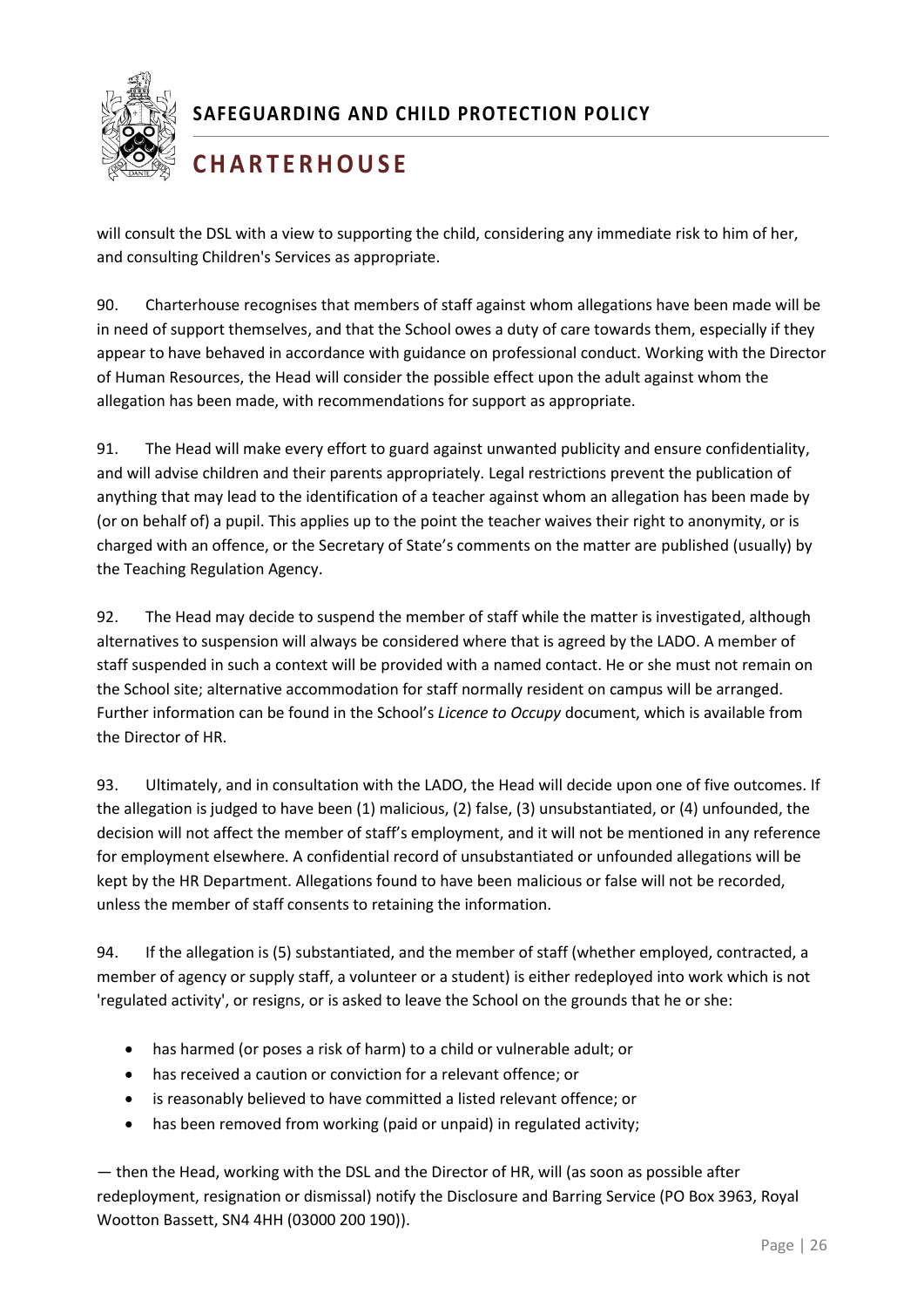

# **C H A R T E R H O U S E**

- 95. 'Ceasing to use a person's services' includes:
	- dismissal;
	- non-renewal of a fixed-term contract;
	- no longer engaging or refusing to engage a supply teacher provided by an agency;
	- terminating the placement of a student teacher or other trainee;
	- no longer using staff employed by contractors;
	- no longer using volunteers; and
	- withdrawal from supply teaching, contract working, initial teacher training, or volunteering.

Where a substantiated allegation indicates that a person is not suitable for work with children, the School will not enter into settlement or compromise agreements to prevent a referral being made to the DBS when it is legally required, and will refer to the facts of substantiated allegations in any reference provided for employment involving children or vulnerable adults.

96. Where a member of the teaching staff has been dismissed (or would have been dismissed if he/she had not resigned), then the Head, working with the Director of HR and consulting the LADO, will consider (as required by the Education Act 2002) whether or not to refer the matter to the Teaching Regulation Agency (Cheylesmore House, 5 Quinton Road, Coventry, CV1 2WT (0207 593 5393)). The TRA may issue a prohibition order preventing teachers from working in the profession following a finding of:

- unacceptable professional conduct;
- conduct that may bring the profession into disrepute; or
- conviction, at any time, for a relevant offence.

Further information can be found in this document:

[Teacher misconduct; the prohibition of teachers. Advice on factors relating to decisions leading](https://www.gov.uk/government/uploads/system/uploads/attachment_data/file/495028/Teacher_Misconduct_The_Prohibition_of_Teachers_advice_updated_26_Jan_2016.pdf)  [to the prohibition of teachers from the teaching profession](https://www.gov.uk/government/uploads/system/uploads/attachment_data/file/495028/Teacher_Misconduct_The_Prohibition_of_Teachers_advice_updated_26_Jan_2016.pdf)

97. At the end of any process of consultation with the LADO, the question "What lessons can be learned from this?" is asked. The School will work with the LADO to arrive at specific recommendations (where appropriate) on improving its practice, and implement those promptly. These recommendations (without names) are likely to be recorded in the DSL's annual report to Governors.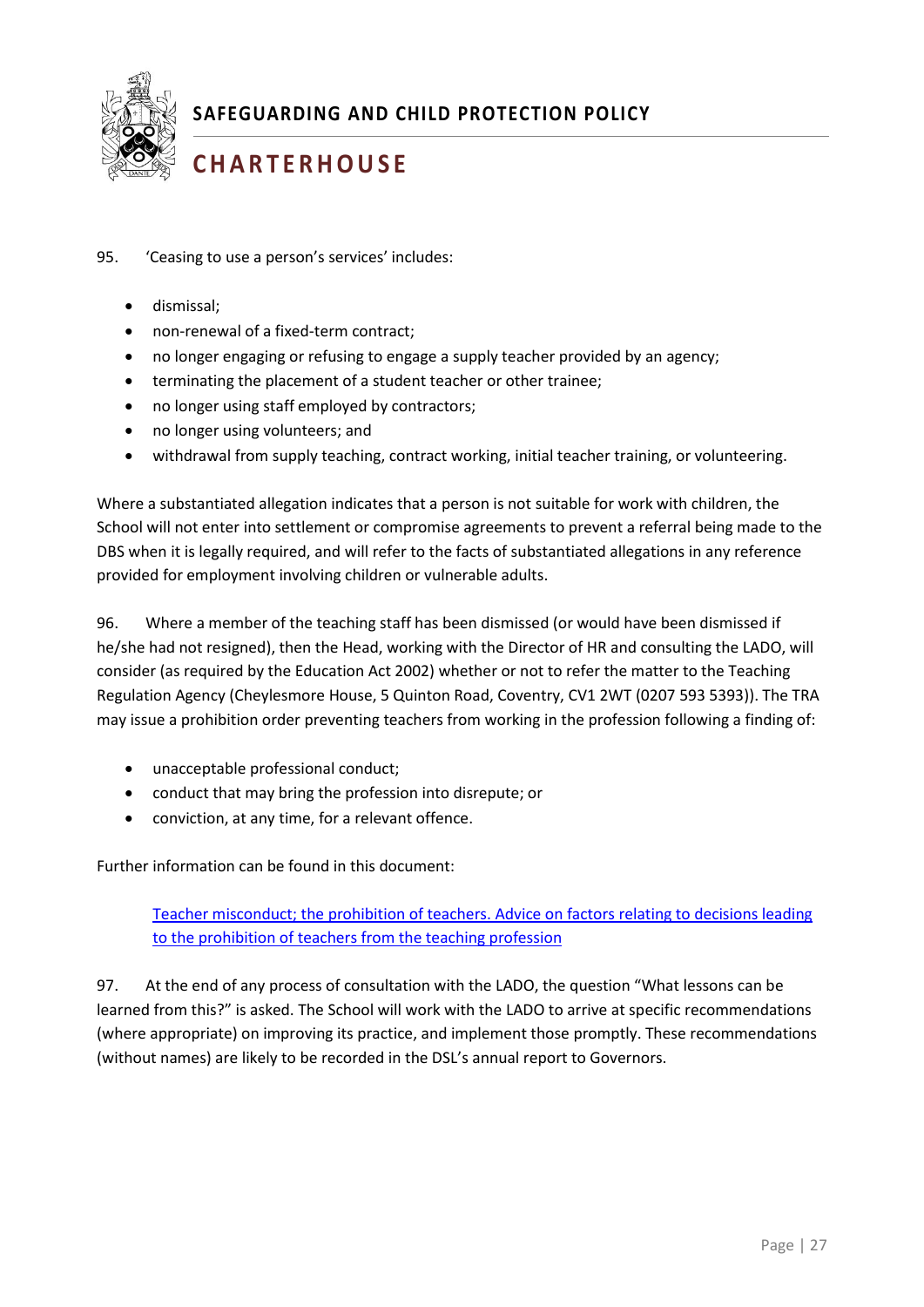

# <span id="page-28-0"></span>**C H A R T E R H O U S E**

#### **PART FOUR: THE MANAGEMENT OF SAFEGUARDING AND CHILD PROTECTION**

98. The Governing Body has a strategic leadership responsibility for the School's safeguarding arrangements and will ensure that:

- a) it complies with its duties under legislation, and in particular ensures that the policies, procedures and training at Charterhouse are effective and comply with the law at all times;
- b) it is familiar with the Charity Commission's guidanc[e Safeguarding and protecting people for charities](https://www.gov.uk/guidance/safeguarding-duties-for-charity-trustees)  [and trustees;](https://www.gov.uk/guidance/safeguarding-duties-for-charity-trustees)
- c) it facilitates a 'whole-school' approach, in which safeguarding and child protection are at the forefront and underpin all relevant aspects of process and policy development, and in which processes are in place for continuous vigilance, maintaining an environment that deters and prevents abuse and challenges inappropriate behaviour;
- d) one Governor is appointed to take leadership responsibility for safeguarding and child protection arrangements within the School;
- e) a senior member of staff is appointed from the School's leadership team to take on the role of Designated Safeguarding Lead; the DSL's lead responsibility for safeguarding and child protection is made explicit in the role-holder's job description; and the DSL has the status, authority, funding, training, resources and support to carry out the duties of the post as detailed below;
- f) there are appropriate policies and procedures in place to support action being taken in a timely manner to safeguard and promote children's welfare; and these policies include an effective safeguarding & child protection policy, a whistleblowing policy, and a professional conduct policy;
- g) these policies are provided to all staff and Governors on induction, together with the School's policy<br>an numil habouisur, on information shact an its responses to shildren who go missing from advantion on pupil behaviour, an information sheet on its response to children who go missing from education, and either (for School leaders and staff working with children) Part One plus Annex B of *Keeping Children Safe in Education* or (for staff not working with children) Annex A, while a proportionate, risk-based approach is taken to the level of information provided to temporary staff and volunteers;
- h) it is aware of the role of schools within Surrey's three safeguarding partner arrangements; understands the assessment criteria (in *Effective Family Resilience*) as part of the inter-agency procedures set up by Surrey Safeguarding Children Partnership; and is satisfied these are built into the School's safeguarding policy and practice;
- i) it recognises that information sharing between practitioners and local agencies is vital in identifying and tackling all forms of abuse and neglect, and in promoting children's welfare (including their educational outcomes); and is aware that data protection provisions place duties on the School to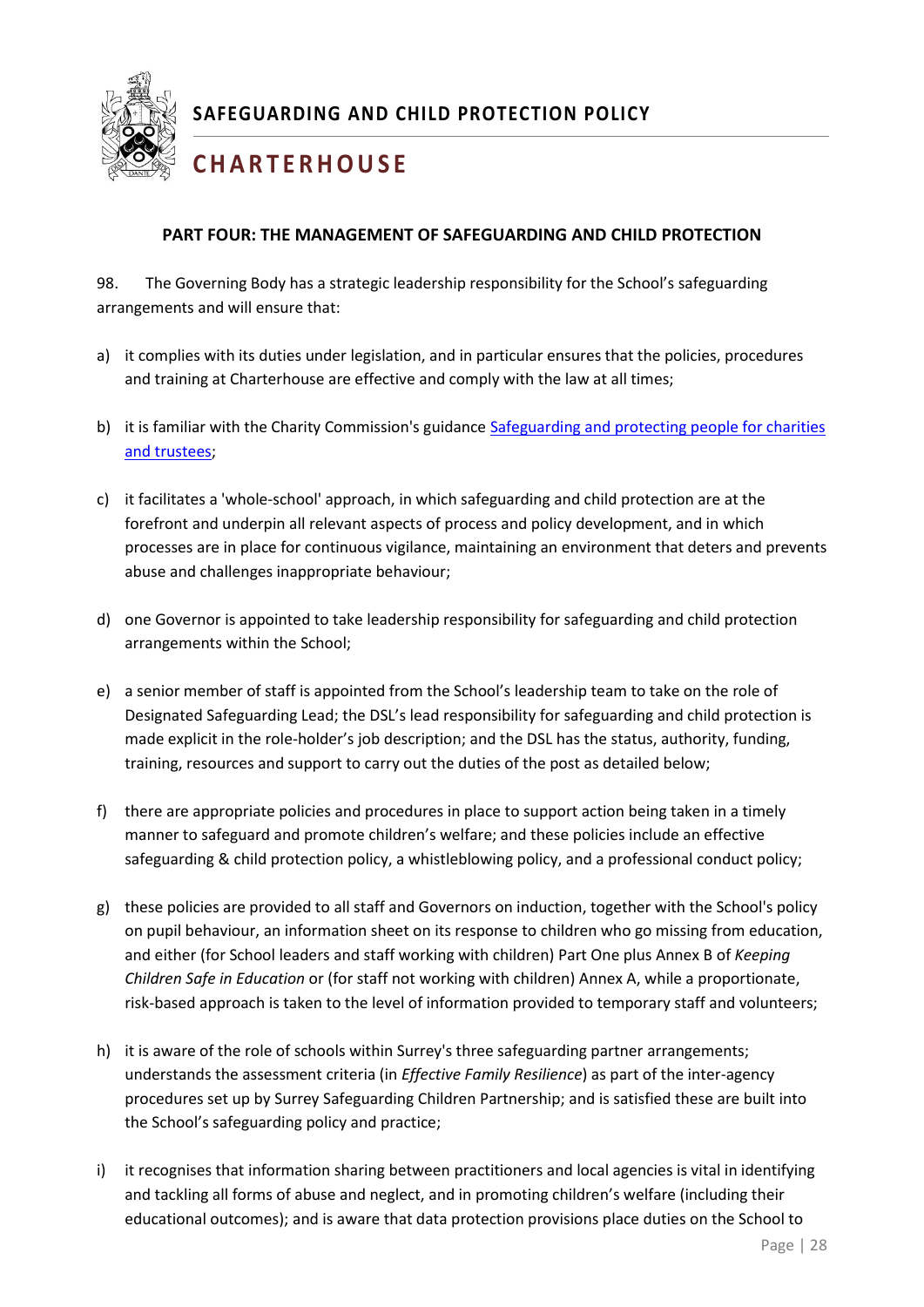

## **C H A R T E R H O U S E**

keep personal information securely and process it fairly and lawfully, while also ensuring that staff have due regard to the special condition under which practitioners may share or withhold information in a safeguarding context;

- j) the School contributes to inter-agency working in line with *Working Together to Safeguard Children* by (amongst other things) providing a co-ordinated offer of 'Early Help' when appropriate, allowing local authority children's services access, and working with them on child protection plans;
- k) the wishes and feelings of children are taken into account when determining what action to take and what services to provide, and the School has in place systems (which are well promoted, easily understood and easily accessible) for pupils to report abuse confidently (including peer-on-peer abuse) and express their views safely, knowing their concerns will be treated seriously;
- l) the school's policy on safeguarding & child protection reflects both the fact that additional barriers can exist when recognising abuse and neglect in children with disabilities, special educational needs or certain health conditions, and the fact that these children may be more prone to peer group isolation or bullying (including prejudice-based bullying) than other children;
- m) the same policy recognises that peer-on-peer abuse may be taking place, even when no instances are reported within the School; includes information on the different kinds of peer-on-peer (childon-child) abuse and procedures to minimise the risk of it; sets out how allegations of peer-on-peer abuse will be investigated and dealt with, and measures which will be taken to support any children involved; reflects the different gender issues that can be prevalent in it; and includes a clear statement that peer-on-peer abuse will never be tolerated, since it can lead to a culture of unacceptable behaviours and an unsafe environment for children;
- n) the School has in place an appropriate safeguarding response to the possibility of children going missing from education;
- 1 o) the School has in place clear processes for identifying possible mental health problems in pupils, including routes to escalate and clear referral systems;
- p) safeguarding and child protection files for pupils are maintained and (when necessary) transferred as set out in Annex C of *Keeping Children Safe in Education*;
- q) at induction, all staff members undertake safeguarding and child protection training (including online safety) in accordance with the SSCP's standards and the requirements of *Keeping Children Safe in Education* §13, which include information on the identity and role of the DSL; and thereafter staff safeguarding training (which is considered as part of the whole-school safeguarding approach, and within which online safety training is fully integrated) is regularly updated in line with advice from the SSCP;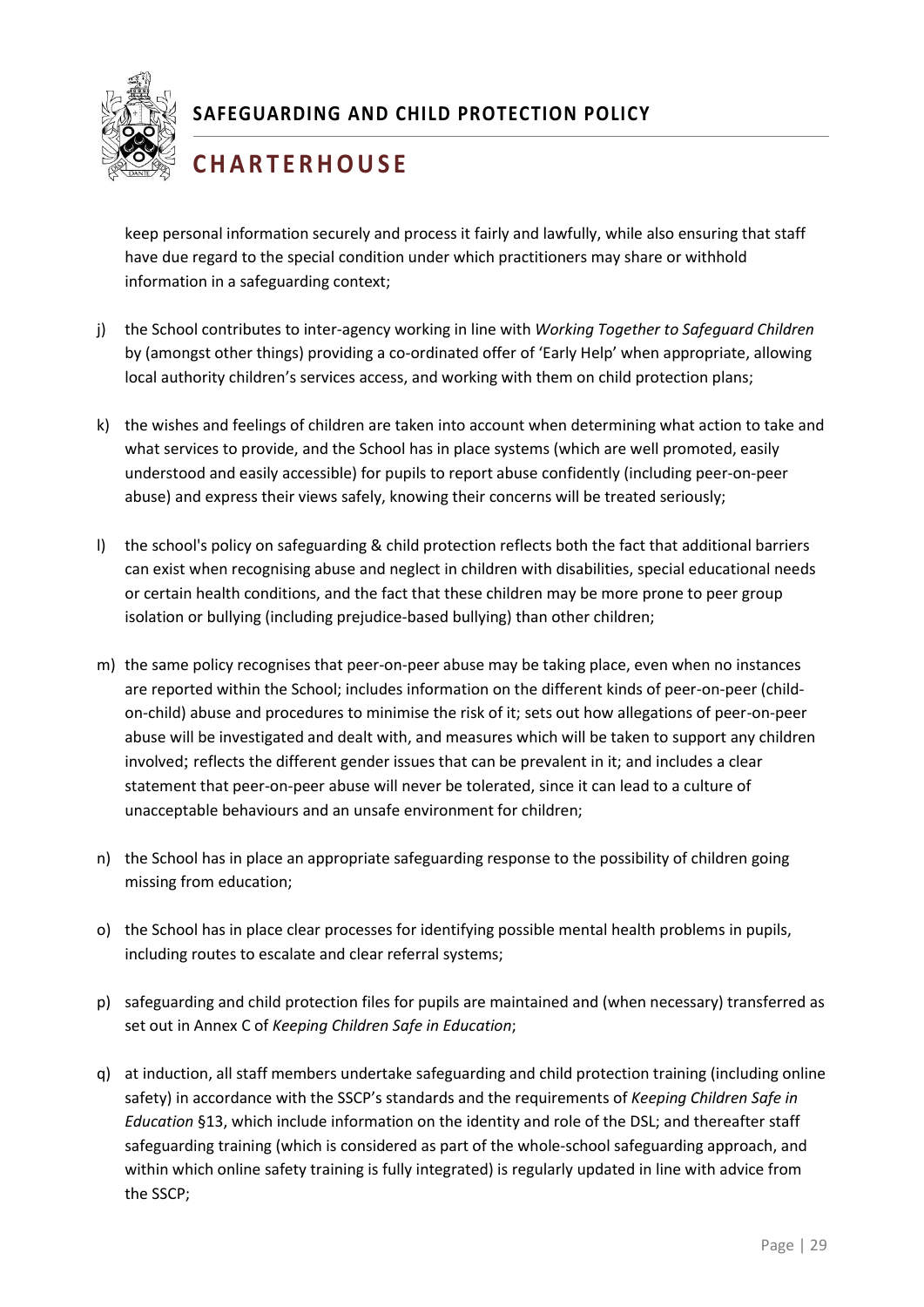

## **C H A R T E R H O U S E**

- r) there is a 'whole-school' approach to online safety which includes a clear policy on the use of mobile technology in the school; appropriate I.T. filters and monitoring systems are in place; and pupils are safeguarded from potentially harmful and inappropriate material, including when they are being asked to learn online at home;
- s) pupils are taught about safeguarding, including online safety, as part of the provision of a broad and balanced curriculum, which may involve covering relevant issues in Relationships and Sex Education (now mandatory); and it recognises that a 'one size fits all' approach may not be appropriate for all children, such that a differentiated approach to teaching pupils about safeguarding may be necessary for more vulnerable children, victims of abuse and some SEND children;
- t) Charterhouse has a written 'safer recruitment' policy; prevents people who pose a risk of harm from working with children by adhering to statutory responsibilities in Part Three of *Keeping Children Safe in Education*; takes proportionate decisions on whether to ask for checks beyond what is required; ensures volunteers are appropriately supervised, and that those involved with the recruitment and employment of staff to work with children have received appropriate safer recruitment training;
- u) the School has in place procedures to manage concerns about and allegations against teachers (including the Head), volunteers and other staff; and that it addresses allegations which may meet the harms test as set out in Part Four of *Keeping Children Safe in Education*;
- v) where an allegation against a member of staff is judged to be substantiated, the School works with the LADO to determine whether any improvements can be made to help prevent similar events in the future;
- w) where the School allows its facilities or premises to be used by organisations or individuals for the purpose of providing education or activities to children not otherwise connected with the School, it ensures that appropriate arrangements are in place to keep children safe;
- 1 x) a review of Charterhouse's *Safeguarding and Child Protection Policy* is undertaken annually, together with an annual review of the effectiveness of its procedures and their implementation (including its contribution to inter-agency work); and that the School completes the SSCP's biennial statutory audit of safeguarding in Surrey schools; and
- y) both the revised policy and the annual review of practice are discussed by the Governing Body, and a detailed minute of those discussions kept.
- 99. The Designated Safeguarding Lead (DSL) will:
- a) take lead responsibility for safeguarding and child protection at Charterhouse, including online safety. The DSL will not delegate lead responsibility, although some activities will be delegated to the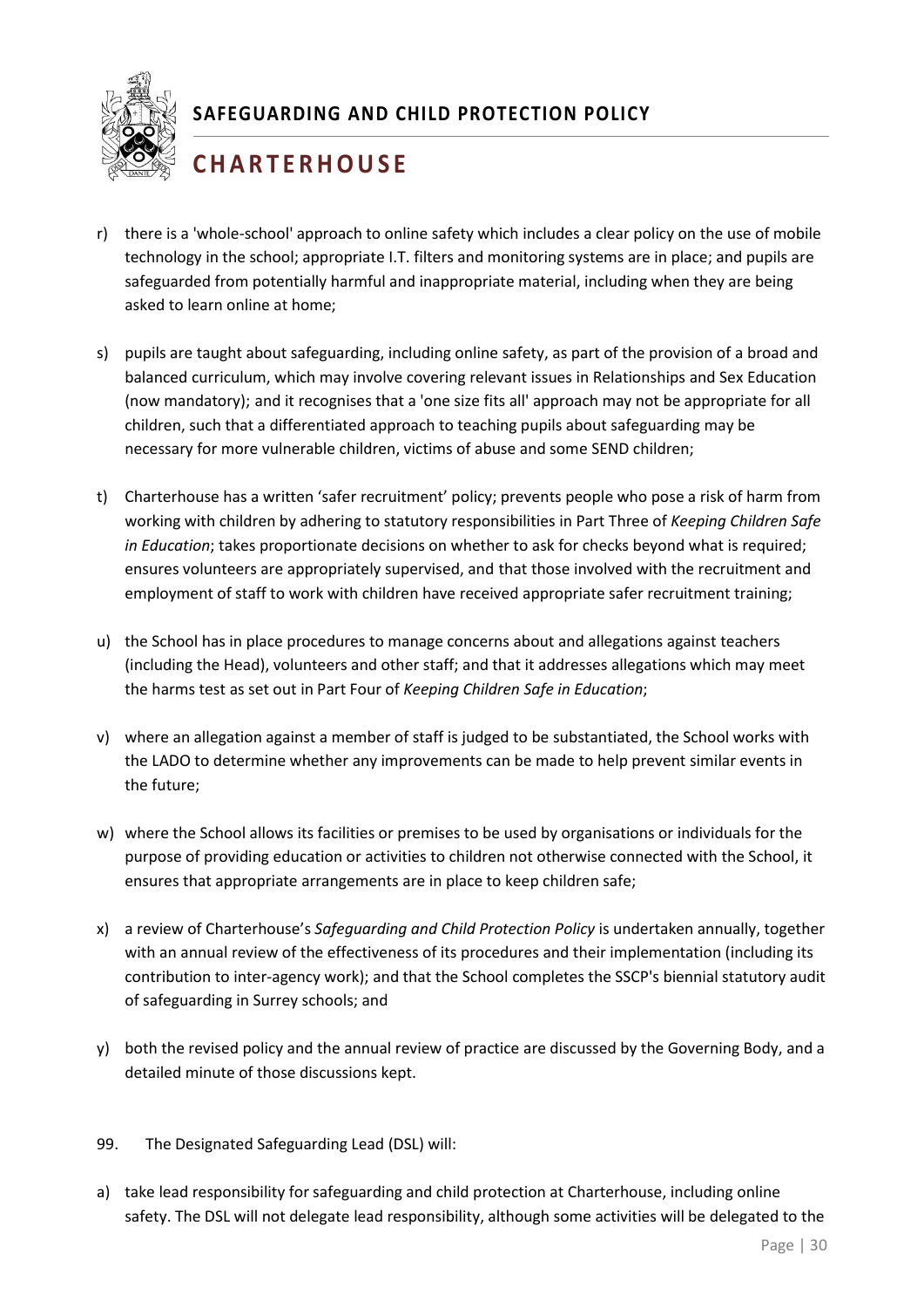

## **C H A R T E R H O U S E**

deputy DSLs, who will be trained to the same standard. A list of activities delegated can be found in the DSL and Deputy DSL Job Descriptions, available from the DSL or the Director of HR;

- b) act as a point of contact and liaise closely with the three safeguarding partners, referring cases of suspected abuse as required, contributing to the assessment of children, and taking part in strategy discussions and inter-agency meetings (including discussions on whether or not to make a referral) in line with *Working Together to Safeguard Children*. The DSL will refer cases where a crime may have been committed to the police (bearing in mind the National Police Chiefs' Council's guidance in *When to Call the Police*) and cases where there is a radicalisation concern to the Surrey Police 'Prevent' coordinator;
- c) keep the Head informed (especially about police investigations, enquiries under section 47 of the Children Act 1989, and uses of Surrey'[s inter-agency escalation policy\)](https://surreyscb.procedures.org.uk/skptp/complaints-and-disagreements/inter-agency-escalation-policy-and-procedure), and, as required by the Head, liaise with the LADO and the 'case manager' (as defined in Part Four of *Keeping Children Safe in Education*) in cases which concern a member of staff. The DSL (working with the Head and the Director of HR) will ensure that cases where a member of staff has been dismissed or left due to risk or harm to a child are reported to the Disclosure and Barring Service, as required;
- d) liaise with staff (especially pastoral support staff, school nurses, IT staff and the SENCO) on safeguarding matters (including online safety), and when deciding whether to make a referral;
- e) act as a source of advice and expertise for all staff on safeguarding and child protection matters, and support staff who make their own referrals or are required to take part in meetings with local authority children's services or the police;
- f) maintain an overview of safeguarding within the School and monitor the effectiveness of policies and procedures in practice; in particular, working with the Head to ensure that the *Safeguarding & Child Protection Policy* is known, understood, used appropriately by staff, and updated regularly; and, working with the Governor with lead responsibility, reviewed annually (as a minimum);
- g) ensure that the *Safeguarding & Child Protection Policy* is available publicly, and that parents are both aware of the fact that referrals about suspected abuse or neglect may be made, and aware of the School's role in making referrals;
- h) liaise with SSCP to make sure staff are aware of training opportunities and the latest local policies on safeguarding;
- i) ensure that, when pupils leave the School, their child protection file is transferred to the new school or college as soon as possible, and that files are transferred separately from the main pupil file, secure 'tracked' transit ensured, and confirmation of receipt obtained;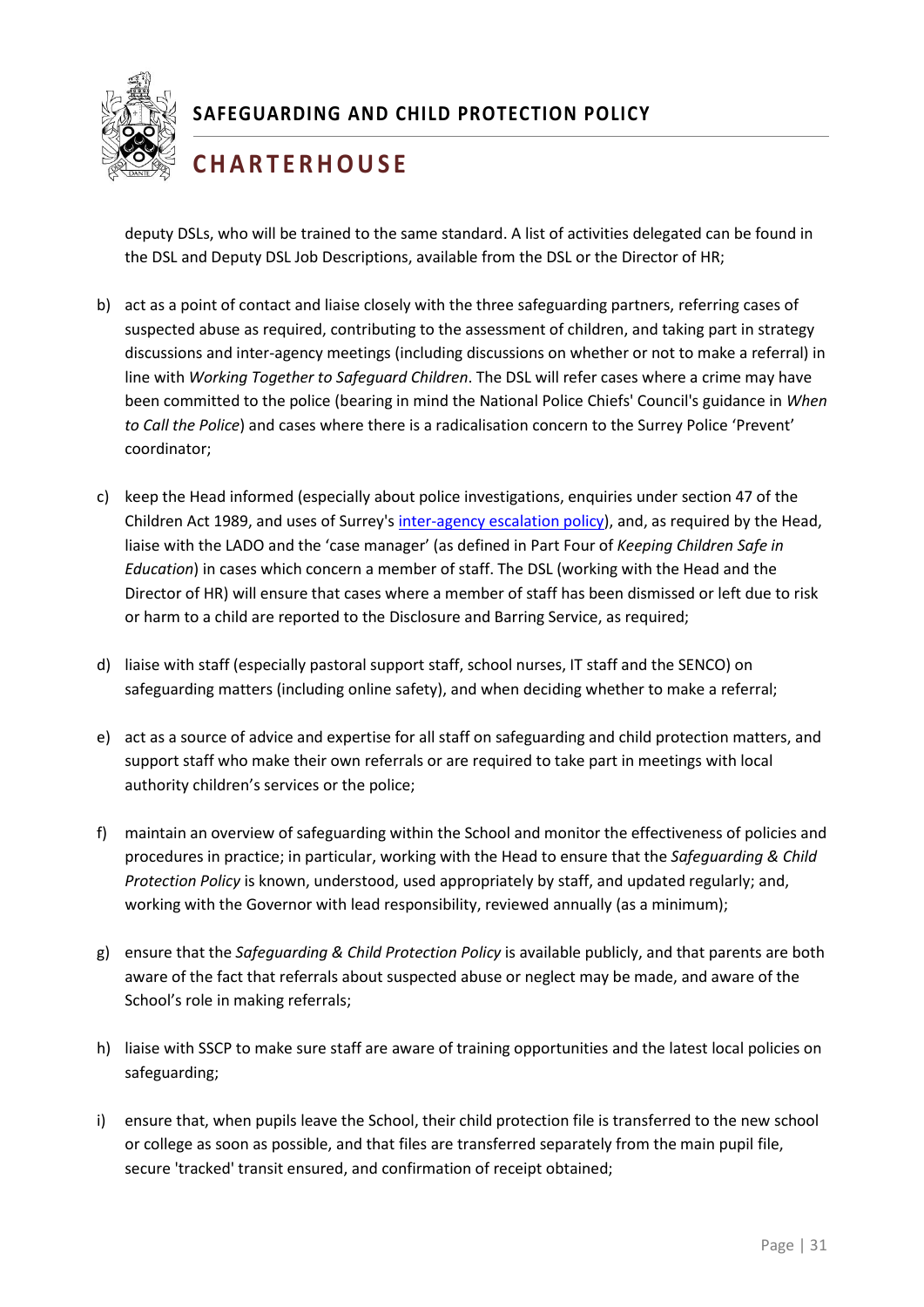

## **C H A R T E R H O U S E**

- j) consider whether it would be appropriate to share in advance any other information with the new school or college; for example, information which would allow it to have appropriate support in place for when the pupil arrives;
- k) ensure that adequate and appropriate cover arrangements are made when either the DSL or the Deputy DSLs are out of School, and for any out of hours or out of term activities.
- 100. The DSL and Deputy DSLs will:
- a) undergo training to provide them with the knowledge and skills required to carry out the role. The training will be updated at least every two years. For the DSL, this will include WRAP training ('Workshop to Raise Awareness of Prevent', provided by the SSCP working with Surrey Police);
- b) refresh their knowledge and skills at regular intervals, but at least annually (in addition to the formal training referred to in the previous paragraph) via e-bulletins, meeting other DSLs, or taking time to read safeguarding developments, so as to allow them to keep up with any developments relevant to their role. These will include:
	- understanding the referral, assessment and inter-agency arrangements for statutory intervention and the provision of early help;
	- knowing how local authorities conduct a child protection case (and review) conference and being able to contribute to these effectively when required;
	- ensuring each member of staff (especially new and part time staff) has access to and understands the School's policy and procedures on safeguarding & child protection;
	- being alert to the specific needs of 'children in need', those with special educational needs and young carers;
	- understanding the provisions of the Data Protection Act 2018, the General Data Protection Regulation, and Surrey's [Multi-Agency Information Sharing Protocol;](https://www.surreycc.gov.uk/__data/assets/pdf_file/0007/23749/MAISP-v5.pdf)
	- understanding the importance of information sharing, both within the School and with the three safeguarding partners, other agencies and practitioners;
	- being able to keep detailed, accurate, secure written records of concerns and referrals;
	- understanding the requirements of the Prevent duty and being able to provide advice and support to staff on protecting children from the risk of radicalisation;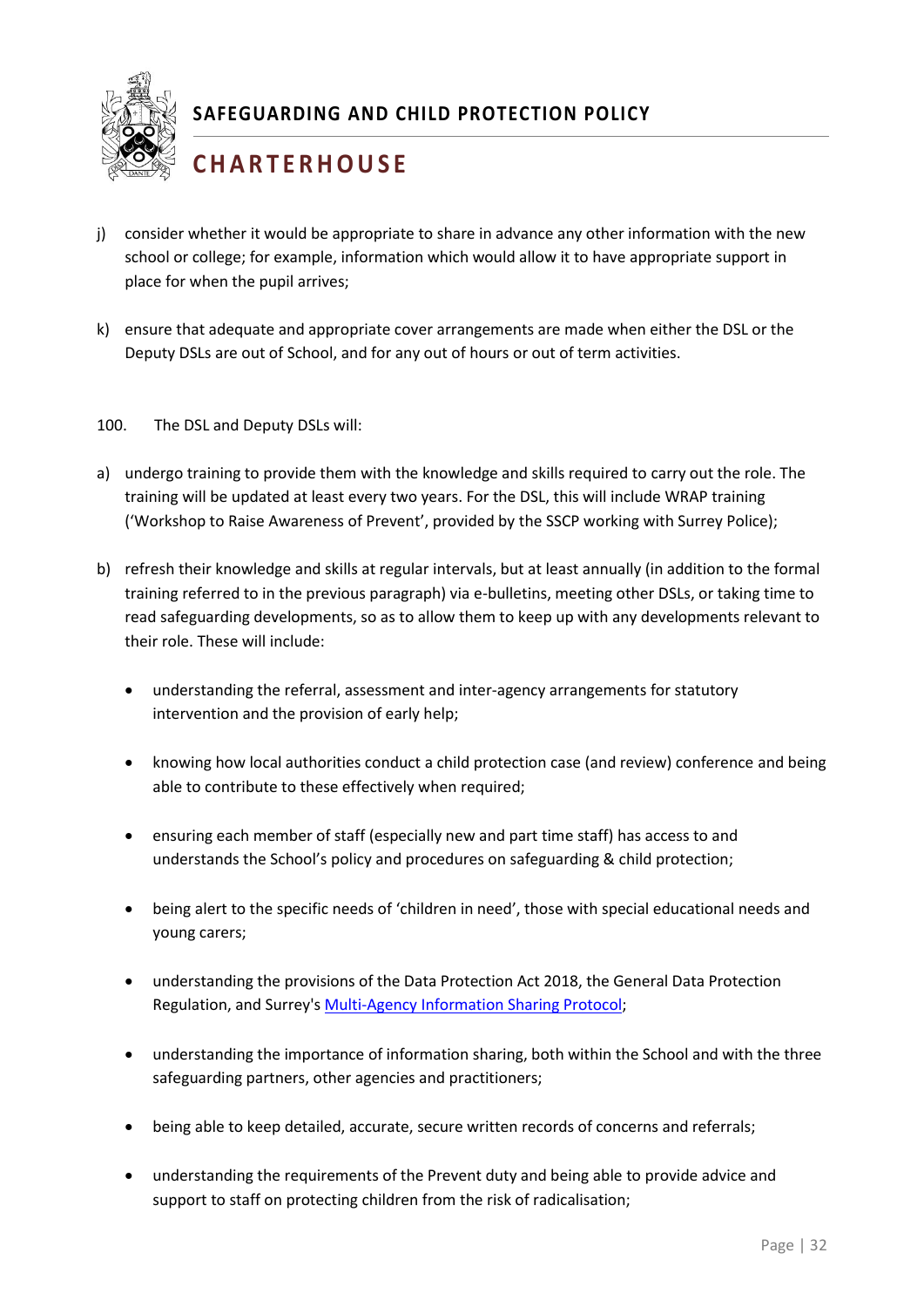

# **C H A R T E R H O U S E**

- understanding the risks associated with online safety and being confident they have the up-todate knowledge required to keep children safe whilst online at School;
- recognising the additional risks that children with SEN and disabilities face online and being confident they have the capability to support SEND children to stay safe online;
- obtaining access to resources and attending any relevant or refresher training courses; and
- encouraging among all staff a culture of listening to children and, in any measures the School may put in place to protect them, taking account of their wishes and feelings.
- 101. Where staff training is concerned, the DSL will ensure that:
- a) at induction, all new members of staff (including temporary staff and volunteers) are provided with policies and information in accordance with paragraph 88 (d) and (e);
- b) all new members of staff are trained in accordance with the SSCP's directions (as published in *Training Pathways*), which include that all school staff in Surrey undertake its "Working Together to Safeguard Children" (WTSC) induction course. This will be delivered by the DSL, who is accredited by the SSCP. Staff who arrive at Charterhouse in possession of a certificate showing they have completed the Surrey WTSC course within the previous 36 months will be exempt, but will be required to undertake a shorter induction and update session with the DSL covering all the areas listed on the SSCP's 'WTSC exemption checklist'. This is also true of staff who have attended WTSCequivalent courses within the previous 36 months (for example, the Sport England Safeguarding course for sports coaches), although 'equivalence' remains at the DSL's discretion;
- c) all existing staff and Governors read at least Part One and and Annex B or (for staff not working with children) Annex A of *Keeping Children Safe in Education* when required by the government, and are otherwise updated via presentations in whole-staff meetings and/or email/paper bulletins when the document is revised to include specific new duties;
- d) all new staff working directly with children complete the Home Office's online 'Prevent Awareness' course, and all new and existing staff are helped to develop the knowledge and confidence to identify children at risk of being drawn into terrorism, to challenge extremist ideas and to know how to refer children and young people for further help;
- e) all staff are helped to understand their safeguarding responsibilities via regular refresher training (including bulletins and presentations at staff meetings) as required. This includes staff responsibilities under Part One and Annexes A and B of *Keeping Children Safe in Education*, online safety, the 'Prevent' duty, responding to or managing peer-on-peer abuse allegations, and the importance of listening to children. As directed by the SSCP, after initial induction training, formal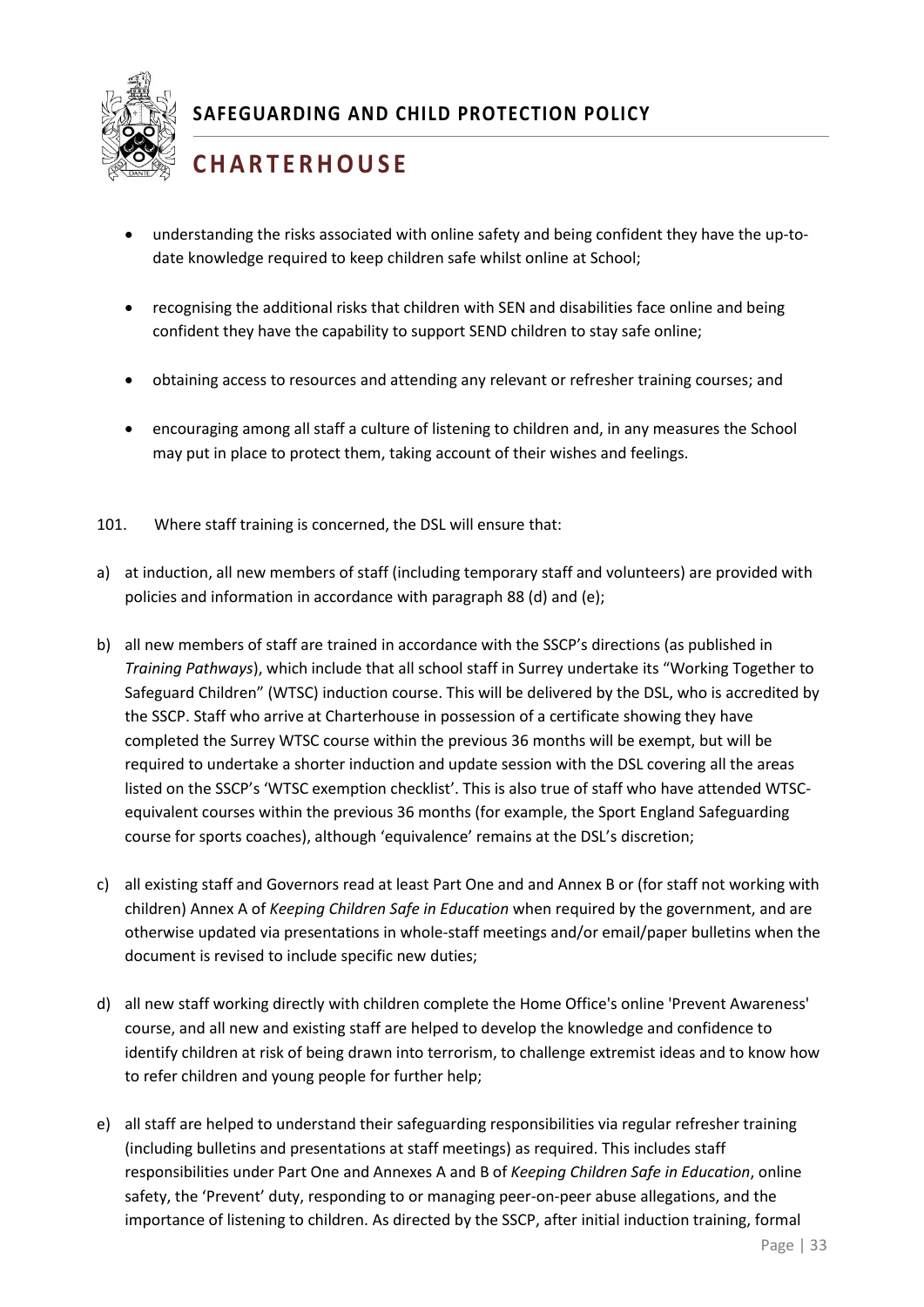

# **C H A R T E R H O U S E**

refresher training will be undertaken at least once every three years. 'Understanding' safeguarding responsibilities will include making special provision for members of staff whose first language is not English.

> *Policy written by J.M. Richardson Designated Safeguarding Lead August 2021 (v.1) For consideration by the Governors' Education Committee October 2021 Considered and adopted by the full Governing Body December 2021 various hyperlinks to other policies added May 2022 (v.2)*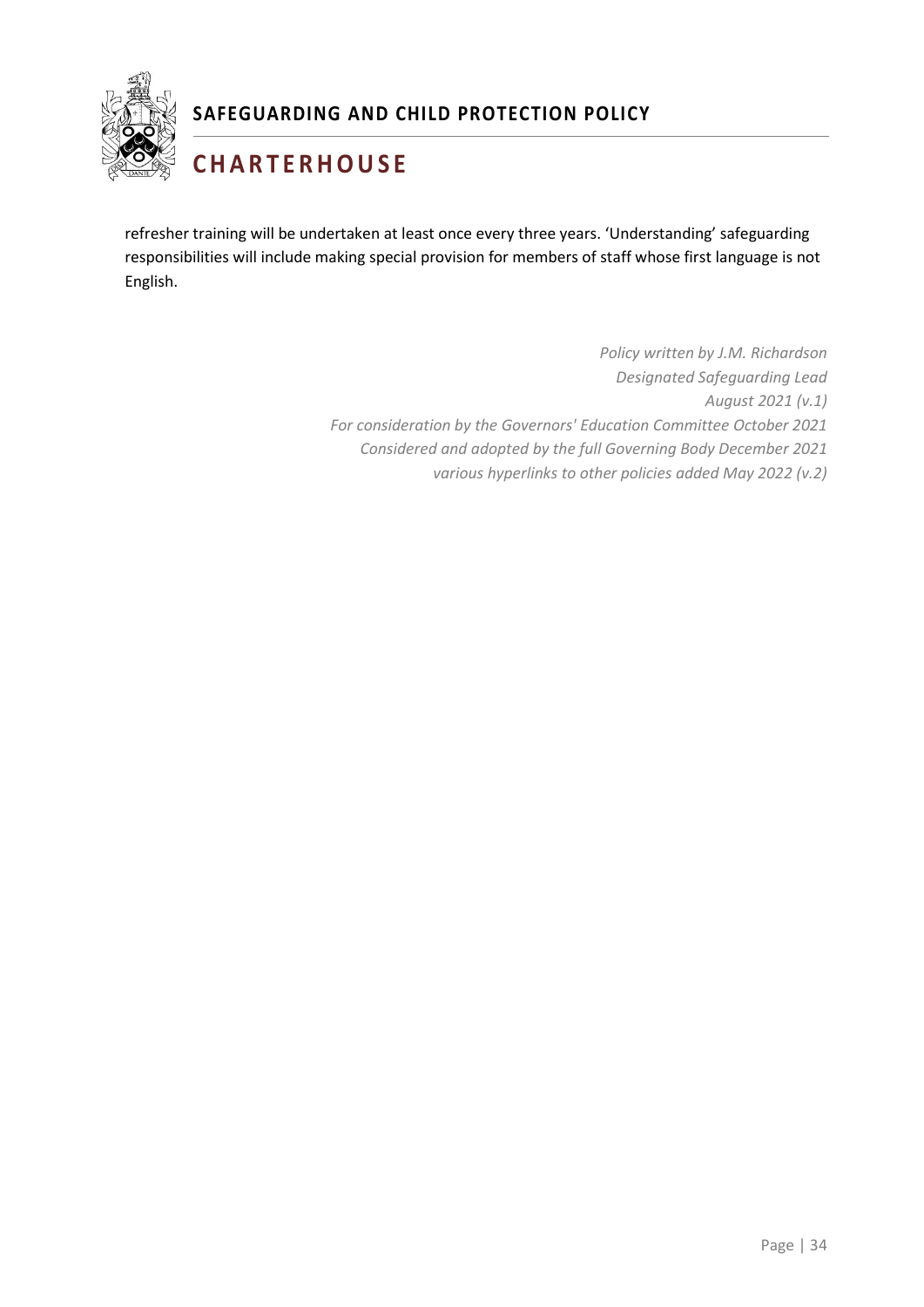

# **C H A R T E R H O U S E**

#### **ANNEXES**

NB Two good sources of further information on all aspects of child abuse and neglect, including warning indicators (and the source for much of the information in the Annexes below) are the government's booklet [What to do if you're worried a child is](https://www.gov.uk/government/uploads/system/uploads/attachment_data/file/419604/What_to_do_if_you_re_worried_a_child_is_being_abused.pdf) being abused (March 2015) and Spotting the signs of child [abuse](https://www.nspcc.org.uk/what-is-child-abuse/spotting-signs-child-abuse/) on the NSPCC website.

#### **Annex 1: Physical Abuse**

<span id="page-35-0"></span>The following injuries and behaviours are often associated with physical abuse:

**Bruising:** children often have accidental bruising, but this is usually to the 'hard' areas of the body over bones (eg. knees, shins). Staff should be alert to bruising on the 'soft' areas of the body and on the head, which is the most common location for abusive injuries in children. The following in particular must be considered non-accidental unless the evidence or explanation is wholly satisfactory:

- two simultaneously bruised eyes, without bruising to the forehead (rarely accidental)
- repeated or multiple bruising on the head or on sites unlikely to be injured accidentally
- bald patches, a bruised scalp and/or swollen eyes from hair being pulled violently
- variation in colour possibly indicating injuries caused at different times
- clusters of bruises on the upper arm, outside of the thigh or on the body
- bruises in the shape of a hand or object, e.g. belt marks, finger rings, hand prints or a hair brush
- bruising or tears around, or behind, the earlobe/s indicating injury by pulling or twisting
- bruising around the face
- bruises with dots of blood under the skin
- defensive wounds, commonly on the forearm, upper arm, back of the leg, hands or feet
- bruising on the arms, buttocks and thighs may be an indicator of sexual abuse

1 **Burns and Scalds** can be caused by hot liquids, hot objects, flames, chemicals or electricity. It can be difficult to distinguish between accidental and non-accidental burns and scalds. They will always require experienced medical opinion. Any burn with a clear outline may be suspicious, for example:

- circular burns from cigarettes (but may be friction burns if along the bony protuberance of the spine)
- linear burns from hot metal rods or electrical fire elements
- burns of uniform depth over a large area
- scalds with upward splash marks or that have a line indicating immersion or poured liquid (a child voluntarily getting into hot water will struggle to get out and cause splash marks)
- old scars indicating previous burns/scalds which did not have appropriate treatment or adequate explanation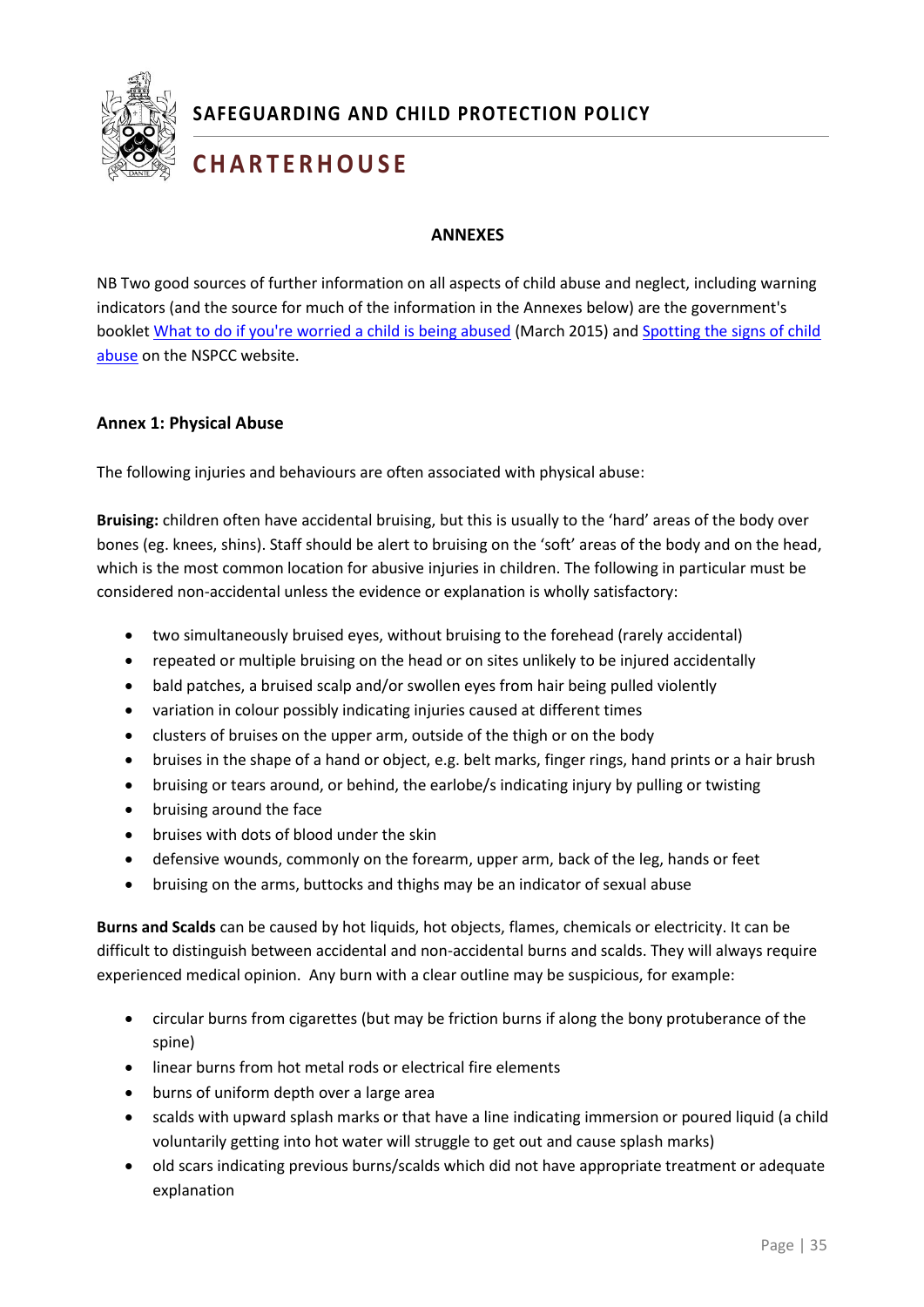

# **C H A R T E R H O U S E**

**Bite Marks** can leave clear impressions of the teeth. Human bite marks are oval or crescent shaped. Those over 3 cm in diameter are more likely to have been caused by an adult or older child. A medical opinion should be sought where there is any doubt over the origin of the bite.

**Fractures** may cause pain, swelling and discolouration over a bone or joint. Non-mobile children rarely sustain fractures. There are grounds for concern if:

- the history provided is vague, non-existent or inconsistent with the fracture type
- there are associated old fractures
- medical attention is sought after a period of delay when the fracture has caused symptoms such as swelling, pain or loss of movement

#### **Scars and other physical symptoms**

- a large number of scratches, scars, or scars of different sizes or ages, or on different parts of the body, may suggest abuse
- the effects of poisoning such as vomiting, drowsiness or seizures
- respiratory problems from drowning, suffocation or poisoning

#### **Parents and carers**

- parents or carers who are apparently evasive, uninterested or undisturbed by an accident or injury
- a child who repeatedly presents (or is presented by a parent/carer) with minor injuries; this may represent a "cry for help" and if ignored could lead to a more serious injury)
- family use of different doctors and A&E departments

#### **Annex 2: Emotional Abuse**

<span id="page-36-0"></span>A parent, carer or peer can emotionally abuse by:

- humiliating or constantly criticising a child
- threatening, shouting at a child or calling them names
- making the child the subject of jokes or sarcasm
- blaming or scapegoating a child
- persistently ignoring a child or remaining cold and emotionless
- failing ever to say anything kind, express positive feelings or congratulate a child on success
- making a child perform degrading acts
- not recognising a child's own individuality; trying to control their life
- pushing a child too hard or not recognising their limitations
- exposing a child to distressing events or interactions such as domestic abuse or drug taking
- preventing or manipulating a child's friendships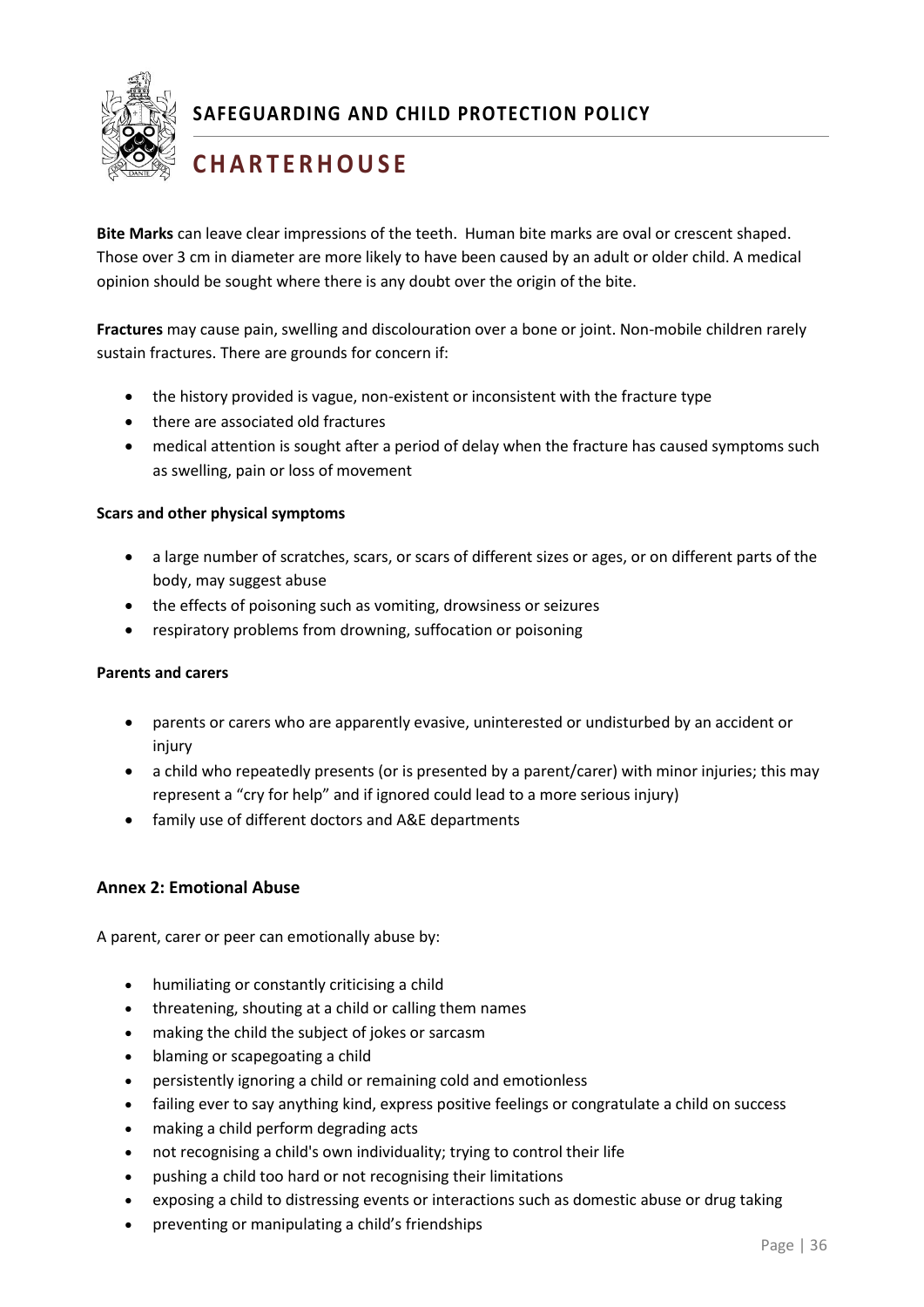

## **C H A R T E R H O U S E**

#### **Recognising Emotional Abuse**

Emotional abuse is difficult to define, recognise and prove. The indicators are often also associated with other forms of abuse, and the signs in children are usually behavioural rather than physical:

- delay in emotional or physical development
- weak school performance
- poor, fearful or clinging attachment to a significant other person
- neurotic behaviour (eg. rocking, hair-twisting, thumb-sucking)
- self-harm, eating disorders, suicidal ideation
- aggressive or destructive behaviour
- frozen watchfulness, particularly in young children
- low self esteem and lack of confidence
- withdrawal, solitariness, difficulty in relating to others

#### **Annex 3: Sexual Abuse**

<span id="page-37-0"></span>When young people engage in sexual activity with other young people, the boundary between what is abusive and what is part of normal childhood or youthful experimentation can be blurred. The determination of whether behaviour is developmental, inappropriate or abusive will hinge around the related concepts of true consent, power imbalance and exploitation. It may involve children and young people who exhibit a range of sexually problematic behaviours such as indecent exposure, obscene telephone calls, fetishism, bestiality, and sexual abuse against adults, peers or younger children.

and experience testing. It is characterised by mutuality and the seeking of consent.<br> **Developmental Sexual Activity** encompasses those actions that are to be expected from children and young people as they move from infancy through to an adult understanding of their physical, emotional and behavioural relationships with each other. Such sexual activity is essentially information gathering

**Inappropriate Sexual Behaviour** can be either inappropriate socially, or inappropriate to development, or both. In considering whether behaviour fits into this category, it is important to consider what negative effects it has on any of the parties involved and what concerns it raises about a child or young person. It should be recognised that some actions may be motivated by information seeking, but still cause significant upset, confusion, worry, or physical damage. It may also be that the behaviour is "acting out" which derives from other sexual situations to which the child or young person has been exposed. However, boys and girls of all ages may also be sexually abused by adults, as well as by other young people. Whatever the source of the abuse, children are frequently too scared to say anything due to guilt and fear. It is particularly difficult for a child to talk about and full account should be taken of any cultural sensitivities.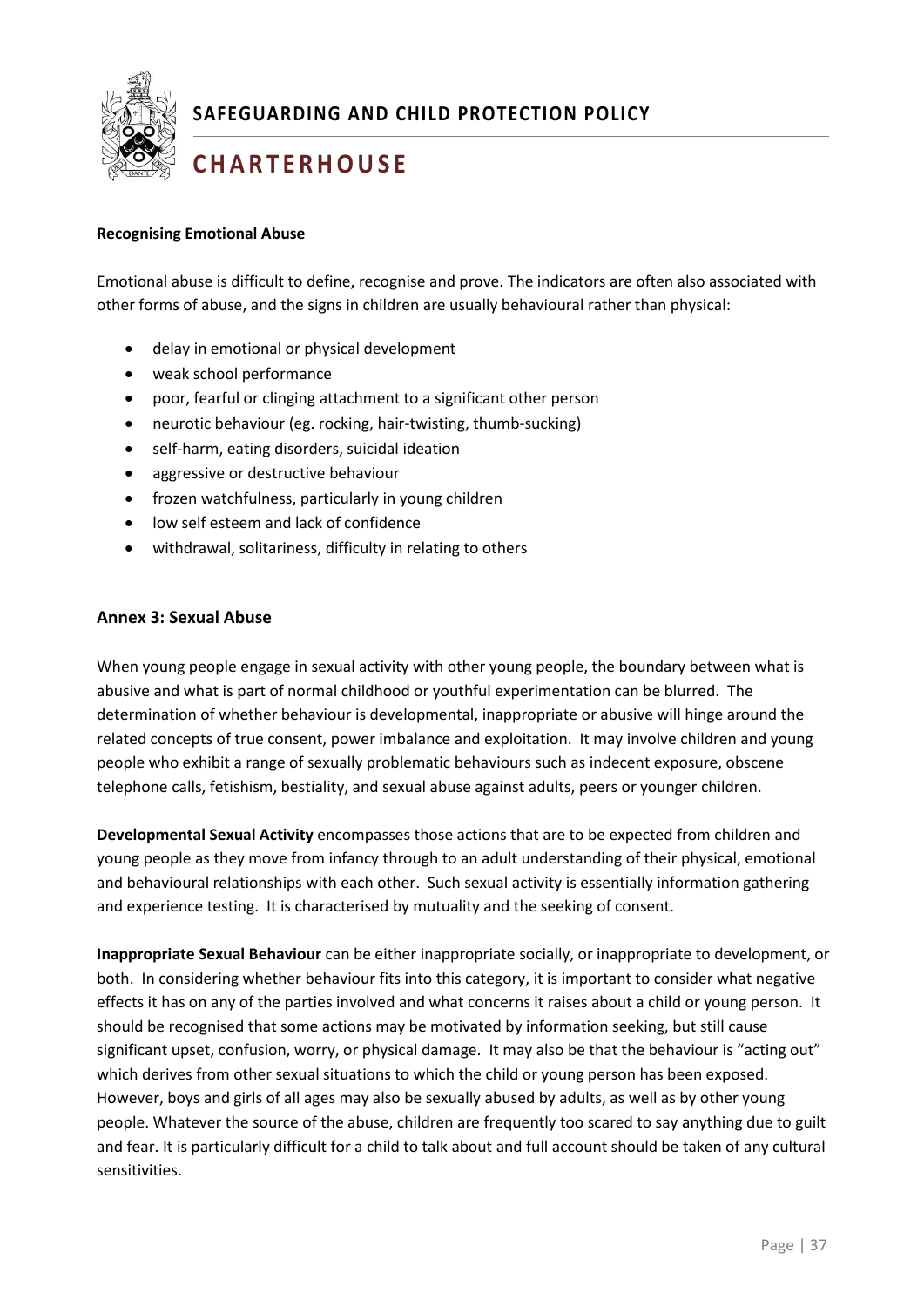

# **C H A R T E R H O U S E**

Recognition can be difficult, unless the child discloses and is believed. There are a variety of physical symptoms, including pregnancy, sexually transmitted infection, and anal or genital soreness, but there may well be no physical signs, meaning that indications are likely to be emotional or behavioural. Children who are sexually abused may:

- stay away from certain people;
- avoid being alone with people, such as family members or friends;
- seem frightened of a person or reluctant to socialise with them;
- self-harm (including eating disorders), self mutilate and attempt suicide;
- show sexual behaviour that is age-inappropriate;
- become sexually active or promiscuous at a young age;
- use sexual language or know information that they would not normally be expected to know.
- present with physical sexual health problems, including soreness in the genital and anal areas, sexually transmitted infections or underage pregnancy.

#### <span id="page-38-0"></span>**Annex 4: Neglect**

#### **(a) parents or carers**

Neglect may occur during pregnancy. Once a child is born, neglect may involve:

- Physical neglect: when parents or carers leave a child dirty, or keep a child in a home which is indisputably dirty; fail to provide for a child's basic needs such as food, clothing or shelter (including exclusion from home or abandonment); fail to adequately supervise a child, or provide for their safety (this includes the use of inadequate care-givers, and exposing children to dangerous conditions such as drugs, alcohol and violence);
- Educational neglect: failing to ensure a child receives an education;
- $\mathbf{I}$ • Emotional neglect: failing to meet a child's needs for nurture and stimulation, perhaps by ignoring, humiliating, intimidating or isolating them (this is often the most difficult aspect to prove);
- Medical neglect: failing to provide appropriate health care, including dental care  $-$  and refusal of care, or ignoring medical recommendations.

#### **(b) children**

Evidence of neglect is built up over a period of time and can include a variety of behaviours, for example:

- a child who seems to be listless, unresponsive or constantly tired, with no apparent medical cause
- a child who fails to grow within the normal expected pattern, with accompanying weight loss
- a child who thrives away from the home environment
- a child who is often angry and aggressive, or who self-harms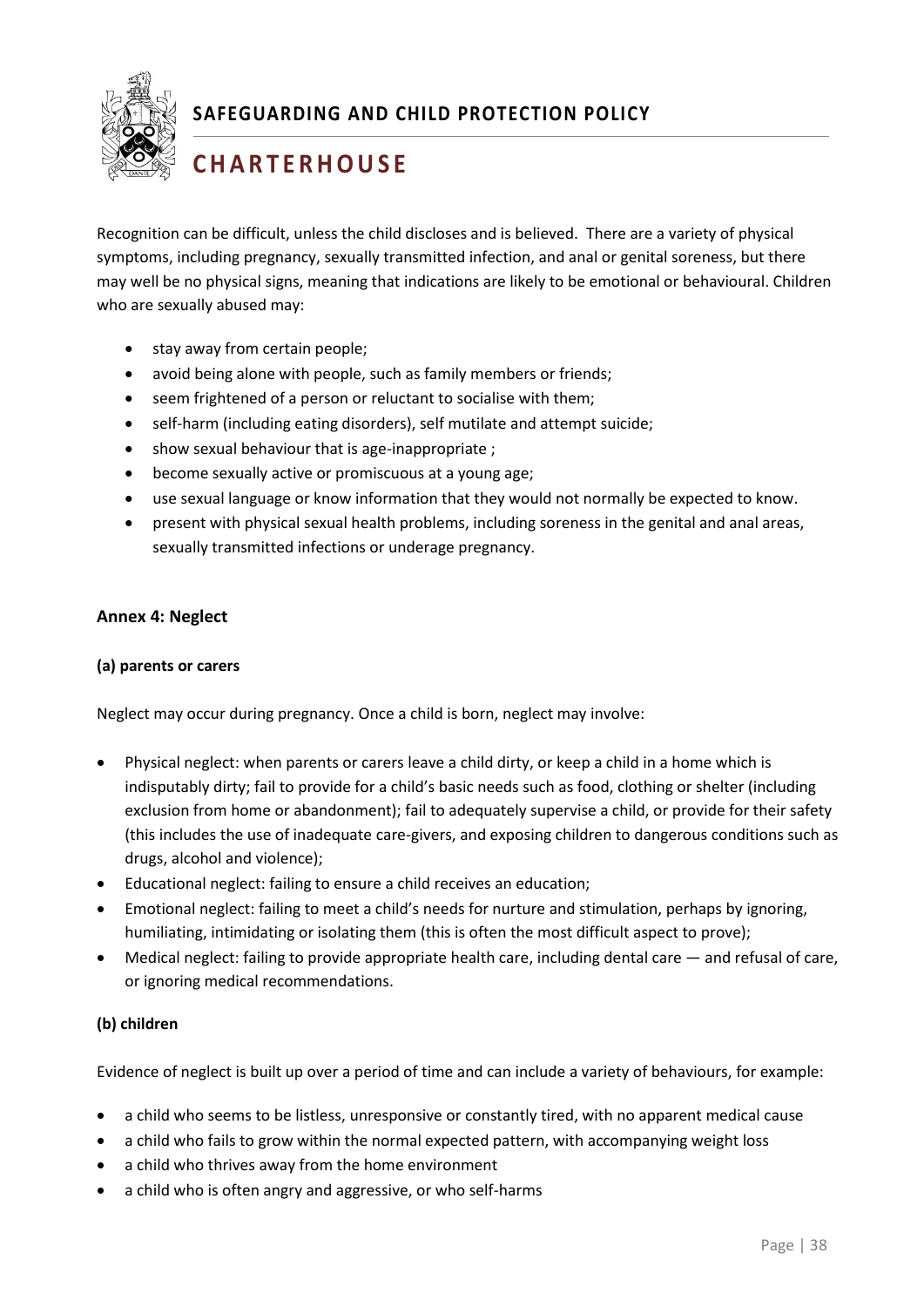

# **C H A R T E R H O U S E**

#### **Relevant documents cited or consulted:**

#### <span id="page-39-0"></span>**documents with which the School must comply or to which it must 'have regard' are in bold**

- ACPO CPAI Lead's Position on Young People Who Post Self-Taken Indecent Images (Association of Chief Police Officers (n.d., but 2015)
- [Affluent Neglect:] An Exploration of How Social Workers Engage Neglectful Parents from Affluent Backgrounds in the Child Protection System (Claudia Bernard, December 2017)
- Appropriate Filtering for Education Settings (UK Safer Internet Centre, June 2018)
- Appropriate Monitoring for Schools (UK Safer Internet Centre, June 2018)
- **Boarding Schools: National Minimum Standards** (HM Government, April 2015)
- Channel Duty Guidance: Protecting vulnerable people from being drawn into terrorism: Statutory guidance for Channel panel members and partners of local panels (HM Government, April 2015)
- Child maltreatment: when to suspect maltreatment in under 18s (National Institute for Health and Care Excellence, June 2009 et seq.)
- Child protection records retention and storage guidelines (NSPCC, April 2019)
- Child sexual exploitation: Definition and a guide for practitioners, local leaders and decision makers working to protect children from child sexual exploitation (HM Government, February 2017)
- **Children Act 1989**
- **Children Act 2004**
- Children Missing Education: Surrey Council Policy Guidance for Safeguarding Children (May/November 2017)
- Children missing education: Statutory guidance for local authorities (HM Government, September 2016)
- Complexity and Challenge: a triennial analysis of Serious Case Reviews 2014-2017 (HM Government, March 2020)
- Criminal Exploitation of children and vulnerable adults: County Lines guidance (HM Government, Sept 2018)
- Cyberbullying: Advice for headteachers and school staff (HM Government, November 2014)
- **Data Protection Act 2018**
- Disqualification under the Childcare Act 2006: Statutory guidance for local authorities, maintained schools, academies and free schools (HM Government, August 2018)
- **Education Act 2002**
- **Education (Independent School Standards) Regulations 2014**
- $\mathbf{L}$ • **Effective Family Resilience ('Levels of Need') (Surrey Safeguarding Children Partnership, March 2019)**
- **Equality Act 2010**
- **General Data Protection Regulation 2018**
- Guidance: 16 to 19 study programmes (2019 to 2020 academic year) (HM Govt online, updated 15 May 2019)
- Guidance for full opening: schools (section 'safeguarding') (August 2020)
- Guidance for Safer Working Practice for those working with Children and Young People in Education Settings (Safer Recruitment Consortium, May 2019)
- Guidance for the Management of Extremist Speakers (Association of Chief Police Officers, March 2015)
- **Handbook for the Inspection of Schools: Commentary on the Regulatory Requirements** (Independent Schools Inspectorate, September 2019)
- How Safe Are Our Children? An overview of data on child abuse online (NSPCC, 2019)
- How social media is used to encourage travel to Syria and Iraq (HM Government, n.d., but 2014)
- Independent School Standards: guidance for independent schools (HM Government, April 2019)
- Information guide: adolescent to parent violence and abuse (APVA) (HM Government, n.d., but 2015)